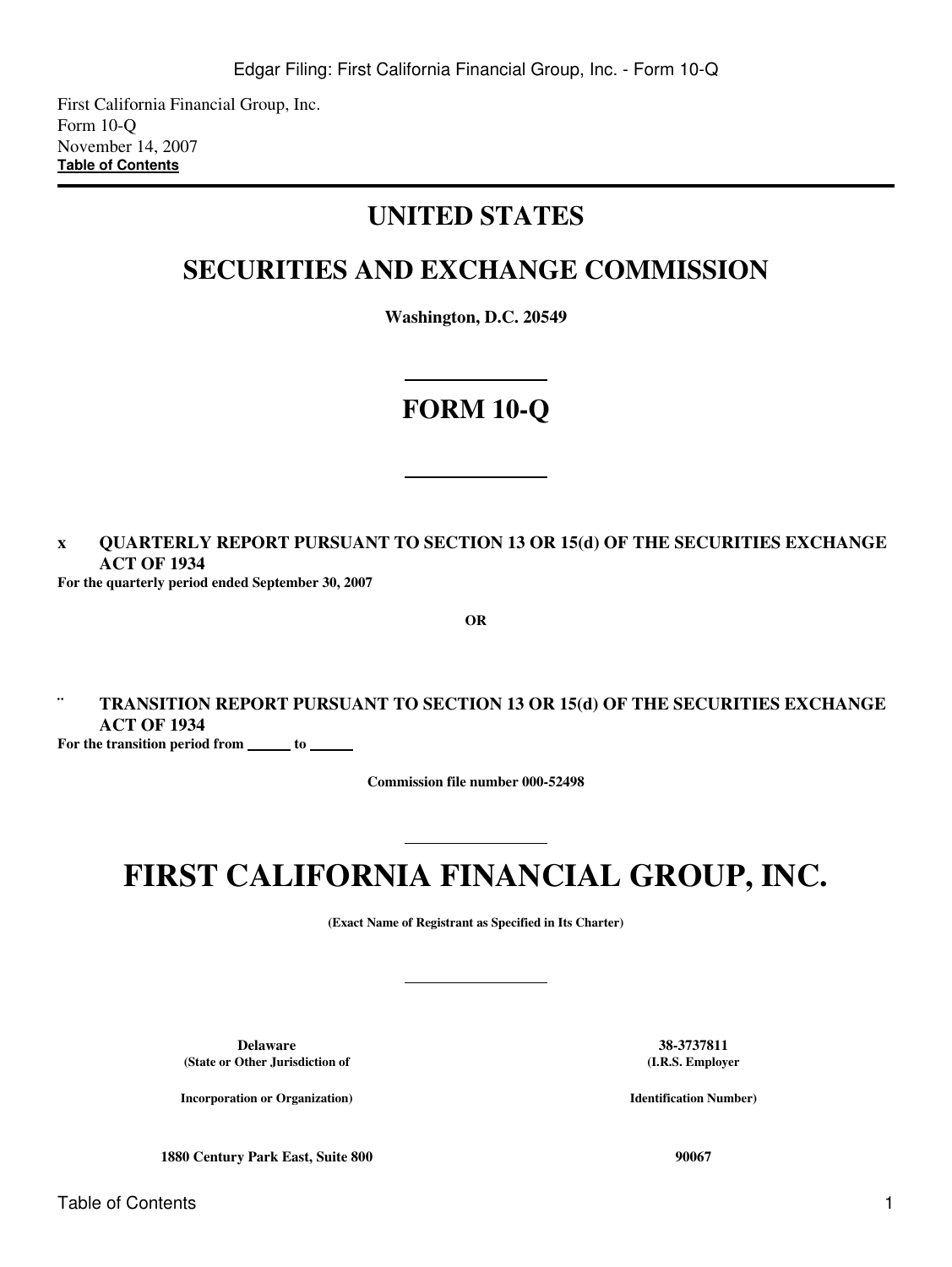# Edgar Filing: First California Financial Group, Inc. - Form 10-Q

**Los Angeles, California (Address of Principal Executive Offices) (Zip Code)** Registrant s telephone number, including area code: (310) 277-2265

Indicate by check mark whether the registrant (1) has filed all reports required to be filed by Section 13 or 15(d) of the Securities Exchange Act of 1934 during the preceding 12 months (or for such shorter period that the registrant was required to file such reports), and (2) has been subject to such filing requirements for the past 90 days. Yes x No "

Indicate by check mark whether the registrant is a large accelerated filer, an accelerated filer or a non-accelerated filer (as defined in Rule 12b-2 of the Exchange Act).

Large accelerated filer " Accelerated filer " Non-accelerated filer x

Indicate by check mark whether the registrant is a shell company (as defined in Rule 12b-2 of the Exchange Act). Yes " No x

Indicate the number of shares outstanding of each of the issuer s classes of common stock, as of the latest practicable date.

11,747,935 shares of Common Stock, \$0.01 par value, as of November 9, 2007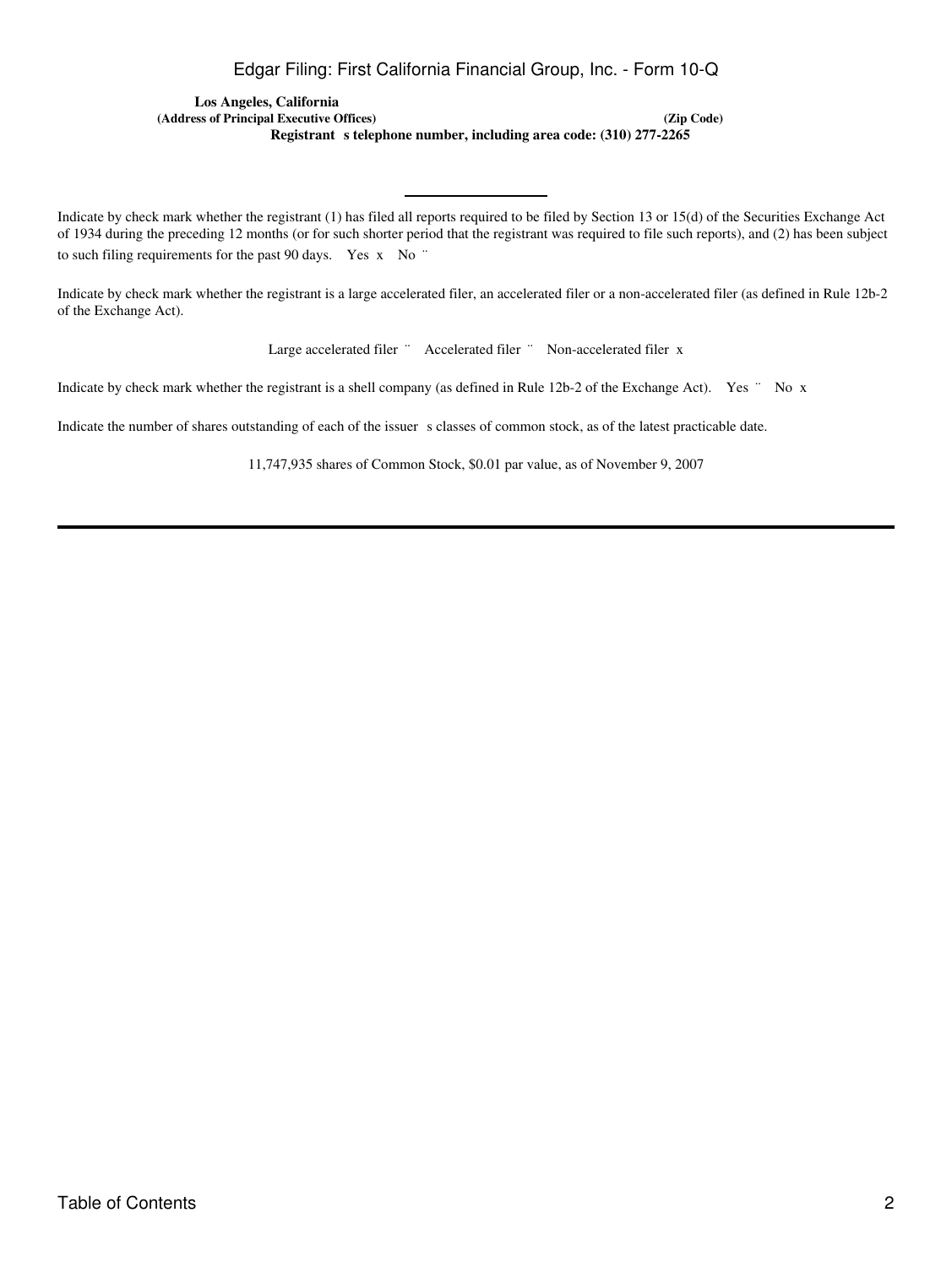# **FIRST CALIFORNIA FINANCIAL GROUP, INC.**

# **QUARTERLY REPORT ON**

# **FORM 10-Q**

# **For the Quarterly Period Ended September 30, 2007**

# **TABLE OF CONTENTS**

<span id="page-2-0"></span>

|                   | PART I FINANCIAL INFORMATION                                                          | Page |
|-------------------|---------------------------------------------------------------------------------------|------|
| Item 1            | <b>Financial Statements</b>                                                           | 3    |
| Item 2            | Management s Discussion and Analysis of Financial Condition and Results of Operations | 15   |
| Item 3            | Quantitative and Qualitative Disclosures about Market Risk                            | 30   |
| Item 4            | <b>Controls and Procedures</b>                                                        | 31   |
|                   | PART II OTHER INFORMATION                                                             |      |
| Item 1            | <b>Legal Proceedings</b>                                                              | 31   |
| Item 1A           | <b>Risk Factors</b>                                                                   | 31   |
| Item 2            | Unregistered Sales of Equity Securities and Use of Proceeds                           | 31   |
| Item 3            | Defaults Upon Senior Securities                                                       | 31   |
| Item 4            | Submission of Matters to a Vote of Security Holders                                   | 31   |
| Item 5            | Other Information                                                                     | 31   |
| Item 6            | Exhibits                                                                              | 31   |
| <b>SIGNATURES</b> |                                                                                       | 32   |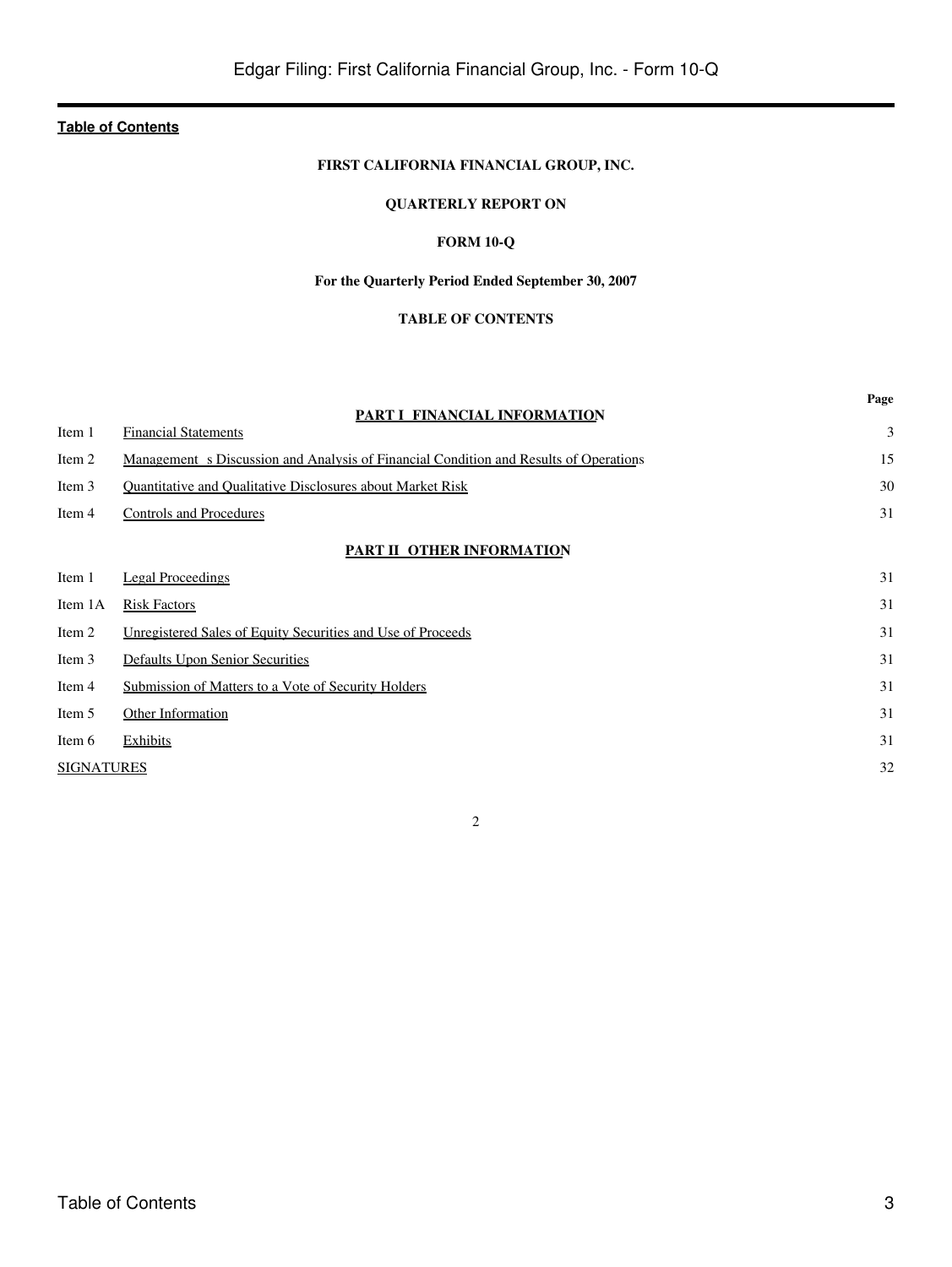### **PART I FINANCIAL INFORMATION**

# <span id="page-3-1"></span><span id="page-3-0"></span>**Item 1. Financial Statements**

FIRST CALIFORNIA FINANCIAL GROUP, INC. AND SUBSIDIARIES

Condensed consolidated balance sheets (unaudited)

| (in thousands)                                 | September 30,<br>2007 | December 31,<br>2006 |         |
|------------------------------------------------|-----------------------|----------------------|---------|
| Cash and due from banks                        | \$<br>28.502          | $\mathbb{S}$         | 13,438  |
| Federal funds sold                             | 275                   |                      |         |
| <b>Securities</b>                              | 204,281               |                      | 104,414 |
| Loans held for sale                            | 3,567                 |                      |         |
| Loans, net                                     | 748,179               |                      | 360,978 |
| Premises and equipment, net                    | 18,753                |                      | 5,725   |
| Goodwill                                       | 50,216                |                      | 3,225   |
| Core deposits and other intangibles            | 10,015                |                      | 1,184   |
| Cash surrender value of life insurance         | 10,827                |                      |         |
| Accrued interest receivable and other assets   | 17,081                |                      | 12,599  |
| <b>Total assets</b>                            | \$<br>1,091,696       | $\sqrt{\ }$          | 501,563 |
|                                                |                       |                      |         |
| Non-interest checking                          | \$<br>200,438         | \$                   | 115,745 |
| Interest checking                              | 37,115                |                      | 26,372  |
| Money market                                   | 192,038               |                      | 118,704 |
| <b>Savings</b>                                 | 59,300                |                      | 22,463  |
| Certificates of deposit, under \$100,000       | 163,186               |                      | 17,250  |
| Certificates of deposit, \$100,000 and over    | 115,160               |                      | 80,080  |
| Total deposits                                 | 767,237               |                      | 380,614 |
| <b>Borrowings</b>                              | 147,811               |                      | 55,300  |
| Junior subordinated debentures                 | 26,635                |                      | 15,464  |
| Accrued interest payable and other liabilities | 14,780                |                      | 5,116   |
| <b>Total liabilities</b>                       | 956,463               |                      | 456,494 |
| Total shareholders equity                      | 135,233               |                      | 45,069  |
| Total liabilities and shareholders equity      | \$<br>1,091,696       | \$                   | 501,563 |

See accompanying notes.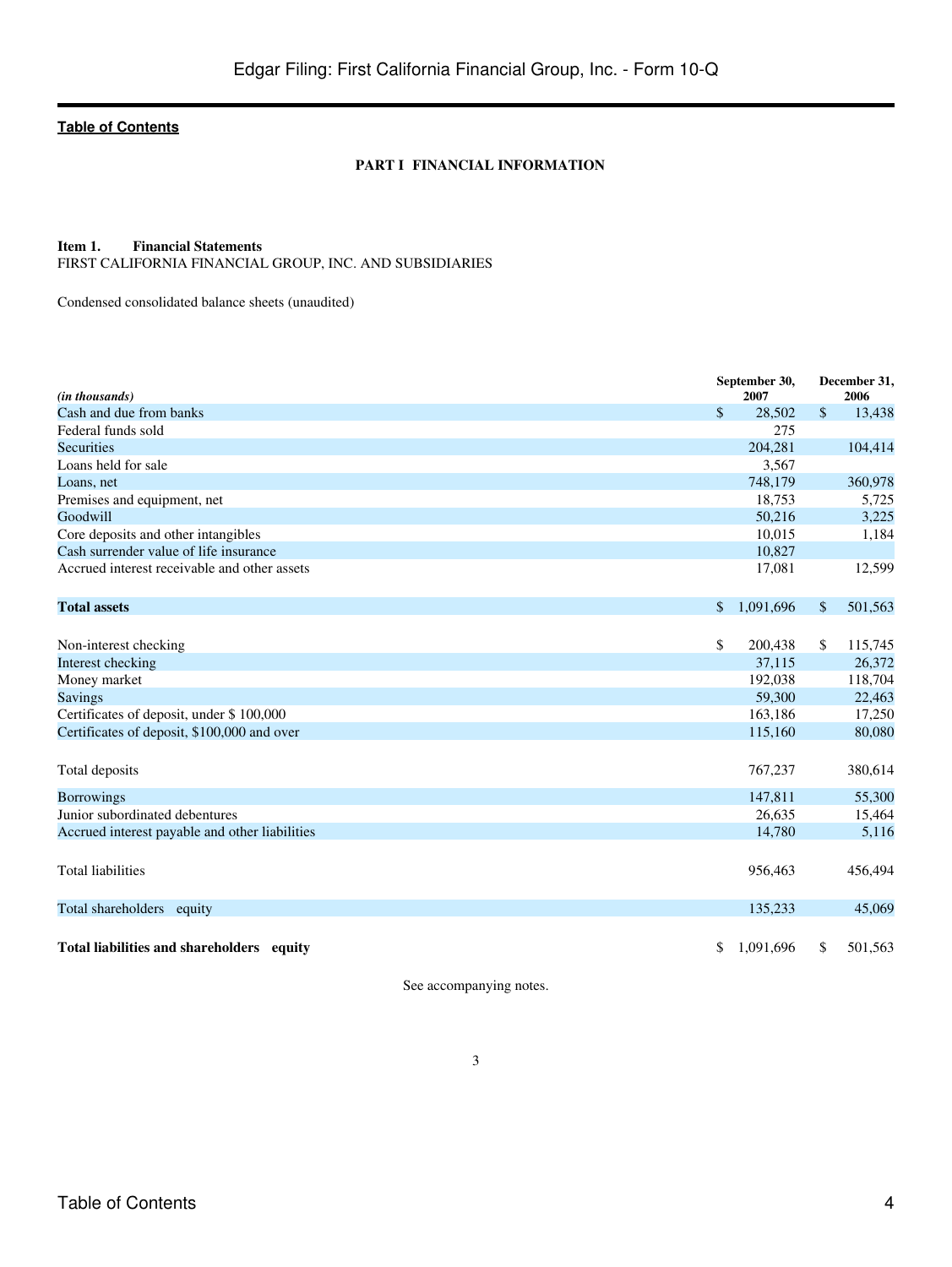FIRST CALIFORNIA FINANCIAL GROUP, INC. AND SUBSIDIARIES

Condensed consolidated statements of operations (unaudited)

|                                                              |        | <b>Three Months Ended</b> |                       | <b>Nine Months Ended</b> |                       |  |
|--------------------------------------------------------------|--------|---------------------------|-----------------------|--------------------------|-----------------------|--|
| (in thousands, except per share data)                        |        | 2007                      | September 30,<br>2006 | 2007                     | September 30,<br>2006 |  |
| Interest and fees on loans                                   |        | \$15,275                  | \$7,735               | \$41,137                 | \$22,326              |  |
| Interest on securities                                       |        | 2,531                     | 1,408                 | 6,450                    | 3,712                 |  |
| Interest on federal funds sold and interest bearing deposits |        |                           | 68<br>105             | 114                      | 174                   |  |
| <b>Total interest income</b>                                 |        | 17,874                    | 9,248                 | 47,701                   | 26,212                |  |
| Interest on deposits                                         |        | 5,265                     | 2,122                 | 13,169                   | 5,736                 |  |
| Interest on borrowings                                       |        | 1,216                     | 869                   | 3,709                    | 1,744                 |  |
| Interest on junior subordinated debentures                   |        | 439                       | 396                   | 1,237                    | 1,189                 |  |
| <b>Total interest expense</b>                                |        | 6,920                     | 3,387                 | 18,115                   | 8,669                 |  |
| Net interest income                                          |        | 10,954                    | 5,861                 | 29,586                   | 17,543                |  |
| Provision for loan losses                                    |        |                           | 72                    |                          | 144                   |  |
| Net interest income after provision for loan losses          |        | 10,954                    | 5,789                 | 29,586                   | 17,399                |  |
| Service charges on deposit accounts                          |        | 426                       | 255                   | 1,197                    | 721                   |  |
| Loan sales and commissions                                   |        | 540                       |                       | 1,613                    |                       |  |
| Gain on sale of bank charters                                |        |                           |                       | 2,375                    |                       |  |
| Trading gains (losses) on non-hedge derivatives              |        |                           | 550                   |                          | (267)                 |  |
| Other income                                                 |        | 432                       | 23                    | 1,164                    | 215                   |  |
| <b>Total noninterest income</b>                              |        | 1,398                     | 828                   | 6,349                    | 669                   |  |
| Salaries and employee benefits                               |        | 4,242                     | 2,131                 | 13,125                   | 6,413                 |  |
| Premises and equipment                                       |        | 1,018                     | 403                   | 2,835                    | 1,191                 |  |
| Loss on early termination of debt                            |        |                           |                       | 1,564                    |                       |  |
| Integration and conversion expenses                          |        | 540                       |                       | 5,443                    |                       |  |
| Other expenses                                               |        | 2,801                     | 999                   | 5,858                    | 3,480                 |  |
| <b>Total noninterest expense</b>                             |        | 8,601                     | 3,533                 | 28,825                   | 11,084                |  |
|                                                              |        |                           |                       |                          |                       |  |
| Income before provision for income taxes                     |        | 3,751                     | 3,084                 | 7,110                    | 6.984                 |  |
| Provision for income taxes                                   |        | 1,340                     | 1,328                 | 2,684                    | 3,026                 |  |
| <b>Net income</b>                                            |        | \$<br>2,411               | \$1,756               | \$4,426                  | $\mathbb{S}$<br>3.958 |  |
| Earnings per share:                                          |        |                           |                       |                          |                       |  |
| <b>Basic</b>                                                 |        | \$<br>0.21                | \$<br>0.32            | \$<br>0.44               | 0.71<br>\$            |  |
| Diluted                                                      |        | $\mathbb{S}$<br>0.20      | \$<br>0.29            | \$<br>0.41               | $\frac{1}{2}$<br>0.66 |  |
|                                                              | $\sim$ |                           |                       |                          |                       |  |

See accompanying notes.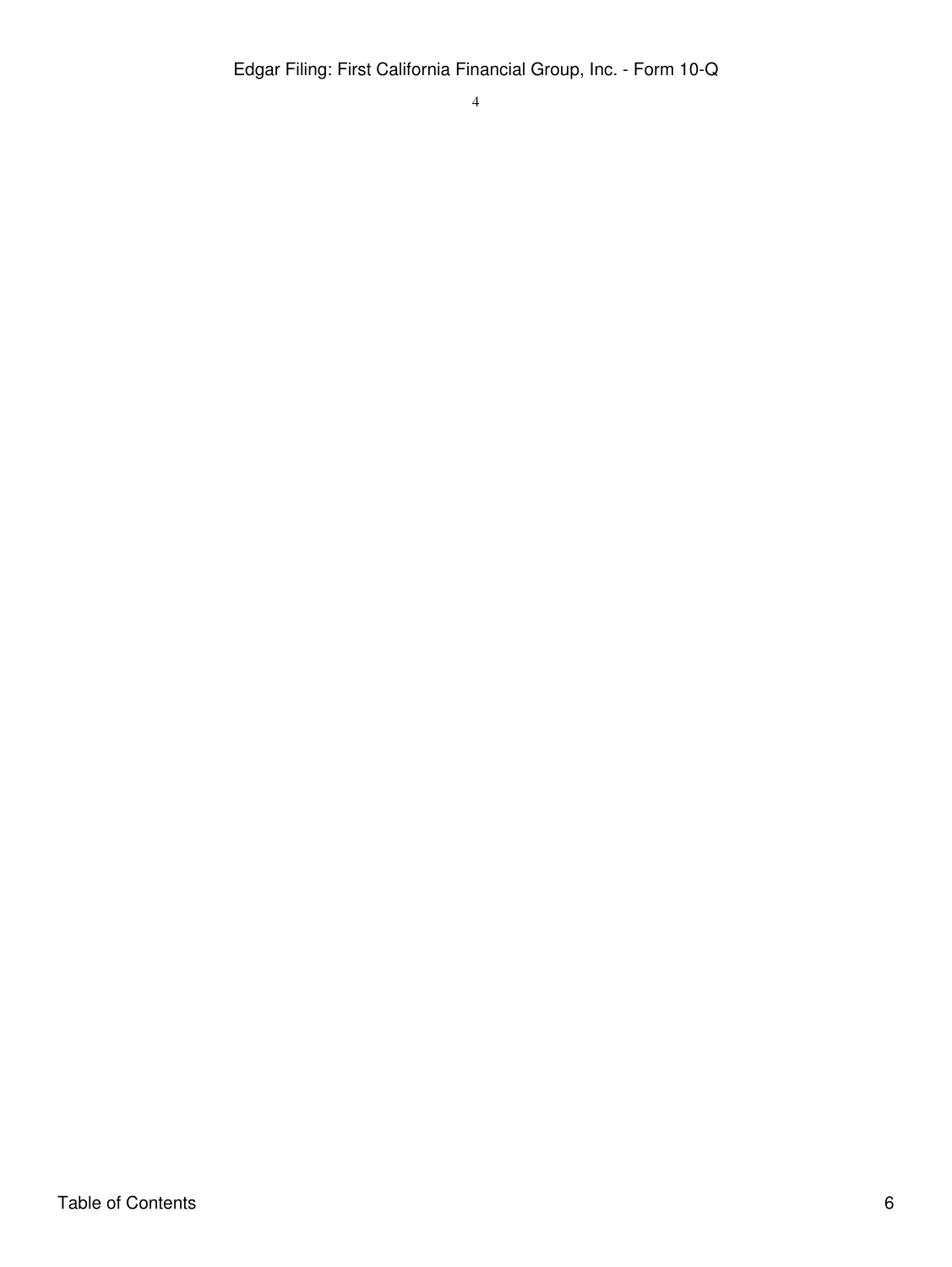FIRST CALIFORNIA FINANCIAL GROUP, INC. AND SUBSIDIARIES

Consolidated statements of cash flows (unaudited)

|                                                                                           | <b>Nine Months Ended</b> |                       |              |           |
|-------------------------------------------------------------------------------------------|--------------------------|-----------------------|--------------|-----------|
| (in thousands)                                                                            |                          | September 30,<br>2007 |              | 2006      |
| Net income                                                                                | $\mathbb{S}$             | 4,426                 | $\mathbb{S}$ | 3,958     |
| Adjustments to reconcile net income to net cash provided by operating activities:         |                          |                       |              |           |
| Depreciation and amortization of premises, equipment, leasehold improvements              |                          | 585                   |              | 364       |
| Provision for credit losses                                                               |                          |                       |              | 144       |
| Trading loss on non-hedge derivatives                                                     |                          |                       |              | 267       |
| Stock-based compensation costs                                                            |                          | 620                   |              | 290       |
| Accretion of discounts on securities available-for-sale                                   |                          | (580)                 |              | (193)     |
| Amortization of premiums on securities held-to-maturity                                   |                          |                       |              | 14        |
| Amortization of intangibles                                                               |                          | 668                   |              | 167       |
| Amortization of premium on loans purchased                                                |                          | 30                    |              | 80        |
| Loss (gain) on sale of other real estate owned                                            |                          | 59                    |              | (48)      |
| Gain on sale of bank charters                                                             |                          | (2,375)               |              |           |
| Origination of loans held for sale                                                        |                          | (47, 585)             |              |           |
| Proceeds from sale and payments received from loans held for sale                         |                          | 66,393                |              |           |
| Increase in cash surrender value of life insurance                                        |                          | (217)                 |              |           |
| (Increase) decrease in accrued interest receivable and other assets                       |                          | (3,743)               |              | 1,038     |
| Increase in accrued interest payable and other liabilities                                |                          | 5,250                 |              | 718       |
|                                                                                           |                          |                       |              |           |
| Net cash provided by operating activities                                                 |                          | \$23,531              |              | 6,799     |
| Purchases of securities available-for-sale                                                |                          | (38, 367)             |              | (49,682)  |
| Proceeds from repayment and maturities of securities available-for-sale                   |                          | 20,108                |              | 18,408    |
| Proceeds from repayment and maturities of securities held-to-maturity                     |                          |                       |              | 439       |
| Payment to terminate non-hedge interest rate swap                                         |                          |                       |              | (842)     |
| Proceeds from sale of Federal Home Loan Bank stock                                        |                          | 4,935                 |              |           |
| Purchases of Federal Home Loan Bank stock                                                 |                          | (2,593)               |              | (444)     |
| Net change in federal funds sold                                                          |                          | 61,595                |              |           |
| Loan originations and principal collections, net                                          |                          | (43,602)              |              | (19,765)  |
| Proceeds from sale of Bank charters                                                       |                          | 2,375                 |              |           |
| Purchases of premises and equipment                                                       |                          | (350)                 |              | (326)     |
| Proceeds from sale of other real estate owned                                             |                          |                       |              | 1,104     |
| Net cash and cash equivalents received in acquisition                                     |                          | 6,760                 |              |           |
|                                                                                           |                          |                       |              |           |
|                                                                                           |                          |                       |              |           |
| Net cash provided by (used in) investing activities                                       |                          | 10,861                |              | (51,108)  |
|                                                                                           |                          |                       |              |           |
| Net increase in demand deposits, money market and savings accounts                        |                          | 9,744                 |              | 20,669    |
| Net decrease in time certificates of deposit                                              |                          | (17, 921)             |              | (4, 459)  |
| Net increase in securities sold under agreement to repurchase and federal funds purchased |                          |                       |              | 45,000    |
| Net decrease in other borrowings                                                          |                          | (13,236)              |              | (20, 737) |
| Issuance of junior subordinated debentures                                                |                          | 16,495                |              |           |
| Redemption of junior subordinated debentures                                              |                          | (15, 464)             |              |           |
| Proceeds from exercise of stock options                                                   |                          | 1,054                 |              | 354       |
| Redemption of fractional shares in 5-for-4 stock split                                    |                          |                       |              | (1)       |
|                                                                                           |                          |                       |              |           |
| Net cash provided by (used in) financing activities                                       |                          | (19,328)              |              | 40,826    |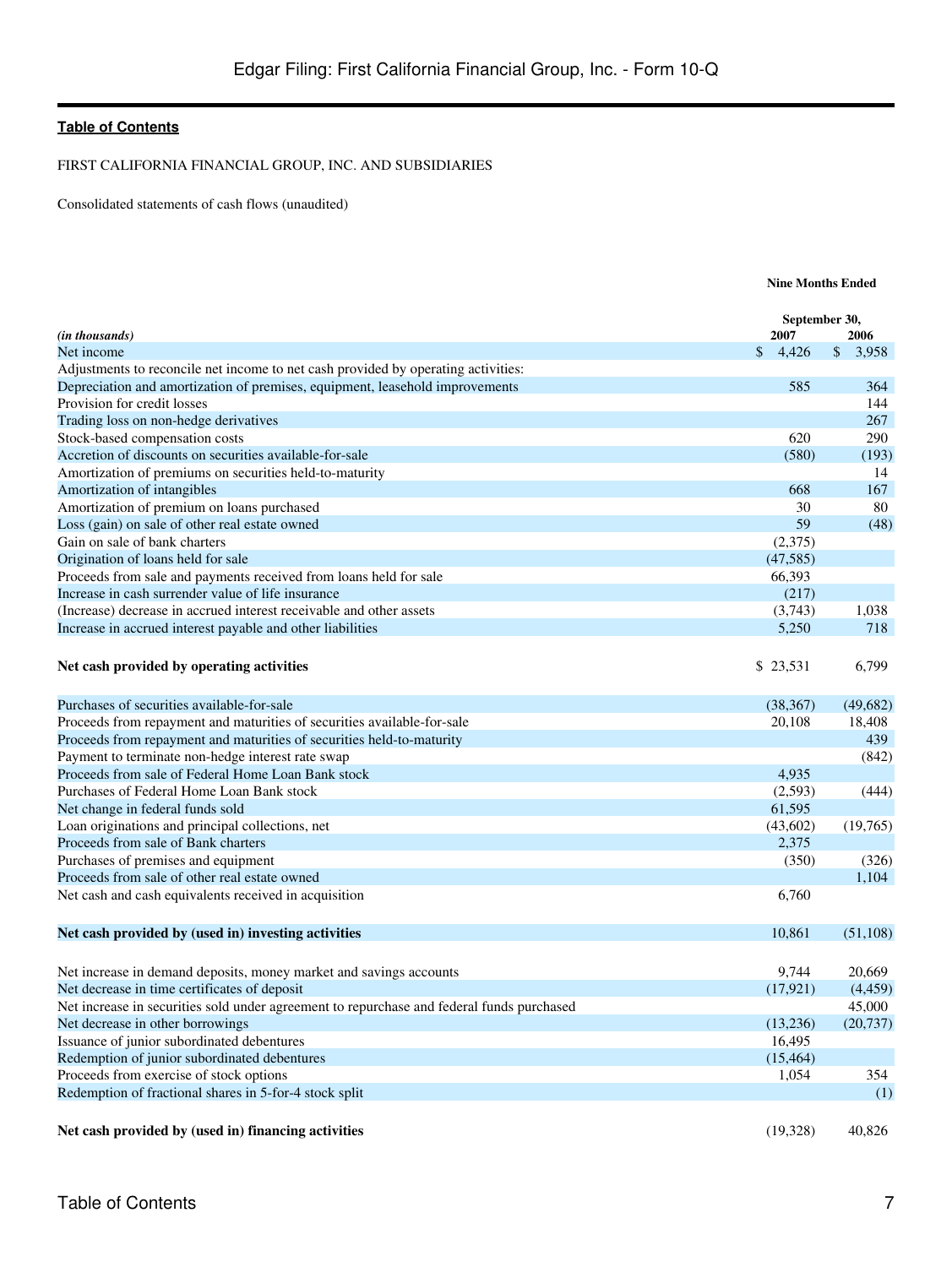# Edgar Filing: First California Financial Group, Inc. - Form 10-Q

| Change in cash and due from banks                                          | 15,064   | (3,483)      |
|----------------------------------------------------------------------------|----------|--------------|
| Cash and due from banks, beginning of period                               | 13,438   | 16,192       |
|                                                                            |          |              |
| Cash and due from banks, end of period                                     | \$28,502 | \$12,709     |
|                                                                            |          |              |
| Supplemental cash flow information:                                        |          |              |
| Cash paid for interest                                                     | \$18,119 | \$.<br>7,365 |
| Cash paid for income taxes                                                 | 272      | 1,005        |
| Supplemental disclosure of noncash investing activities:                   |          |              |
| Issuance of common stock for purchase accounting merger                    | 82,982   |              |
| Unrealized gain (loss) on securities available-for-sale, net of tax effect | (314)    | 43           |
| Unrealized gain (loss) on cash flow hedges, net of tax effect              | (154)    | 30           |

See accompanying notes.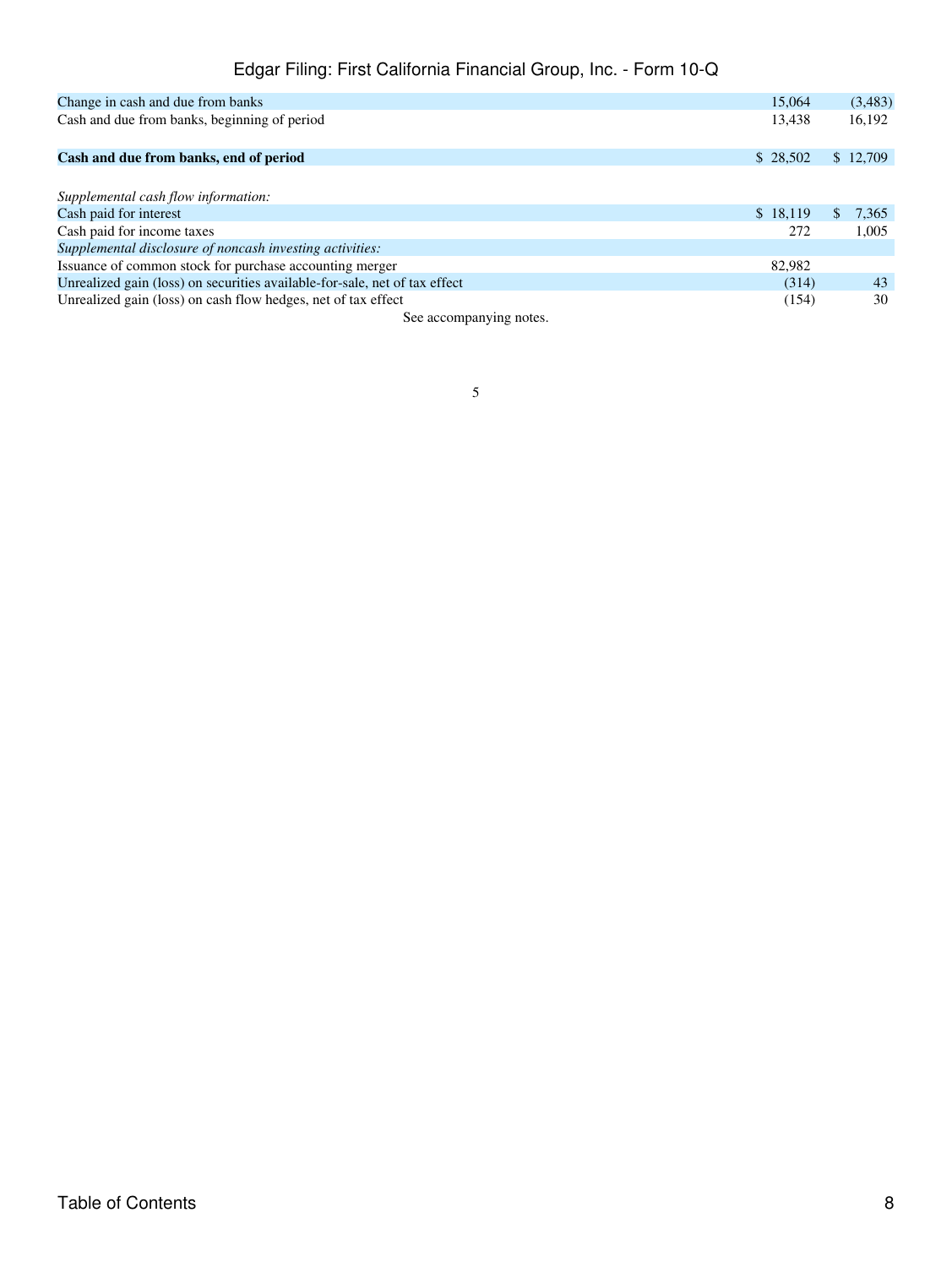# **NOTE 1 BASIS OF PRESENTATION**

**Organization and nature of operations**  First California Financial Group, Inc., or First California or the Company, was incorporated under the laws of the State of Delaware on June 7, 2006. The Company was formed as a wholly-owned subsidiary of National Mercantile Bancorp, a California corporation, or National Mercantile, for the purposes of effecting the merger and capital stock exchange with National Mercantile and acquisition of FCB Bancorp, a California corporation, or FCB.

On June 15, 2006, First California, FCB and National Mercantile entered into an Agreement and Plan of Merger, or the Merger Agreement, providing for the merger of National Mercantile with and into the newly formed holding company, First California, and the conversion of each share of National Mercantile common stock into the right to receive one share of First California common stock and the conversion of each share of FCB common stock into the right to receive 1.7904 shares of First California common stock. In addition, the Merger Agreement provided for the conversion of each share of National Mercantile series B convertible perpetual preferred stock into the right to receive one share of series A convertible perpetual preferred stock, \$0.01 par value per share, or First California Preferred Stock, of First California. The merger and acquisition were approved by both National Mercantile and FCB shareholders and regulators.

On March 12, 2007, First California completed the merger and capital stock exchange with National Mercantile and acquisition of FCB pursuant to the Merger Agreement as described above. Concurrent with the merger and acquisition, the number of common shares authorized of First California was increased to 25,000,000 shares and First California authorized the issuance of 2,500,000 shares of preferred stock of which 1,000 shares were designated as series A convertible perpetual preferred stock. In addition, each share of National Mercantile series B convertible perpetual preferred stock was exchanged for one share of series A convertible perpetual preferred stock of First California. As a result of these transactions, First California issued an aggregate of approximately 11.5 million shares of First California common stock to former National Mercantile and FCB shareholders and 1,000 shares of First California preferred stock to former shareholders of National Mercantile series B convertible preferred stock. First California paid cash in lieu of fractional shares of First California common stock issued in connection with the acquisition of FCB.

Upon completion of the merger of National Mercantile into its wholly-owned subsidiary First California and the acquisition of FCB by First California, the separate corporate existence of National Mercantile and FCB ceased, and First California succeeded and assumed all the rights and obligations of National Mercantile and FCB. First California assumed all rights and obligations of National Mercantile, whose principal assets were the capital stock of two bank subsidiaries: Mercantile National Bank, or Mercantile, and South Bay Bank, N.A., or South Bay. As a result of the acquisition of FCB, First California acquired all the rights and obligations of FCB, whose principal assets consisted of the capital stock of First California Bank. As contemplated by the Merger Agreement, First California Bank purchased substantially all the assets and assumed substantially all the liabilities of Mercantile and South Bay, sold the bank charters of Mercantile and South Bay to United Central Bank and The Independent BankersBank and recognized a gain of \$2.4 million during the second quarter of 2007. As a result of these transactions, the three former bank subsidiaries of National Mercantile and FCB now operate under the First California Bank brand. First California Bank provides a broad range of banking products and services, including credit, cash management and deposit services through twelve full service banking offices located in Southern California.

**Consolidation** The accompanying condensed consolidated financial statements include, in conformity with generally accepted accounting principles, the accounts of the Company and its bank subsidiaries but excludes the accounts of FCB Statutory Trust I and First California Statutory Trust I. Results of operations for the nine months ended September 30, 2007 include operations of FCB from the date of acquisition. The Company s historical balance sheet and results of operations before the mergers are the same as the historical information of National Mercantile. All material intercompany transactions have been eliminated.

**Basis of presentation** The unaudited condensed consolidated financial statements have been prepared in accordance with accounting principles generally accepted in the United States of America for interim financial information and with the instructions to Form 10-Q and Article 10 of Regulation S-X. Accordingly, they do not include all of the information and notes required by accounting principles generally accepted in the United States of America for complete financial statements. In our opinion, all normal recurring adjustments necessary for a fair presentation are reflected in the unaudited condensed consolidated financial statements. Operating results for the period ended September 30, 2007 are not necessarily indicative of the results for the full year. The unaudited condensed consolidated financial statements should be read in conjunction with the audited consolidated financial statements and notes thereto included in the Company s and National Mercantile s 2006 Annual Reports on Form 10-K and Form 10-KSB, respectively.

**Management s estimates and assumptions** The preparation of the condensed consolidated financial statements, in conformity with generally accepted accounting principles, requires us to make estimates and assumptions that affect the reported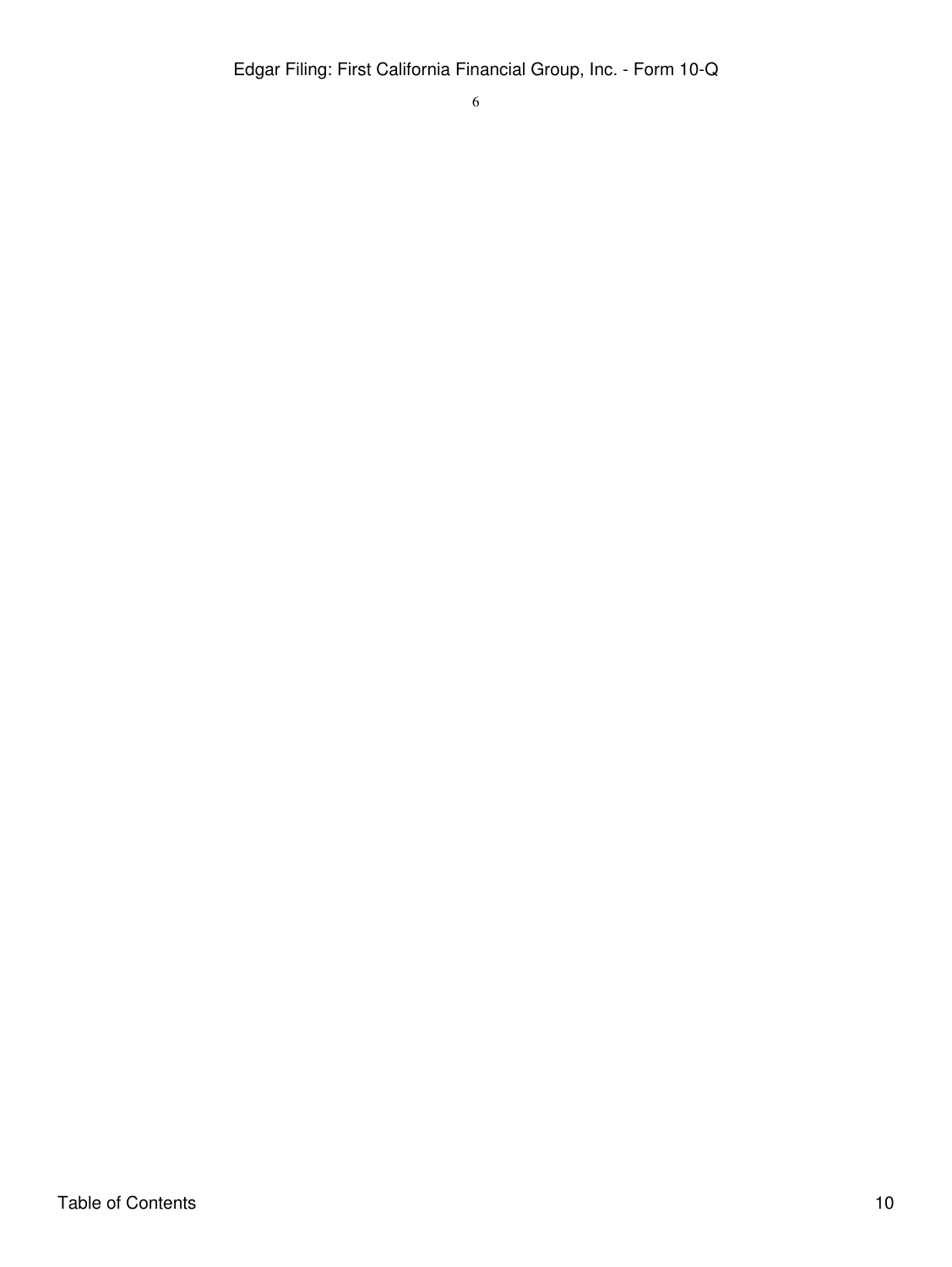amounts of assets and liabilities as of the date of the balance sheets, and revenues and expenses for the reporting periods. Actual results could differ significantly from those estimates. Significant estimations made by us primarily involve the calculation of the allowance for loan losses, the carrying amount of deferred tax assets and goodwill and the effectiveness of derivative instruments in offsetting changes in fair value or cash flows of hedged items.

**Allowance for loan losses** The provisions for loan losses charged to operations reflects our judgment of the adequacy of the allowance for loan losses and are determined through periodic analysis of the loan portfolio, problem loans and consideration of other factors such as the Companys loan loss experience, trends in problem loans, concentrations of credit risk, and economic conditions (particularly in Southern California), as well as the results of the Company s ongoing examination process and its regulatory examinations.

The calculation of the adequacy of the allowance for loan losses is based on a variety of factors, including loan classifications, migration trends and underlying cash flow and collateral values. On a periodic basis, management engages an outside loan review firm to review the Companys loan portfolio, risk grade accuracy and the reasonableness of loan evaluations. Annually, this outside loan review firm analyzes the Company s methodology for calculating the allowance for loan losses based on the Companys loss histories and policies. The Company uses a migration analysis as part of its allowance for loan losses evaluation, which is a method by which specific charge-offs are related to the prior life of the same loan compared to the total loan pools in which the loan was graded. This method allows for management to use historical trends that are relative to the Company s portfolio rather than use outside factors that may not take into consideration trends relative to the specific loan portfolio. In addition, this analysis takes into consideration other trends that are qualitative relative to the Company s marketplace, demographic trends, amount and trends in nonperforming assets and concentration factors.

**Goodwill and other intangible assets** The Company has goodwill, which represents the excess of purchase price over the fair value of net assets acquired primarily as a result of the merger. In accordance with generally accepted accounting principles, goodwill is not amortized and is reviewed for impairment on an annual basis or on an interim basis if an event occurs or circumstances change that would reduce the fair value of a reporting unit below its carrying value. Trade name intangible represents the fair value of the First California Bank name, which is amortized using the straight-line method over a period of ten years. Core deposit intangibles, which represent the fair value of depositor relationships resulting from deposit liabilities assumed in acquisitions, are amortized using the straight-line method over the projected useful lives of the deposits. Core deposit and trade name intangibles are reviewed for impairment whenever events or changes in circumstances indicate that the carrying value may not be recoverable. Impairment of goodwill and other intangibles is permanently recognized by writing down the asset to the extent that the carrying value exceeds the estimated fair value.

**Income Taxes** The Company adopted the provisions of FASB Interpretation No. 48 (FIN 48), *Accounting for Uncertainty in Income Taxes,* on January 1, 2007. FIN 48 prescribes a comprehensive model and provides guidance for accounting and disclosure for uncertainty in tax provisions and for the recognition and measurement related to the accounting for income taxes. FIN 48 clarifies the accounting for income taxes by prescribing a minimum recognition threshold a tax position is required to meet before being recognized in the financial statements. The adoption of FIN 48 did not have a material effect on our financial statements. We have concluded that there are no significant uncertain tax positions requiring recognition in our financial statements. Our accounting policy is to recognize interest and penalties as a component of income tax expense.

Deferred income tax assets and liabilities are determined based on the tax effects of the differences between the book and tax basis of the various balance sheet assets and liabilities. Deferred tax assets and liabilities are reflected at currently enacted income tax rates applicable to the period in which the deferred tax assets or liabilities are expected to be realized or settled. As changes in tax laws or rates are enacted, deferred tax assets and liabilities are adjusted through the provision for income taxes. An estimate of probable income tax benefits that will not be realized in future years is required in determining the necessity for a valuation allowance for deferred tax assets. There was no deferred tax asset valuation allowance at September 30, 2007 and no valuation allowance at December 31, 2006.

**Derivative instruments and hedging**  An estimate of the effectiveness of derivative instruments in off-setting changes in fair value or cash flows of hedged items is required to determine the extent to which earnings are affected. Our hedges were effective at September 30, 2007 and December 31, 2006.

**Common Shares**  The number of shares outstanding of First California common stock was 11.7 million at September 30, 2007 and the number of common shares of our predecessor, National Mercantile, was 5.6 million shares at December 31, 2006. On March 12, 2007, the number of shares of First California common stock outstanding increased by 5.9 million as a result of the merger.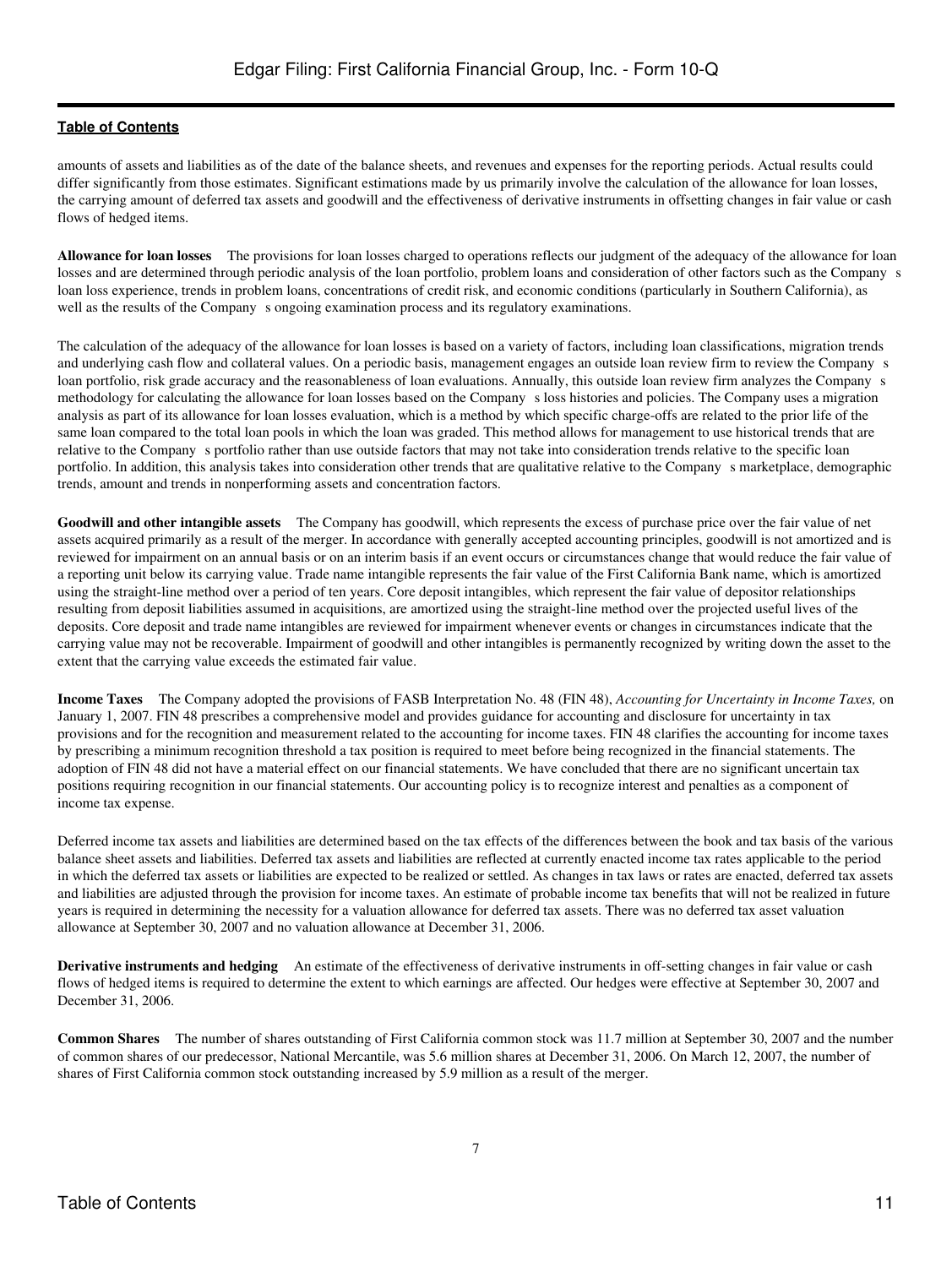**Recent accounting pronouncements** In February 2007, the FASB issued SFAS No. 159, The Fair Value Option for Financial Assets and Financial Liabilities, which provides companies with an option to report selected financial assets and liabilities at fair value. The objective of SFAS No. 159 is to reduce both complexity in accounting for financial instruments and the volatility in earnings caused by measuring related assets and liabilities differently. SFAS No. 159 established presentation and disclosure requirements designed to facilitate comparisons between companies that choose different measurement attributes for similar types of assets and liabilities and to more easily understand the effect of the companys choice to use fair value on its earnings. SFAS No. 159 also requires entities to display the fair value of the selected assets and liabilities on the face of the balance sheet. SFAS No. 159 does not eliminate disclosure requirements of other accounting standards, including fair value measurement disclosures in SFAS No. 157. This Statement is effective as of the beginning of an entity s first fiscal year beginning after November 15, 2007. Management does not expect the adoption of SFAS No. 159 to have a material impact on the consolidated financial statements.

# **NOTE 2 MERGER**

On March 12, 2007, First California completed the acquisition of 100% of the outstanding common stock of FCB pursuant to the Merger Agreement as described in Note 1 above. FCB was the parent company of First California Bank. At the date of acquisition, First California Bank became a wholly-owned subsidiary of the Company. As provided by the Merger Agreement, approximately 3.3 million shares representing the then issued and outstanding shares of common stock of FCB were exchanged for approximately 5.9 million shares of the Companys common stock at a calculated exchange ratio of 1.7904. Upon completion of the acquisition, the former shareholders of FCB have an approximate 49.9% interest in the Company. The fair value of \$14.14 for each of the Company s common shares issued to complete the acquisition of FCB on March 12, 2007 was based on the average of the quoted market price per share of National Mercantile s common stock for a period of three days before, the day of and three days after the announcement of the merger on June 15, 2006. In addition, FCB had 160,100 employee stock options outstanding at the acquisition date. On the acquisition date, the Company exchanged the FCB stock options for options to purchase shares of the Company s common stock which resulted in the Company granting a total of 286,643 stock options with a weighted average exercise price of \$10.33 per share to former FCB employees and executives. The fair value of the stock options of \$1.4 million is included in the purchase price.

Under the purchase method of accounting, the estimated cost of approximately \$84.9 million to acquire FCB, including transaction costs, was allocated to the assets acquired and liabilities assumed based on their respective fair values as of the date of acquisition as summarized below (in thousands, except share and per share amounts):

| <b>Purchase Price</b>                                                                    |                         |          |
|------------------------------------------------------------------------------------------|-------------------------|----------|
| Number of shares of Company stock issued for FCB stock                                   | 5,868,586               |          |
| Price of the Company s stock on the date of Merger Agreement                             | \$<br>14.14             |          |
| Total stock consideration                                                                |                         | \$82,982 |
| Fair value of FCB s stock options converted to Company stock options at acquisition date |                         | 1,408    |
| Less: Fair value of unvested options related to future service periods                   |                         | (804)    |
| Total common stock issued and stock options assumed                                      |                         | 83,586   |
| Direct costs of the acquisition                                                          |                         | 1,338    |
| Total purchase price and acquisition costs                                               |                         | 84,924   |
| <b>Allocation of Purchase Price</b>                                                      |                         |          |
| FCB s equity                                                                             | $\mathcal{S}$<br>49,444 |          |
| Less: Intangible assets derecognized                                                     | (17, 152)               |          |
| Adjustments to reflect assets acquired and liabilities assumed at fair value:            |                         |          |
| Loans                                                                                    | (2,489)                 |          |
| Core deposit intangibles                                                                 | 5,488                   |          |
| Other assets                                                                             | 6,983                   |          |
| Deferred tax liabilities                                                                 | (3,508)                 |          |
| Deposits                                                                                 | (624)                   |          |
| <b>Borrowings</b>                                                                        | (37)                    |          |
| Subordinated debt                                                                        | (200)                   |          |
| Fair value of net assets acquired                                                        |                         | 37.905   |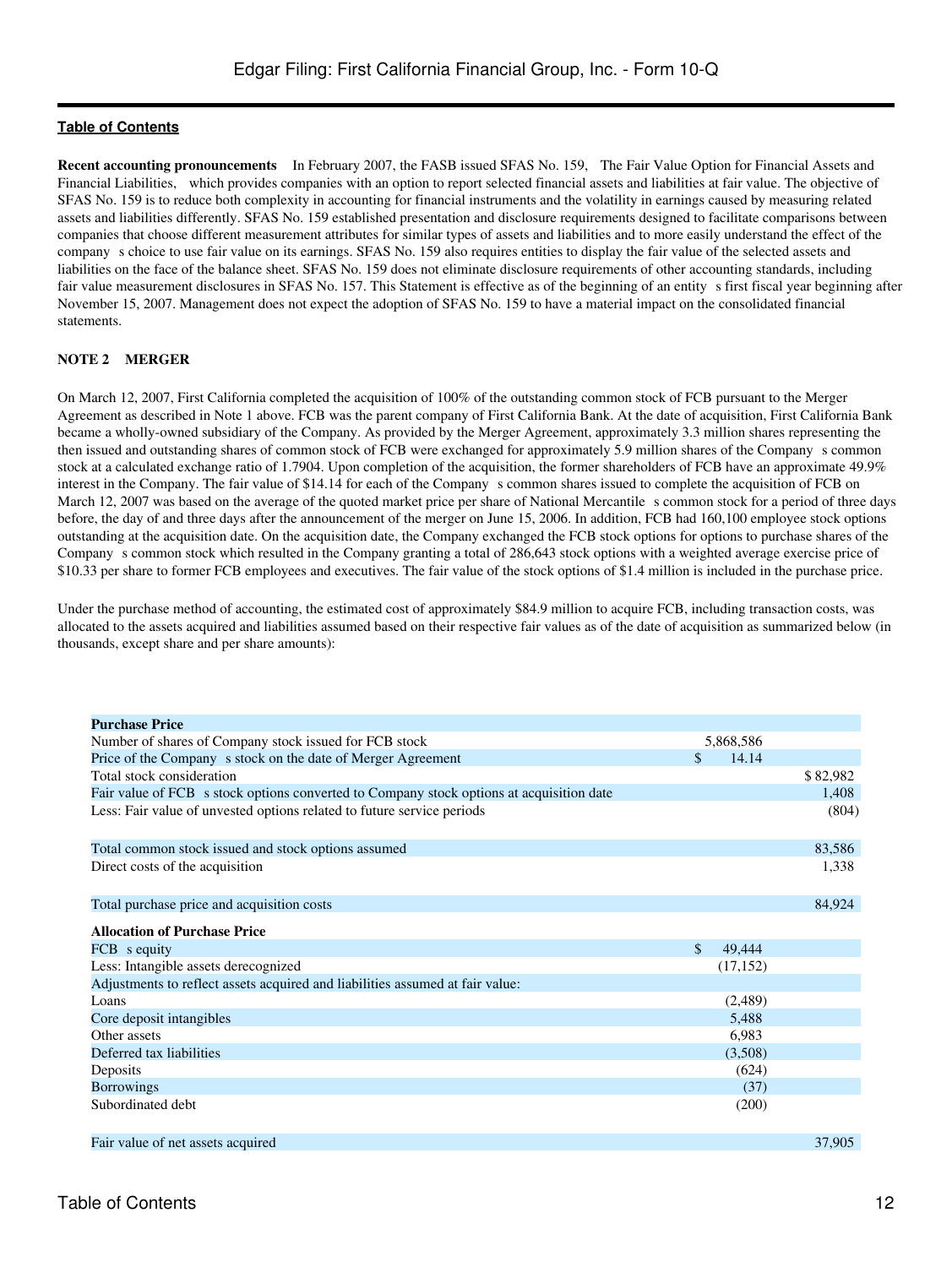Estimated goodwill arising from acquisition \$47,019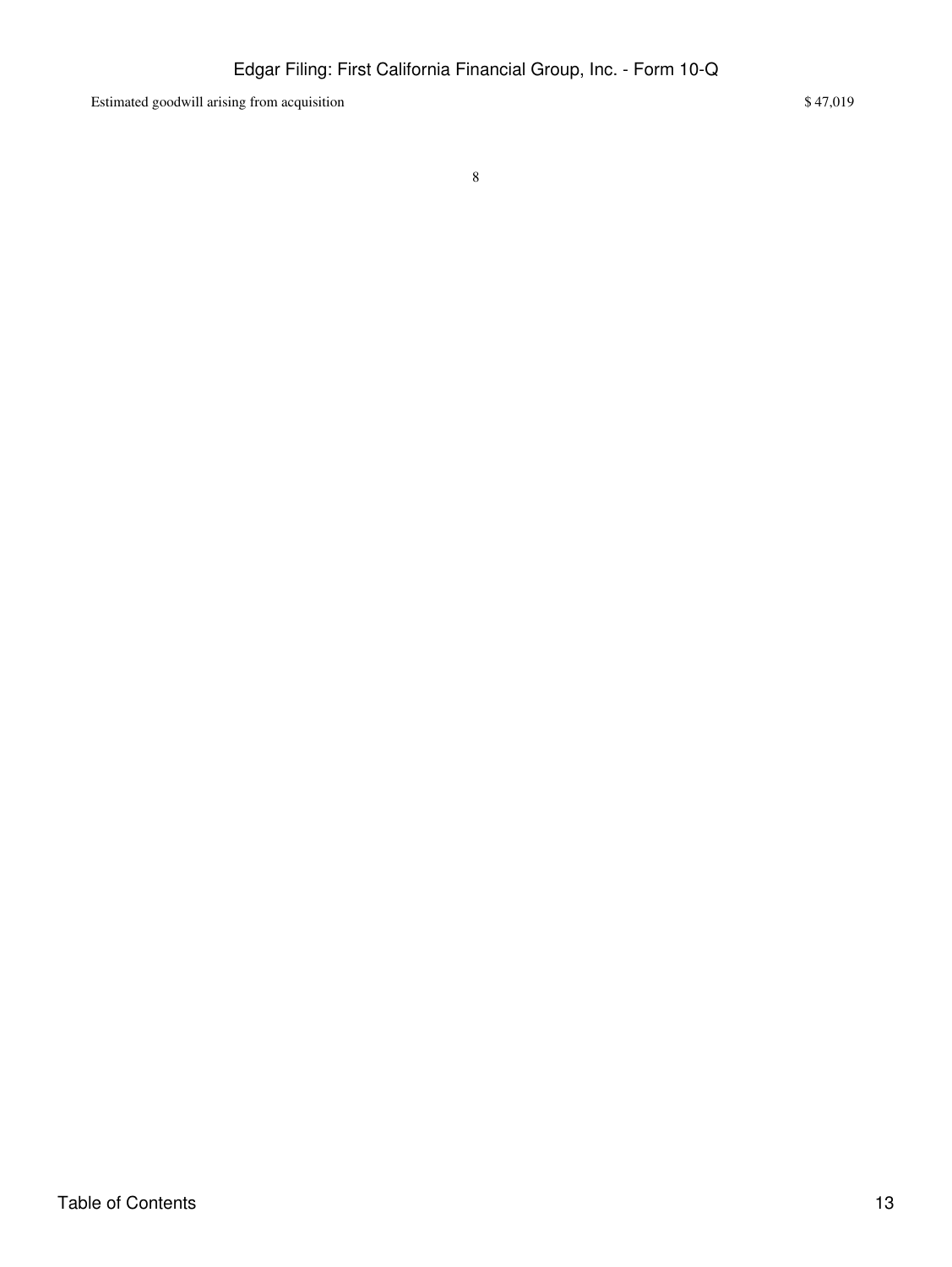The Company has based the allocation of purchase price above on an estimate of the fair values of the assets acquired and the liabilities assumed. Valuations of certain assets and liabilities of FCB were performed with the assistance of independent valuation consultants. None of the resulting goodwill is expected to be deductible for tax purposes.

The following information presents the pro forma results of operations for the three months ended September 30, 2006 and nine months ended September 30, 2007 and 2006, as though the acquisition had occurred on January 1, 2006. The pro forma data was derived by combining the historical consolidated financial information of FCB and National Mercantile using the purchase method of accounting for business combinations. The pro forma results do not necessarily indicate results that would have been obtained had the acquisition actually occurred on January 1, 2006 or the results that may be achieved in the future.

|                                       |                           | <b>Pro forma Results of Operations</b> |                          |  |  |  |  |
|---------------------------------------|---------------------------|----------------------------------------|--------------------------|--|--|--|--|
|                                       | <b>Three Months Ended</b> |                                        | <b>Nine Months Ended</b> |  |  |  |  |
| (in thousands, except per share data) | September 30,<br>2006     | 2006                                   | September 30,<br>2007    |  |  |  |  |
| Net interest income                   | \$11,301                  | \$34,367                               | \$ 32,871                |  |  |  |  |
| Noninterest income                    | 1,461                     | 2,356                                  | 6,765                    |  |  |  |  |
| Noninterest expense                   | (8,189)                   | (24, 409)                              | (31,858)                 |  |  |  |  |
| Provision for loan losses             | (378)                     | (153)                                  |                          |  |  |  |  |
| Income before tax                     | 4,951                     | 12,467                                 | 7,778                    |  |  |  |  |
| Provision for income taxes            | (2,000)                   | (5,055)                                | (3,063)                  |  |  |  |  |
| Net income                            | \$2,951                   | 7,412<br>$\mathbb{S}$                  | $\mathbb{S}$<br>4,715    |  |  |  |  |
| Pro forma earnings per share          |                           |                                        |                          |  |  |  |  |
| <b>Basic</b>                          | $\mathbb{S}$<br>0.26      | \$<br>0.65                             | $\mathbb{S}$<br>0.41     |  |  |  |  |
| Diluted                               | \$<br>0.25                | \$<br>0.62                             | \$<br>0.40               |  |  |  |  |
| Pro forma weighted average shares     |                           |                                        |                          |  |  |  |  |
| Basic                                 | 11,415                    | 11,415                                 | 11,605                   |  |  |  |  |
| Diluted                               | 11,903                    | 11,915                                 | 11,715                   |  |  |  |  |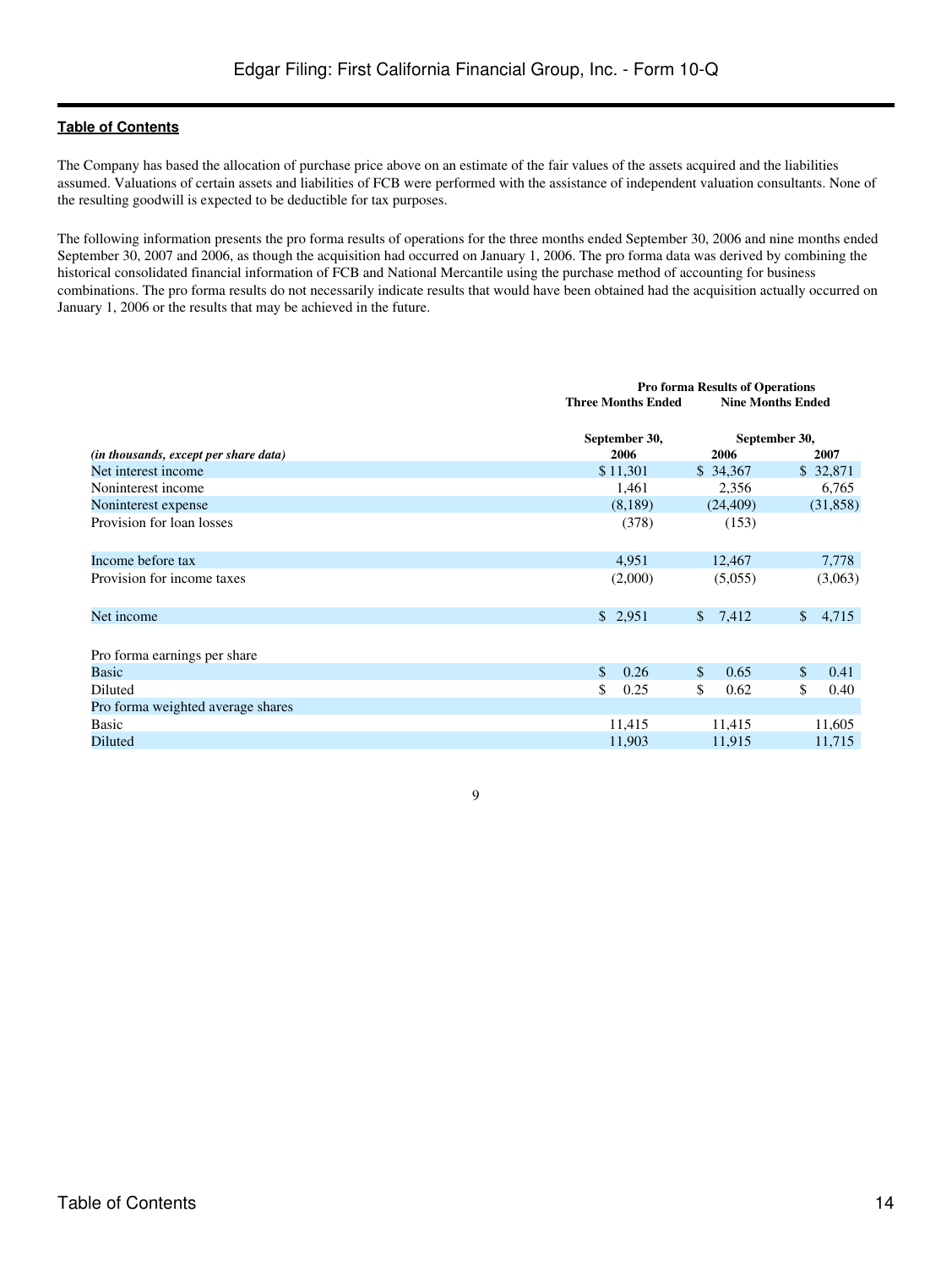#### **NOTE 3 SECURITIES**

The amortized cost and estimated fair values of securities available-for-sale are summarized as follows:

|                                                   |                       | <b>September 30, 2007</b><br>Gross |                   |                   | <b>Estimated</b> |           |
|---------------------------------------------------|-----------------------|------------------------------------|-------------------|-------------------|------------------|-----------|
|                                                   | <b>Amortized</b>      |                                    | <b>Unrealized</b> | <b>Unrealized</b> |                  | Fair      |
| ( <i>in thousands</i> )                           | Cost                  |                                    | Gains             | <b>Losses</b>     | <b>Value</b>     |           |
| U.S. Treasury notes                               | $\mathbb{S}$<br>1,621 | <sup>S</sup>                       | $\overline{4}$    | $\mathcal{S}$     | $\mathbb{S}$     | 1,625     |
| U.S. government agency notes                      | 14.901                |                                    | 80                | (8)               |                  | 14,973    |
| U.S. government agency mortgage-backed securities | 98.261                |                                    | 182               | (842)             |                  | 97,601    |
| Collateralized mortgage obligations               | 71,942                |                                    | 456               | (337)             |                  | 72,061    |
| Municipal securities                              | 18.094                |                                    | 13                | (86)              |                  | 18,021    |
|                                                   |                       |                                    |                   |                   |                  |           |
| Securities available-for-sale                     | \$204,819             | \$.                                | 735               | (1,273)<br>\$.    |                  | \$204.281 |

|                                                   |           | <b>December 31, 2006</b> |    |               |                     |  |
|---------------------------------------------------|-----------|--------------------------|----|---------------|---------------------|--|
|                                                   |           | Gross                    |    | Gross         | <b>Estimated</b>    |  |
|                                                   |           | Unrealized               |    | Unrealized    | Fair                |  |
|                                                   | Amortized |                          |    |               |                     |  |
|                                                   | Cost      | Gains                    |    | <b>Losses</b> | Value               |  |
| U.S. Treasury notes                               | 599<br>\$ | <sup>\$</sup>            |    | \$<br>(4)     | 595<br><sup>S</sup> |  |
| U.S. government agency notes                      | 8,985     |                          | 2  | (65)          | 8,922               |  |
| U.S. government agency mortgage-backed securities | 58,067    | 108                      |    | (607)         | 57,568              |  |
| Collateralized mortgage obligations               | 6.417     |                          | 41 | (8)           | 6,450               |  |
| Municipal securities                              | 28,991    | 153                      |    | (252)         | 28,892              |  |
|                                                   |           |                          |    |               |                     |  |
| Securities available-for-sale                     | \$103,059 | 304<br>S                 |    | \$.<br>(936)  | \$102,427           |  |

At September 30, 2007, there were no securities held-to-maturity. At December 31, 2006, securities-held-to-maturity at amortized cost was \$1,987 with an aggregate fair value of \$1,947. Gross unrealized losses on securities held-to-maturity was \$40 at December 31, 2006. Securities held-to-maturity was comprised of FHLMC/FNMA-issued mortgage pass-through certificates.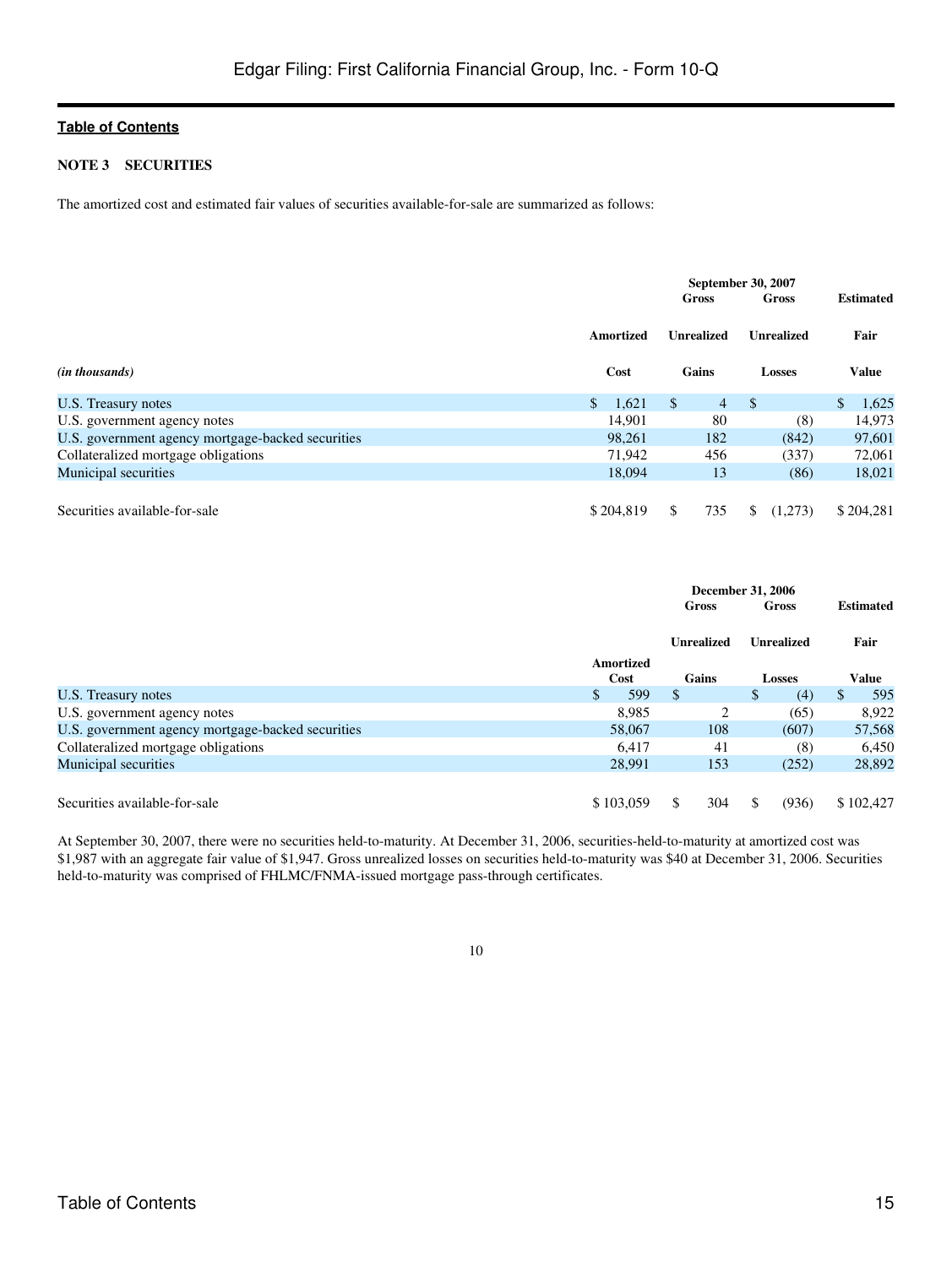# **NOTE 4 LOANS AND ALLOWANCE FOR LOAN LOSSES**

Loans consist of the following:

| ( <i>in thousands</i> )               |              | At September 30,<br>2007 |    | At December 31,<br>2006 |
|---------------------------------------|--------------|--------------------------|----|-------------------------|
|                                       |              |                          |    |                         |
| Commercial mortgage                   | $\mathbb{S}$ | 295,194                  | \$ | 140,636                 |
| Construction and land development     |              | 170,033                  |    | 83,188                  |
| Commercial loans and lines of credit  |              | 170,743                  |    | 105,862                 |
| Multifamily mortgage                  |              | 36,591                   |    | 17,602                  |
| Home mortgage                         |              | 43.394                   |    | 8,790                   |
| Home equity loans and lines of credit |              | 24,972                   |    |                         |
| Installment & credit card             |              | 15,337                   |    | 9,640                   |
|                                       |              |                          |    |                         |
| Total loans                           |              | 756,264                  |    | 365,718                 |
| Allowance for loan losses             |              | (8,085)                  |    | (4,740)                 |
|                                       |              |                          |    |                         |
| Loans, net                            | \$           | 748,179                  | \$ | 360,978                 |
|                                       |              |                          |    |                         |
| Loans held for sale                   | $\mathbb{S}$ | 3,567                    | \$ |                         |
|                                       |              |                          |    |                         |

At September 30, 2007, loans held for sale were \$3.6 million and consisted of commercial and multifamily mortgages originated for sale into the secondary market as well as SBA 7(a) loans, the government guaranteed portion of which will be sold into the secondary market. Loans held for sale are carried at the lower of aggregate cost or market value. Loan sale gains or losses are recorded in noninterest income based on the difference between loan sale proceeds and carrying value.

Most of the Company s lending activity is with customers located in Ventura, Orange and Los Angeles Counties. The Company has no significant credit exposure to any individual customer; however, the economic condition in Southern California could adversely affect customers. A significant portion of our loans are collateralized by real estate. Changes in the economic condition in Southern California could adversely affect the value of real estate.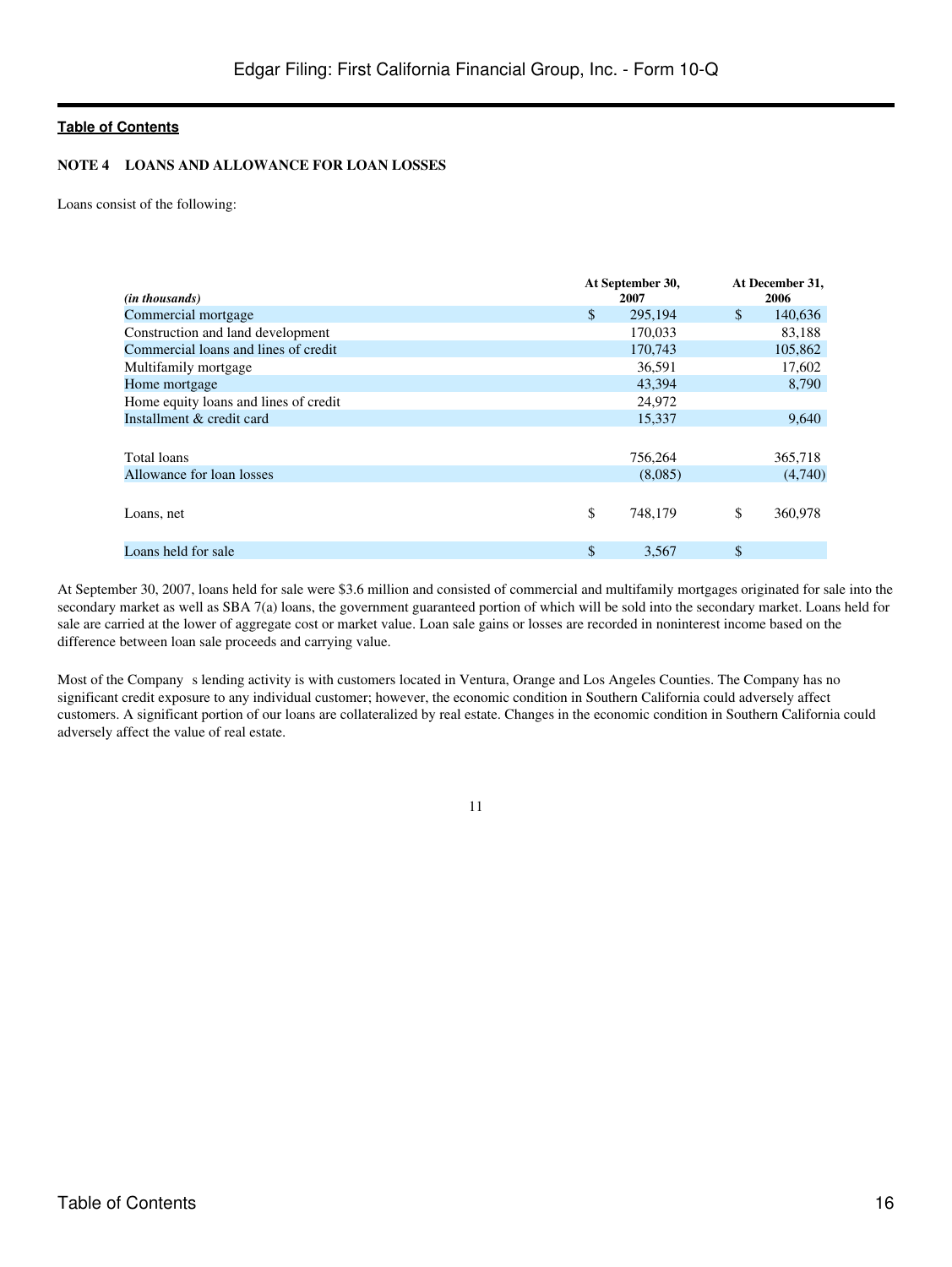Changes in the allowance for loan losses were as follows:

|                                               | <b>Three Months Ended</b> |         | <b>Nine Months Ended</b> |          |  |
|-----------------------------------------------|---------------------------|---------|--------------------------|----------|--|
|                                               | September 30,             |         | September 30,            |          |  |
| ( <i>in thousands</i> )                       | 2007                      | 2006    | 2007                     | 2006     |  |
| Beginning balance                             | \$8,296                   | \$4,648 | \$4,740                  | \$4,468  |  |
| Provision for loan losses                     |                           | 72      |                          | 144      |  |
| Addition from the merger                      |                           |         | 3,531                    |          |  |
| Loans charged-off                             | (283)                     | (21)    | (289)                    | (22)     |  |
| Transfers to undisbursed commitment allowance |                           | (38)    | 18                       | 71       |  |
| Recoveries on loans charged-off               | 72                        |         | 85                       |          |  |
| Ending balance                                | \$8,085                   | \$4,661 | \$8,085                  | \$4,661  |  |
| Allowance to loans                            | $1.07\%$                  | 1.30%   | 1.07%                    | $1.30\%$ |  |
| $M = 11$                                      |                           |         |                          |          |  |

Nonperforming loans and assets were as follows:

|                                         |      | At September 30, |    | At December 31, |
|-----------------------------------------|------|------------------|----|-----------------|
| (in thousands)                          | 2007 |                  |    | 2006            |
| Accruing loans past due 90 days or more | S    | 890              | ъb |                 |
| Nonaccrual loans                        | \$   | 5.720            |    |                 |
| Foreclosed assets                       | \$   | 244              |    | 303             |

### **NOTE 5 GOODWILL AND OTHER INTANGIBLE ASSETS**

Goodwill of \$50.2 million at September 30, 2007 includes \$47.0 million representing the excess of the purchase price over the fair values of assets acquired and liabilities assumed in the acquisition of FCB. At December 31, 2006, goodwill was \$3.2 million. No impairment loss was recognized for the periods ended September 30, 2007 and December 31, 2006.

Core deposit intangibles, net of accumulated amortization, was \$6.2 million at September 30, 2007 and \$1.2 million at December 31, 2006. Amortization expense for the three months and nine months ended September 30, 2007 was \$142,000 and \$435,000, respectively. Amortization expense for the three months and nine months ended September 30, 2006 was \$56,000 and \$167,000, respectively.

Other intangibles includes trade name, net of accumulated amortization, of \$3.8 million, representing the fair value of the First California Bank name recorded as part of the merger. Amortization expense for the three months and nine months ended September 30, 2007 was \$100,000 and \$233,000, respectively.

# **NOTE 6 JUNIOR SUBORDINATED DEBENTURES**

In July 2001, the Company issued \$15.5 million aggregate principal amount of 10.25% fixed rate junior subordinated deferrable interest debentures due July 25, 2031 (Junior Subordinated Debentures) that paid interest each January 26 and July 26. The Junior Subordinated Debentures were held by National Mercantile Capital Trust I (the Trust), a Delaware business trust, formed by the Company for the sole purpose of issuing certain securities representing undivided beneficial interests in the assets of the Trust and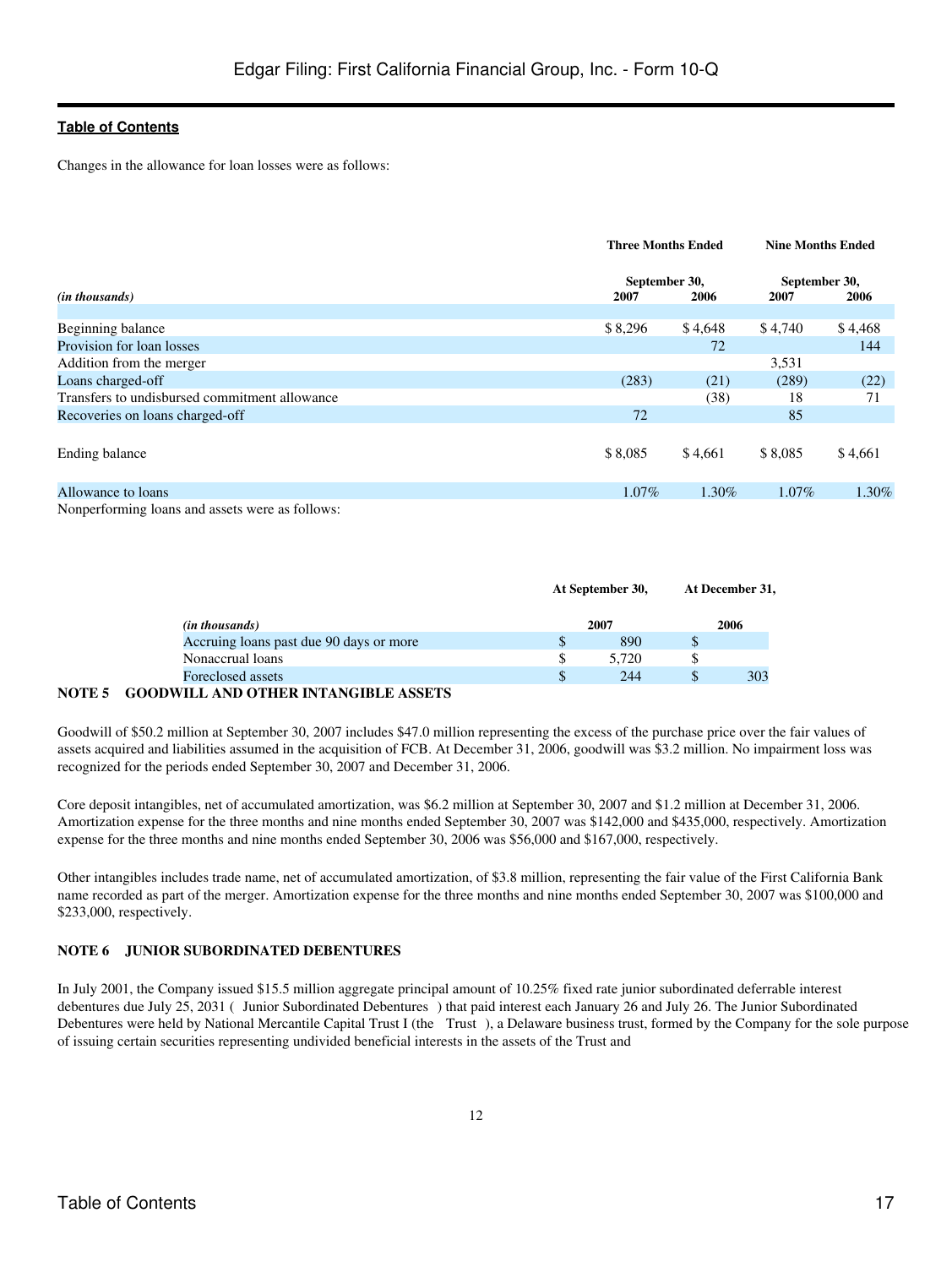investing the proceeds thereof in the Junior Subordinated Debentures. The Trust Preferred Securities were redeemed and the Junior Subordinated Debentures were repaid in January 2007 from the net proceeds of First California Capital Trust I securities, as described below. The redemption price of the Junior Subordinated Debentures was 107.6875% of the principal amount, plus accrued interest, or a total of \$17.3 million. As a result of the redemption, the Company incurred a charge during the first quarter of 2007 of \$1.6 million. The charge reflects the redemption premium and the write-off of the unamortized Debenture issuance costs.

On January 24, 2007, the Company and its newly formed subsidiary, First California Capital Trust I (First California Trust), a Delaware statutory trust, issued \$16.5 million of the First California Trust s capital securities, liquidation amount \$1,000 per capital security. The capital securities represent undivided beneficial interests in the First California Trust s assets, which consist primarily of the Company s Fixed/Floating Rate Junior Subordinated Deferrable Interest Debentures described below. The First California Trust s capital securities mature on March 15, 2037, and are redeemable, at par, at the Companys option at any time on or after March 15, 2012.

The holders of the First California Trust s capital securities are entitled to quarterly distributions at a fixed annual rate of 6.80% for the first five years, and a variable annual rate thereafter, which resets quarterly, equal to the 3-month LIBOR rate, plus 1.60% per annum, of the liquidation amount of \$1,000 per capital security, subject to the Companys right to defer interest payments under the Fixed/Floating Rate Junior Subordinated Deferrable Interest Debentures as described below.

The Company purchased \$495,000 of the First California Trust s common securities, liquidation amount \$1,000 per common security. In connection with the First California Trust s sale of the capital securities, the Company entered into a Guarantee Agreement pursuant to which it guaranteed, on a subordinated basis, all distributions and payments under the First California Trusts capital securities upon liquidation, redemption, or otherwise, but only to the extent the First California Trust fails to pay such distributions from payments under the Fixed/Floating Rate Junior Subordinated Deferrable Interest Debentures it holds from the Company.

The First California Trust used the proceeds from the sale of its capital securities and its common securities to purchase from the Company \$16.5 million aggregate principal amount of Fixed/Floating Rate Junior Subordinated Deferrable Interest Debentures due 2037. The Debentures bear interest at the same rates as the First California Trust s capital securities. So long as no event of default (as defined in the Indenture relating to the Debentures) has occurred, First California will have the right to defer the payment of interest on the Debentures for up to 20 consecutive quarterly periods, except that no extension period may extend beyond the maturity of the Debentures. During any deferral period, the Company may not pay dividends or make certain other distributions or payments as provided in the Indenture. The Debentures mature on March 15, 2037, and are redeemable at par, at the Company s option, at any time on or after March 15, 2012. Upon any redemption by the Company of the Debentures, the First California Trust must redeem a like amount of its capital securities.

Payments under the Debentures are subordinated and junior in right of payment to the prior payment of all other indebtedness of the Company that, by its terms, is not similarly subordinated.

The Debentures may be declared immediately due and payable at the election of the trustee under the Indenture or the holders of 25% of aggregate principal amount of the First California Trust s outstanding capital securities if the Company defaults in the payment of interest (subject to its right to defer interest payments as described above) or principal under the Debentures and upon the occurrence of other events of defaults described in the Indenture.

As a result of the merger, the Company assumed \$10,310,000 Junior Subordinated Debentures of FCB, having an estimated fair value of \$10,110,000. The Debentures are due December 15, 2035 and the interest rate is fixed at 6.145% to December, 2010 at which time the interest rate will float at the three-month LIBOR rate plus 1.55%.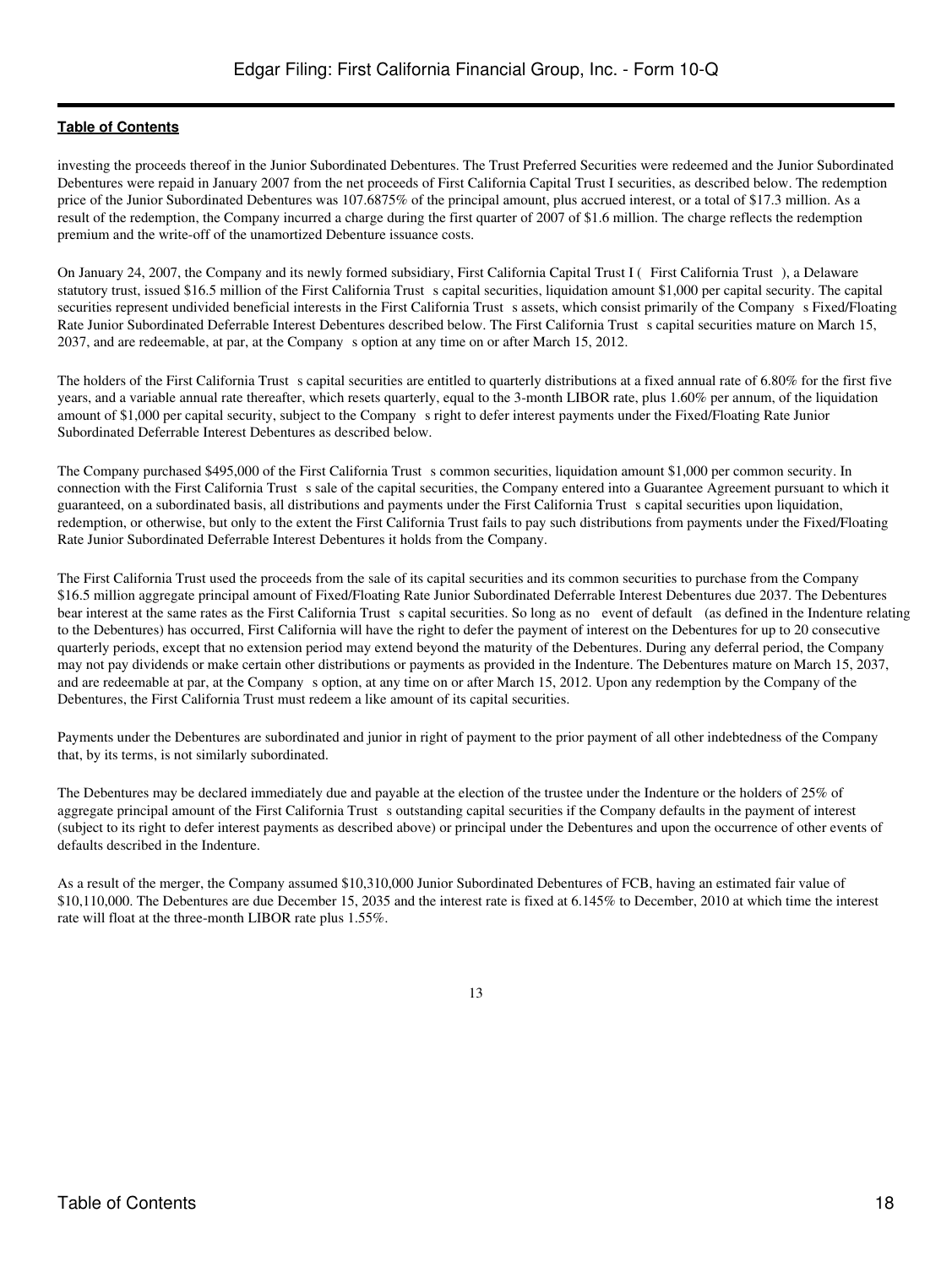#### **NOTE 7 EARNINGS PER SHARE**

Basic earnings per share excludes dilution and is computed by dividing income available to common shareholders by the weighted average number of common shares outstanding for the period. Diluted earnings per share reflect the potential dilution that could occur if common shares were issued pursuant to the exercise of common stock options under the Company s stock option plans and if common shares were issued from the conversion of the convertible preferred stock. The following table illustrates the computations of basic and diluted earnings per share for the periods indicated:

|                                                    |                | <b>Three Months Ended</b> |                |              |                | <b>Nine Months Ended</b> |                |                       |
|----------------------------------------------------|----------------|---------------------------|----------------|--------------|----------------|--------------------------|----------------|-----------------------|
|                                                    |                | September 30,             |                |              |                | September 30,            |                |                       |
|                                                    |                | 2007                      |                | 2006         |                | 2007                     |                | 2006                  |
| (in thousands, except per share data)              | <b>Diluted</b> | <b>Basic</b>              | <b>Diluted</b> | <b>Basic</b> | <b>Diluted</b> | <b>Basic</b>             | <b>Diluted</b> | <b>Basic</b>          |
| Income available to common shareholders            | \$2,411        | \$2,411                   | \$1,756        | \$1,756      | \$4,426        | \$4,426                  | \$3,958        | \$3,958               |
| Weighted average common shares outstanding Basic   | 11.715         | 11,715                    | 5,546          | 5,546        | 10,079         | 10.079                   | 5,536          | 5,536                 |
| Options                                            | 268            |                           | 196            |              | 340            |                          | 238            |                       |
| Convertible preferred stock                        | 263            |                           | 244            |              | 262            |                          | 234            |                       |
| Weighted average common shares outstanding Diluted | 12,246         |                           | 5,986          |              | 10,681         |                          | 6,008          |                       |
| Earnings per share                                 | \$<br>0.20     | \$.<br>0.21               | \$<br>0.29     | \$<br>0.32   | \$.<br>0.41    | \$<br>0.44               | \$0.66         | <sup>\$</sup><br>0.71 |

#### **NOTE 8 COMPREHENSIVE INCOME**

Comprehensive income is the change in equity during a period from transactions and other events and circumstances from nonowner sources. Total comprehensive income was as follows:

|                                                                             | <b>Three Months Ended</b> |            | <b>Nine Months Ended</b> |                      |
|-----------------------------------------------------------------------------|---------------------------|------------|--------------------------|----------------------|
| (in thousands)                                                              | September 30,<br>2007     | 2006       | September 30,<br>2007    | 2006                 |
| Unrealized gain (loss) on interest rate swaps used in cash flow hedges      | 711<br>\$.                | \$.<br>761 | 725<br>S.                | $\mathbb{S}$<br>(60) |
| Unrealized gain (loss) on interest rate floors used in cash flow hedges     | 60                        | 29         | 14                       | (219)                |
| Unrealized holding gain on securities available-for-sale arising during the |                           |            |                          |                      |
| period                                                                      | 2.940                     | 2.295      | 134                      | 90                   |
| Total other comprehensive income (loss), before tax                         | 3,711                     | 3.085      | 873                      | (189)                |
| Income tax expense related to items of other comprehensive income           | (1,540)                   | (1,256)    | (362)                    | (103)                |
|                                                                             |                           |            |                          |                      |
| Other comprehensive income (loss)                                           | 2.171                     | 1.829      | 511                      | (292)                |
| Net income                                                                  | 2,411                     | 1.756      | 4.426                    | 3,958                |
|                                                                             |                           |            |                          |                      |
| Total comprehensive income                                                  | \$4,582                   | \$3,585    | \$4.937                  | \$3,666              |

# **NOTE 9 SUBSEQUENT EVENT**

The Company announced on November 7, 2007 that its board of directors authorized a repurchase of up to \$5 million of the Company s common stock. The Company is authorized until November, 2008 to purchase shares from time-to-time in open market or privately negotiated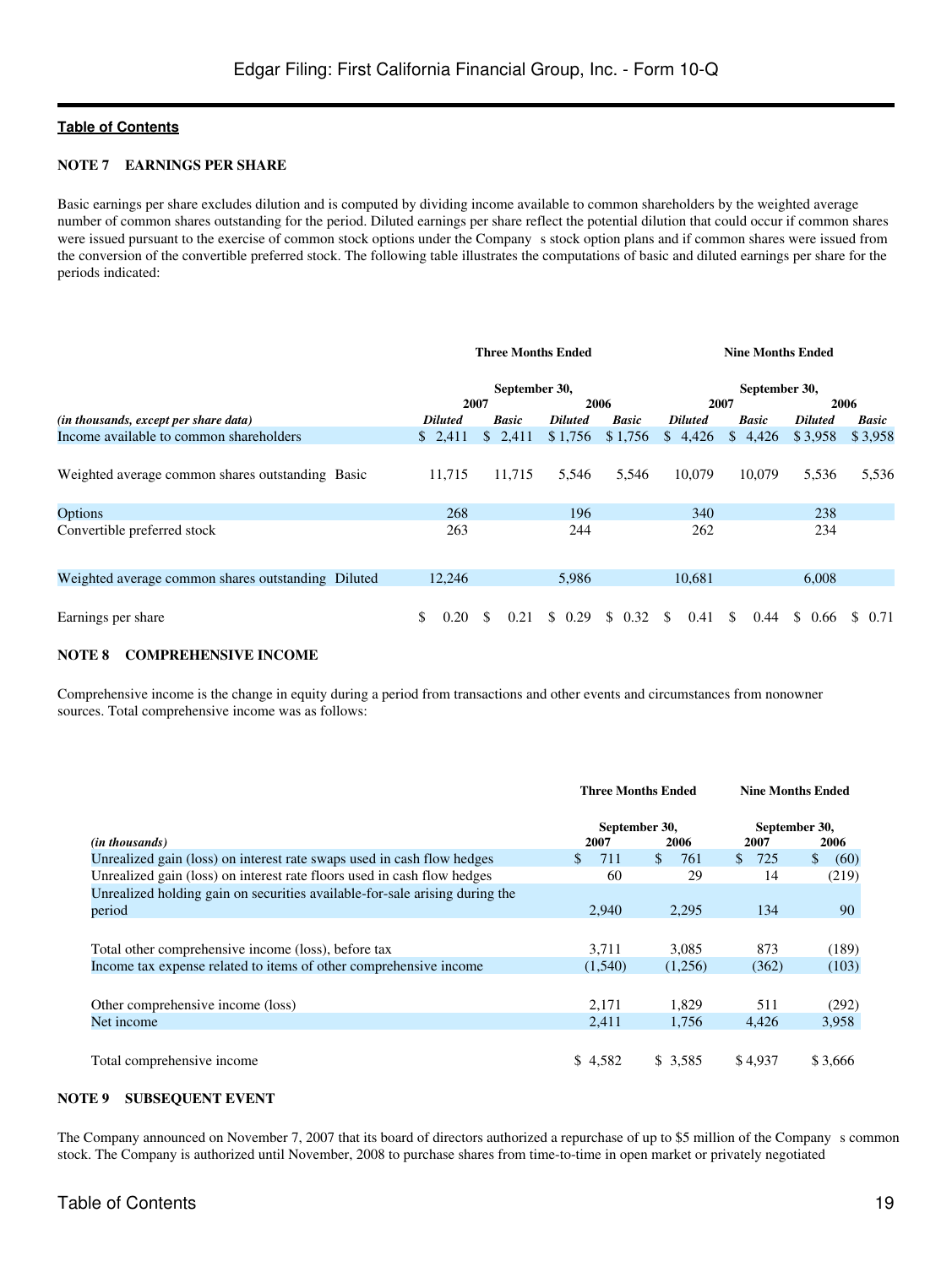transactions, depending on market conditions.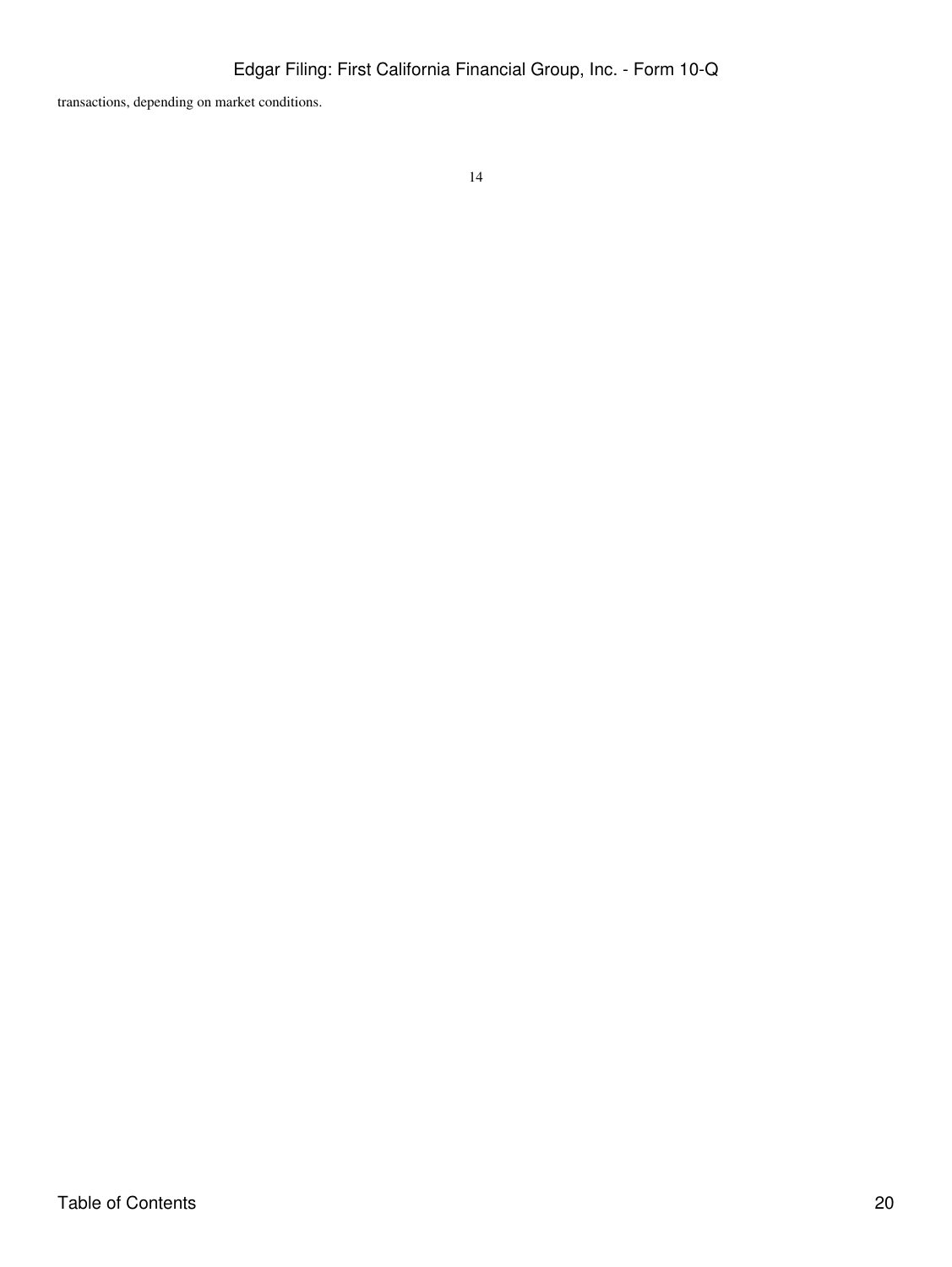#### <span id="page-20-0"></span>Item 2. **Management s Discussion and Analysis of Financial Condition and Results of Operations Cautionary Statement**

This Quarterly Report on Form 10-Q contains certain forward-looking statements about the Company and its subsidiaries, which statements are intended to be covered by the safe harbor for forward-looking statements provided by the Private Securities Litigation Reform Act of 1995. All statements other than statements of historical fact are forward-looking statements. Such statements involve inherent risks and uncertainties, many of which are difficult to predict and are generally beyond the control of the Company. Readers are cautioned that a number of important factors could cause actual results to differ materially from those expressed in, implied or projected by, such forward-looking statements. Risks and uncertainties include, but are not limited to:

relative cost savings cannot be realized or realized within the expected time frame;

revenues are lower than expected;

an increase in the provision for loan losses resulting from credit quality deterioration;

competitive pressure among depository institutions increases significantly;

the Company s ability to integrate the operations of Mercantile National Bank, South Bay Bank, N.A., and First California Bank and to achieve expected synergies, operating efficiencies or other benefits within expected time-frames or at all, or within expected cost projections;

the possibility that personnel changes will not proceed as planned;

the cost of additional capital is more than expected;

a change in the interest rate environment reduces interest margins;

asset/liability repricing risks and liquidity risks;

general economic conditions, either nationally or in the market areas in which the Company does or anticipates doing business, are less favorable than expected;

volatility in the credit or equity markets;

the economic and regulatory effects of the continuing war on terrorism and other events of war, including the war in Iraq;

legislative or regulatory requirements or changes adversely affect the Company s business; and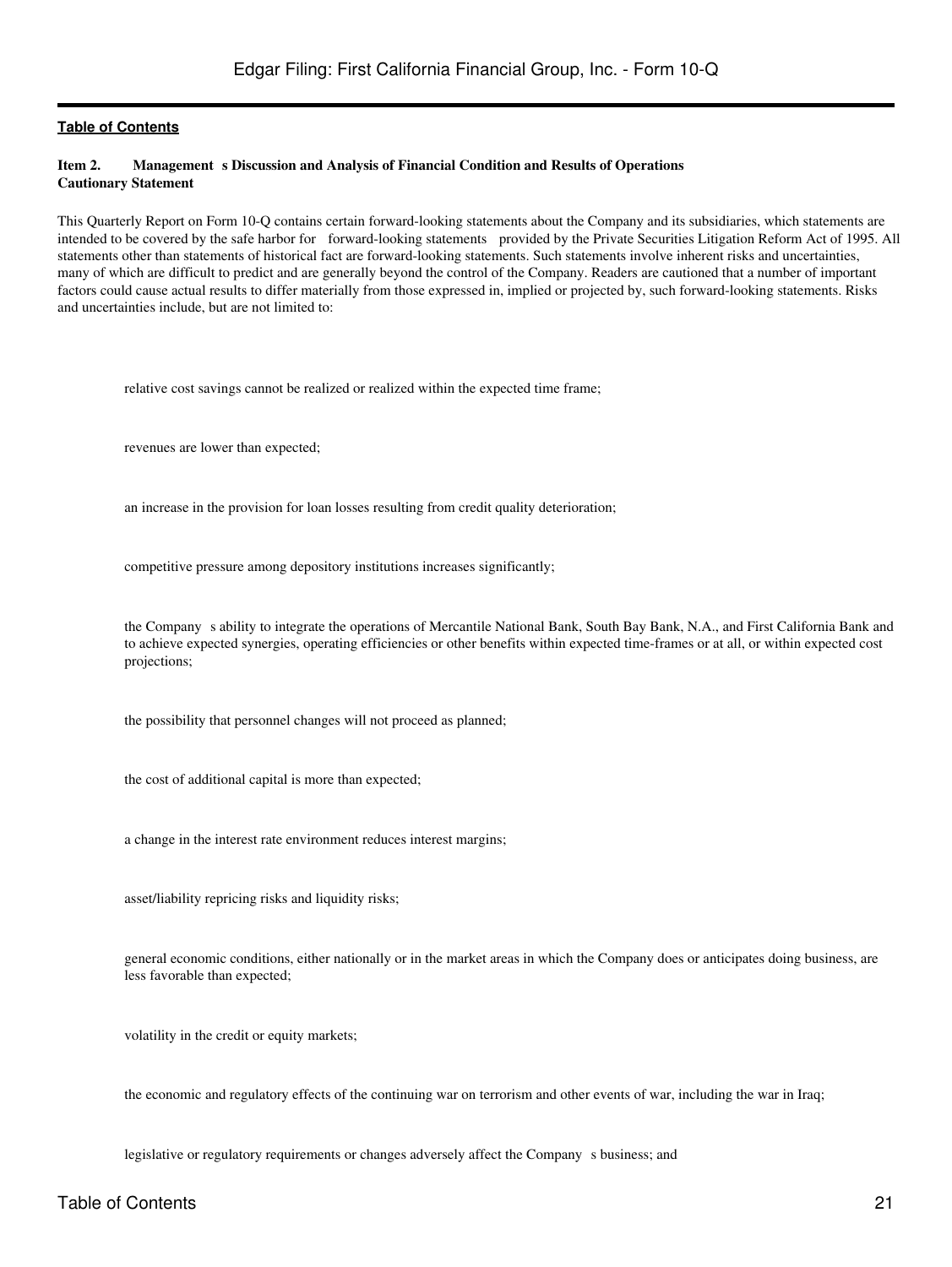# Edgar Filing: First California Financial Group, Inc. - Form 10-Q

changes in the securities markets.

If one or more of the factors affecting our forward-looking information and statements proves incorrect, then our actual results, performance or achievements could differ materially from those expressed in, or implied or projected by, the forward-looking information and statements contained in this document. Therefore, we caution you not to place undue reliance on our forward-looking information and statements. The forward-looking statements are made as of the date of this document and we do not intend, and assume no obligation, to update the forward-looking statements or to update the reasons why actual results could differ from those expressed in, or implied or projected by, the forward-looking statements. All forward-looking statements contained in this document, and all subsequent written and oral forward-looking statements attributable to us or any person acting on our behalf, are expressly qualified by these cautionary statements.

#### **Critical accounting policies**

The discussion and analysis of our consolidated results of operations and financial condition are based upon our unaudited condensed consolidated interim financial statements and our audited consolidated financial statements which have been prepared in accordance with accounting principles generally accepted in the United States of America. The preparation of these consolidated financial statements requires us to make estimates and judgments that affect the reported amounts of assets and liabilities, income and expense, and the related disclosures of contingent assets and liabilities at the date of these consolidated financial statements. We believe these estimates and assumptions to be reasonably accurate; however, actual results may differ from these estimates under different assumptions or circumstances. The following are our critical accounting policies.

#### *Allowance for loan losses*

An estimate of probable losses incurred in the loan portfolio is necessary in determining the amount of the allowance for loan losses which is presented as a reduction of our loan balances. The provision for loan losses, charged to operations, is the amount that is necessary to establish the allowance. The information used by us to make this estimate is described later in this section and in the notes to the consolidated financial statements. The allowance for loan losses was \$8,085,000 at September 30, 2007 and \$4,740,000 at December 31, 2006.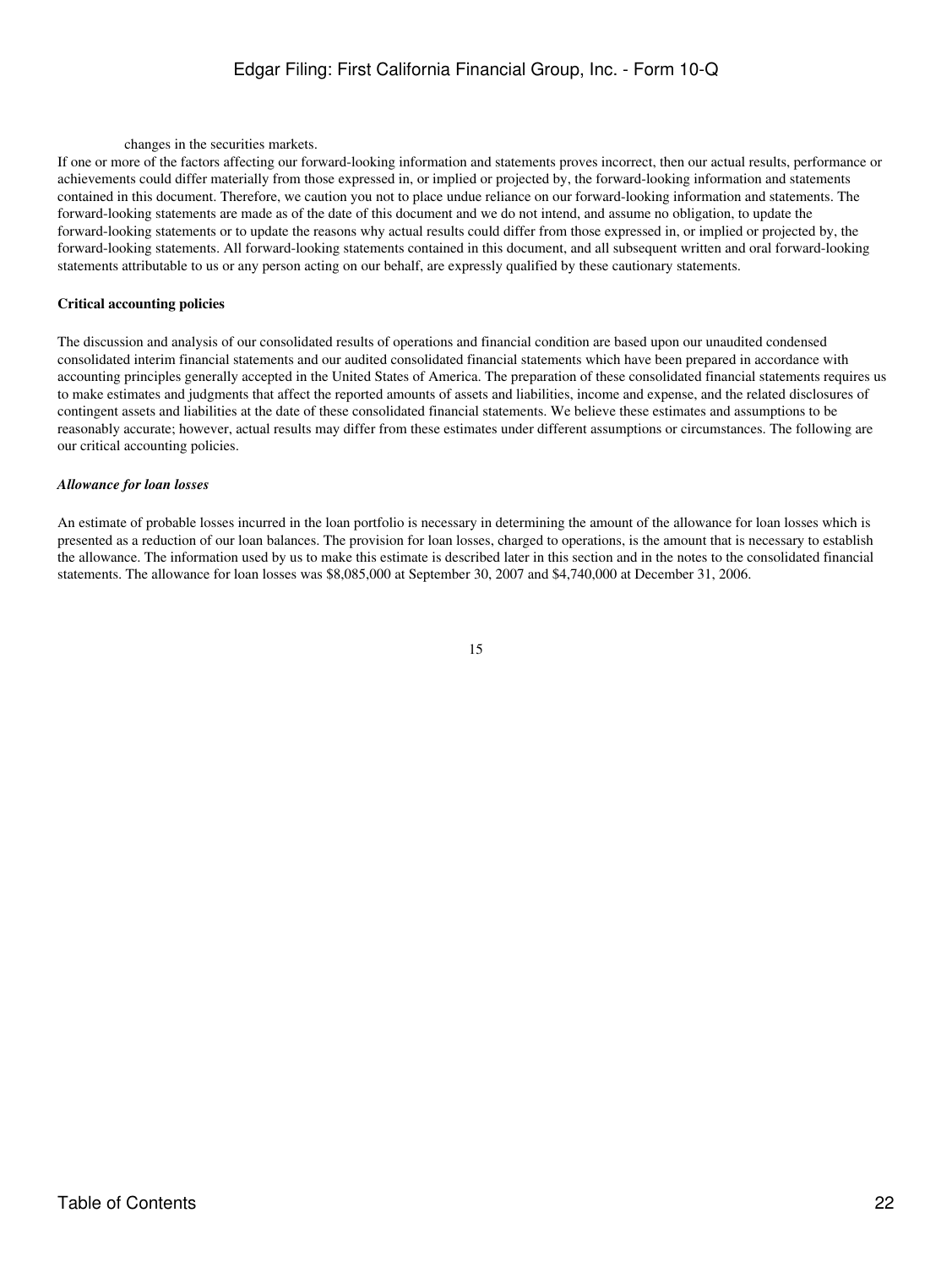#### *Income taxes*

An estimate of probable income tax benefits that will not be realized in future years is required in determining the necessity for a valuation allowance for deferred tax assets. The information used by us to make this estimate is described later in this section and in the notes to the financial statements. There were no net deferred tax assets at September 30, 2007; however there were net deferred tax assets of \$1,663,000 at December 31, 2006. There was no valuation allowance at December 31, 2006.

#### *Goodwill*

An estimate of probable impairment loss is required in determining the carrying value of goodwill. An impairment loss is the condition that exists when the carrying amount of goodwill exceeds its implied fair value. The information used by us to make this estimate is described later in this section and in the notes to the consolidated financial statements. Goodwill was \$50,216,000 at September 30, 2007 and was \$3,225,000 at December 31, 2006; there was no impairment loss at either period end.

#### *Derivative instruments and hedging*

An estimate of the effectiveness of derivative instruments in off-setting changes in fair value or cash flows of hedged items is required to determine the extent to which earnings are affected. Our hedges were effective at September 30, 2007 and December 31, 2006.

#### **Overview**

We were a wholly-owned subsidiary of National Mercantile Bancorp, or National Mercantile, formed to facilitate the reincorporation merger with National Mercantile and the merger with FCB Bancorp, or FCB. Accordingly, our historical balance sheet and results of operations before the merger are the same historical information of National Mercantile. We accounted for the FCB merger using the purchase method of accounting; accordingly, our balance sheet includes preliminary estimates of the fair value of the assets acquired and liabilities assumed from FCB. Our results of operations for the nine months ended September 30, 2007 include the operations of FCB from the date of acquisition.

For the third quarter of 2007, we had net income of \$2.4 million, compared with net income of \$1.8 million for the third quarter of 2006. For the nine months ended September 30, 2007, we had net income of \$4.4 million compared with \$4.0 million for the nine months ended September 30, 2006. Net income for the nine months ended September 30, 2007 included a pre-tax charge of \$1.6 million related to a refinancing of trust preferred securities we completed in the first quarter. The trust preferred refinancing should save us approximately \$500,000 per year in pre-tax interest expense. In addition, we completed an integration program among our three banks that combined the banks under a single brand First California Bank. The integration program resulted in pre-tax charges of approximately \$0.5 million for the third quarter of 2007 and \$5.4 million for the nine months ended September 30, 2007. Also, we sold the remaining two bank charters in the second quarter of 2007 for a pretax gain of \$2.4 million.

Our 2007 third quarter net income on a diluted per share basis was \$0.20 compared with \$0.29 for the same quarter a year ago. For the first nine months of 2007, net income on a diluted per share basis was \$0.41 compared with \$0.66 for the same period last year. Our per share data for 2007 reflect the increase in outstanding weighted average shares that resulted from our issuance of 5.9 million common shares and 0.3 million stock options in connection with the merger with FCB Bancorp.

#### **Results of operations for the three and nine months ended September 30, 2007 and 2006**

Net interest income is the difference between interest and fees earned on loans, securities and federal funds sold (these asset classes are commonly referred to as interest-earning assets) and the interest paid on deposits, borrowings and debentures (these liability classes are commonly referred to as interest-bearing funds). Net interest margin is net interest income expressed as a percentage of average interest-earning assets.

Our net interest income for third quarter of 2007 was \$11.0 million, up 86% from \$5.9 million for the same quarter a year ago. Our 2007 third quarter net interest margin (tax equivalent) was 4.77%, compared to 5.09% for the same quarter last year. Net interest income for the first nine months of 2007 was \$29.6 million, up 69% from \$17.5 million for the same period a year ago. Our 2007 year-to-date net interest margin (tax equivalent) was 4.89%, compared to 5.22% for the same period a year ago. The increase in our net interest income reflects the increase in our interest-earning assets from the merger with FCB and from the growth in our lending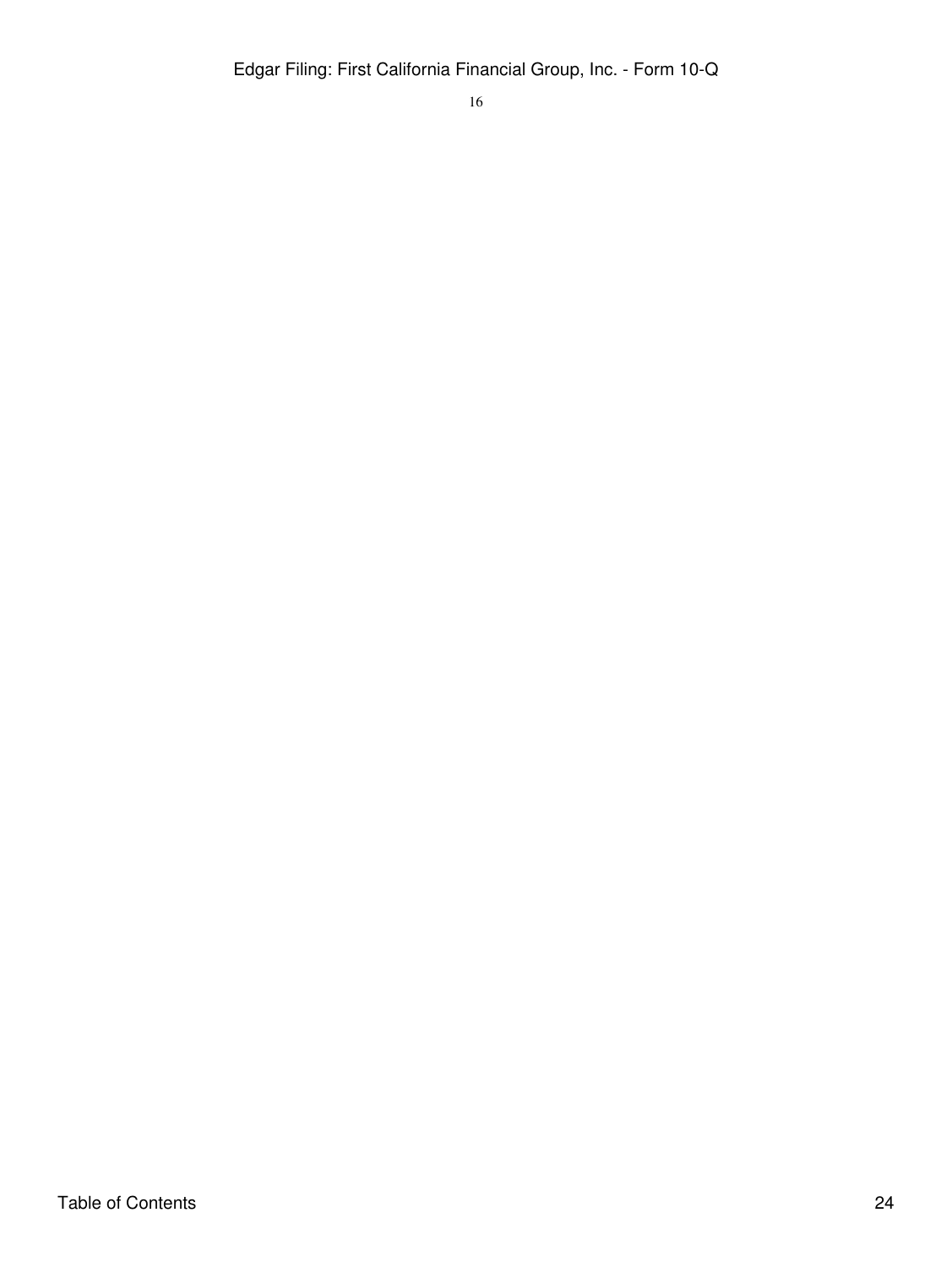activities. The decrease in our third quarter net interest margin reflects primarily the decline in the average yield on interest-earning assets. The decrease in our year-to-date net interest margin reflects primarily the increase in the rate paid on interest-bearing funds.

|                                            | Three Months Ended September 30, |                 |                                 |                           |                 |                              |
|--------------------------------------------|----------------------------------|-----------------|---------------------------------|---------------------------|-----------------|------------------------------|
|                                            |                                  | 2007            |                                 |                           | 2006            |                              |
|                                            |                                  | <b>Interest</b> |                                 |                           | <b>Interest</b> |                              |
|                                            |                                  | Income /        |                                 |                           | Income /        |                              |
| (in thousands)                             | Average<br><b>Balance</b>        | <b>Expense</b>  | Average<br><b>Rate/Yield</b>    | Average<br><b>Balance</b> | <b>Expense</b>  | Average<br><b>Rate/Yield</b> |
| Loans                                      | 742,821<br>\$                    | \$15,275        | 8.16%                           | \$348,738                 | \$7,735         | 8.80%                        |
| Securities                                 | 183,276                          | 2,531           | 6.04%                           | 100,310                   | 1,408           | 5.57%                        |
| Federal funds sold                         | 5,048                            | 62              | 4.87%                           | 4,396                     | 58              | 5.23%                        |
| Deposits with banks                        | 791                              | 6               | 3.01%                           | 3,216                     | 47              | 5.80%                        |
| Total earning assets                       | 931,936                          | 17,874          | 7.72%                           | 456,660                   | 9,248           | 8.03%                        |
| Non earning assets                         | 108,898                          |                 |                                 | 29,676                    |                 |                              |
| <b>Total assets</b>                        | \$1,040,834                      | \$17,874        |                                 | \$486,336                 | \$9,248         |                              |
|                                            |                                  |                 |                                 |                           |                 |                              |
| Interest bearing deposits                  | 567,845<br>\$                    | \$5,265         | 3.68%                           | \$258,310                 | \$2,122         | 3.26%                        |
| <b>Borrowings</b>                          | 92.932                           | 1,216           | 5.19%                           | 55,517                    | 869             | 6.21%                        |
| Junior subordinated debentures             | 26,321                           | 439             | 6.62%                           | 15,464                    | 396             | 10.16%                       |
| Total interest bearing funds               | 687,098                          | 6,920           | 4.00%                           | 329,291                   | 3,387           | 4.08%                        |
| Noninterest checking                       | 210,776                          |                 |                                 | 114,790                   |                 |                              |
| Other liabilities                          | 8,755                            |                 |                                 | 1,399                     |                 |                              |
| Shareholders equity                        | 134,205                          |                 |                                 | 40,856                    |                 |                              |
| Total liabilities and shareholder s equity | \$1,040,834                      | \$6,920         |                                 | \$486,336                 | \$3,387         |                              |
|                                            |                                  |                 |                                 |                           |                 |                              |
| Net interest income                        |                                  | \$10,954        |                                 |                           | \$5,861         |                              |
| Net interest margin (tax equivalent) $1$   |                                  |                 | $4.77\%$                        |                           |                 | $5.09\%$                     |
|                                            |                                  |                 | Nine Months Ended September 30, |                           |                 |                              |
|                                            |                                  | 2007            |                                 |                           | 2006            |                              |
|                                            |                                  | <b>Interest</b> |                                 |                           | <b>Interest</b> |                              |
|                                            |                                  | Income /        |                                 |                           | Income /        |                              |
| (in thousands)                             | Average<br><b>Balance</b>        | <b>Expense</b>  | Average<br><b>Rate/Yield</b>    | Average<br><b>Balance</b> | <b>Expense</b>  | Average<br><b>Rate/Yield</b> |
| Loans                                      | 658,193<br>\$                    | \$41,137        | 8.36%                           | \$349,061                 | \$22,326        | $8.55\%$                     |
| Securities                                 | 164,711                          | 6,450           | 5.74%                           | 95,730                    | 3,712           | 5.18%                        |
| Federal funds sold                         | 2,544                            | 92              | $4.84\%$                        | 1,933                     | 76              | $5.26\%$                     |
| Deposits with banks                        | 912                              | 22              | 3.23%                           | 2,776                     | 98              | 4.72%                        |
| Total earning assets                       | 826,360<br>\$                    | \$47,701        | 7.82%                           | \$449,500                 | \$26,212        | 7.80%                        |
| Non earning assets                         | 73,019                           |                 |                                 | 30,911                    |                 |                              |
| <b>Total assets</b>                        | \$<br>899,379                    | \$47,701        |                                 | \$480,411                 | \$26,212        |                              |
|                                            |                                  |                 |                                 |                           |                 |                              |
| Interest bearing deposits                  | 492,714                          | 13,169          | 3.57%                           | 261,666                   | 5,736           | 2.93%                        |
| <b>Borrowings</b>                          | 93,541                           | 3,709           | $5.30\%$                        | 44,744                    | 1,744           | 5.21%                        |

Junior subordinated debentures 24,278 1,237 6.81% 15,464 1,189 10.28%

Table of Contents 25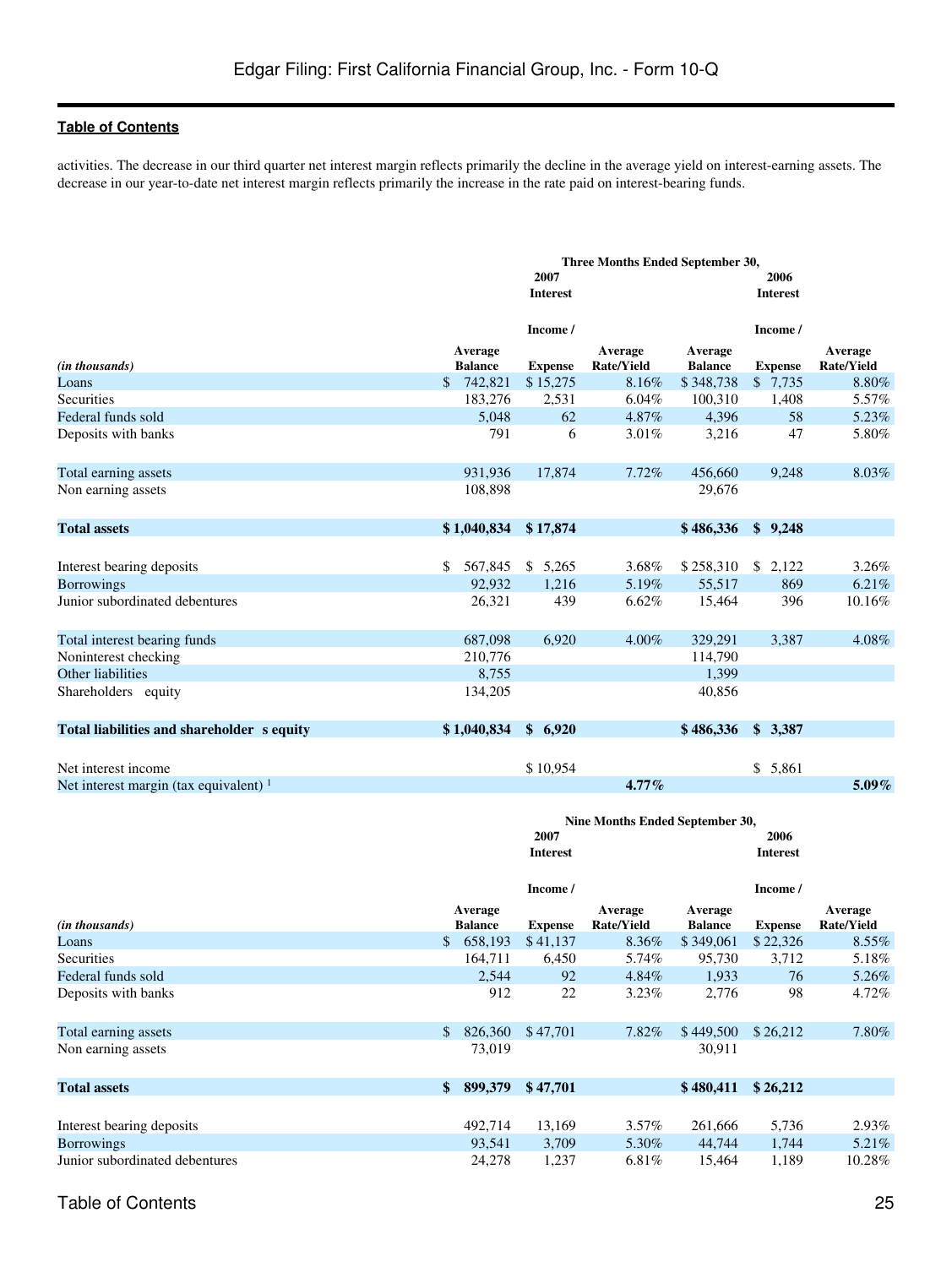# Edgar Filing: First California Financial Group, Inc. - Form 10-Q

| Total interest bearing funds               | 610,533 | 18,115   | $3.97\%$ | 321,874   | 8.669    | $3.60\%$ |
|--------------------------------------------|---------|----------|----------|-----------|----------|----------|
| Noninterest checking                       | 192,608 |          |          | 114,183   |          |          |
| Other liabilities                          | 6,724   |          |          | 4,594     |          |          |
| Shareholders equity                        | 89.514  |          |          | 39,760    |          |          |
| Total liabilities and shareholder s equity | 899,379 | 18.115   |          | \$480.411 | \$8.669  |          |
|                                            |         |          |          |           |          |          |
| Net interest income                        |         | \$29,586 |          |           | \$17,543 |          |
| Net interest margin (tax equivalent) $1$   |         |          | $4.89\%$ |           |          | $5.22\%$ |

1 Includes tax equivalent adjustments primarily related to tax-exempt income on securities.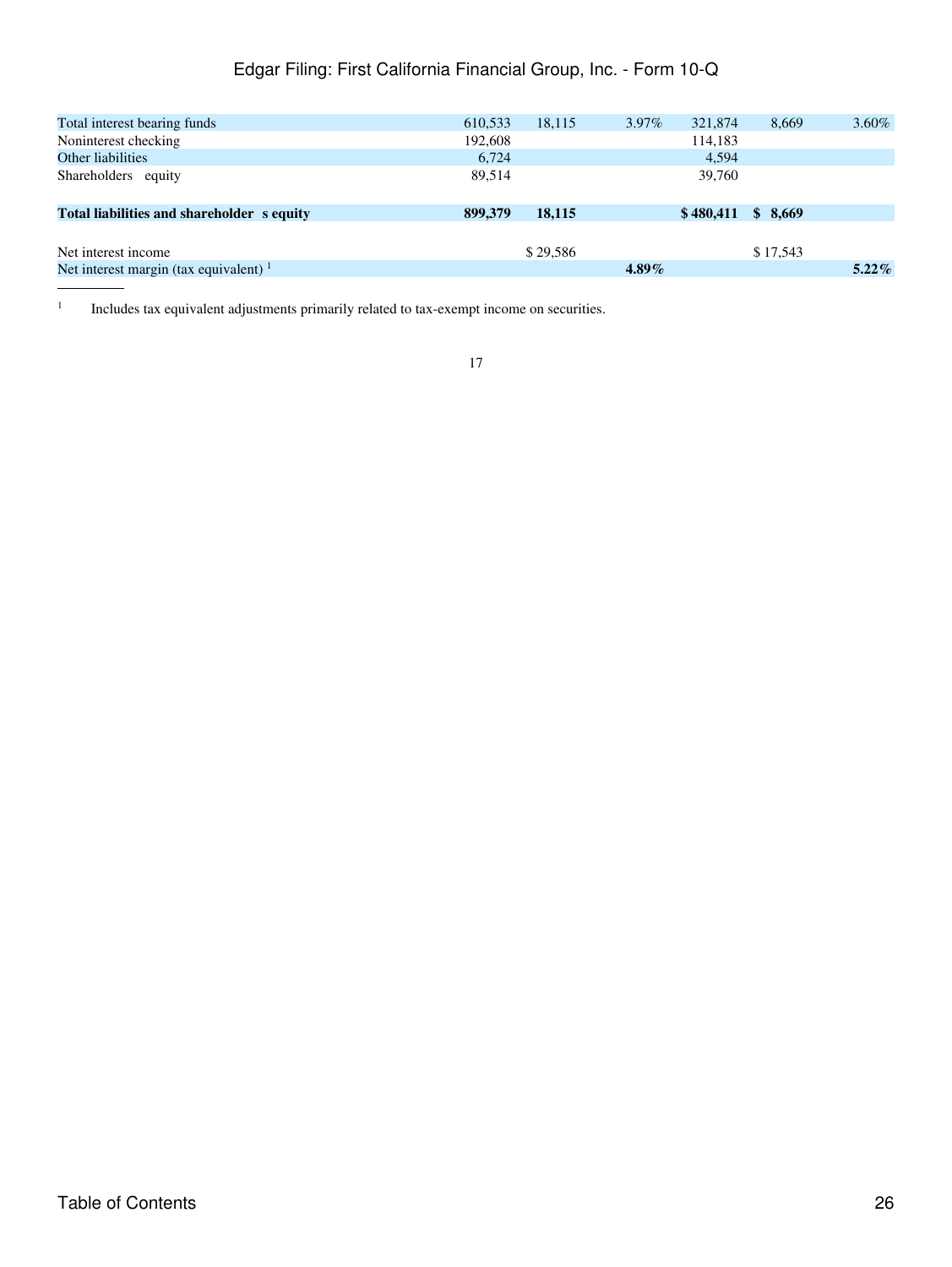Our net interest income changes with the level and mix of average interest-earning assets and average interest-bearing funds. We call the changes between periods in interest-earning assets and interest-bearing funds balance changes. We measure the effect on our net interest income from balance changes by multiplying the change in the average balance between the current period and the prior period by the prior period average rate.

Our net interest income also changes with the average rate earned or paid on interest-earning assets and interest-bearing funds. We call the changes between periods in average rates earned and paid rate changes. We measure the effect on our net interest income from rate changes by multiplying the change in average rates earned or paid between the current period and the prior period by the prior period average balance.

We allocate the change in our net interest income attributable to both balance and rate on a pro rata basis to the change in average balance and the change in average rate.

#### **Three Months Ended September 30,**

|                                            | 2007 to 2006 due to |       |  |               |  |              |
|--------------------------------------------|---------------------|-------|--|---------------|--|--------------|
| ( <i>in thousands</i> )                    |                     | Rate  |  | <b>Volume</b> |  | <b>Total</b> |
| Interest income                            |                     |       |  |               |  |              |
| Interest on loans                          | \$                  | (602) |  | \$8,142       |  | \$7,540      |
| Interest on securities                     |                     | 104   |  | 1,019         |  | 1,123        |
| Interest on Federal funds sold             |                     | (4)   |  | 8             |  | 4            |
| Interest on deposits with banks            |                     | (16)  |  | (25)          |  | (41)         |
| Total interest income                      |                     | (518) |  | 9,144         |  | 8,626        |
| Interest expense                           |                     |       |  |               |  |              |
| Interest on deposits                       |                     | 305   |  | 2,838         |  | 3,143        |
| Interest on borrowings                     |                     | (162) |  | 509           |  | 347          |
| Interest on junior subordinated debentures |                     | (170) |  | 213           |  | 43           |
| Total interest expense                     |                     | (27)  |  | 3,560         |  | 3,533        |
| Net interest income                        | \$                  | (491) |  | \$5,584       |  | \$5,093      |

#### **Nine Months Ended September 30,**

|                                            |             | 2007 to 2006 due to |              |
|--------------------------------------------|-------------|---------------------|--------------|
| ( <i>in thousands</i> )                    | Rate        | <b>Volume</b>       | <b>Total</b> |
| Interest income                            |             |                     |              |
| Interest on loans                          | \$<br>(507) | \$19,318            | \$18,811     |
| Interest on securities                     | 357         | 2,381               | 2,738        |
| Interest on Federal funds sold             | (6)         | 22                  | 16           |
| Interest on deposits with banks            | (24)        | (52)                | (76)         |
| Total interest income                      | (180)       | 21,669              | 21,489       |
| Interest expense                           |             |                     |              |
| Interest on deposits                       | 1,475       | 5,958               | 7,433        |
| Interest on borrowings                     | 31          | 1,934               | 1,965        |
| Interest on junior subordinated debentures | (486)       | 534                 | 48           |
| Total interest expense                     | 1,020       | 8,426               | 9,446        |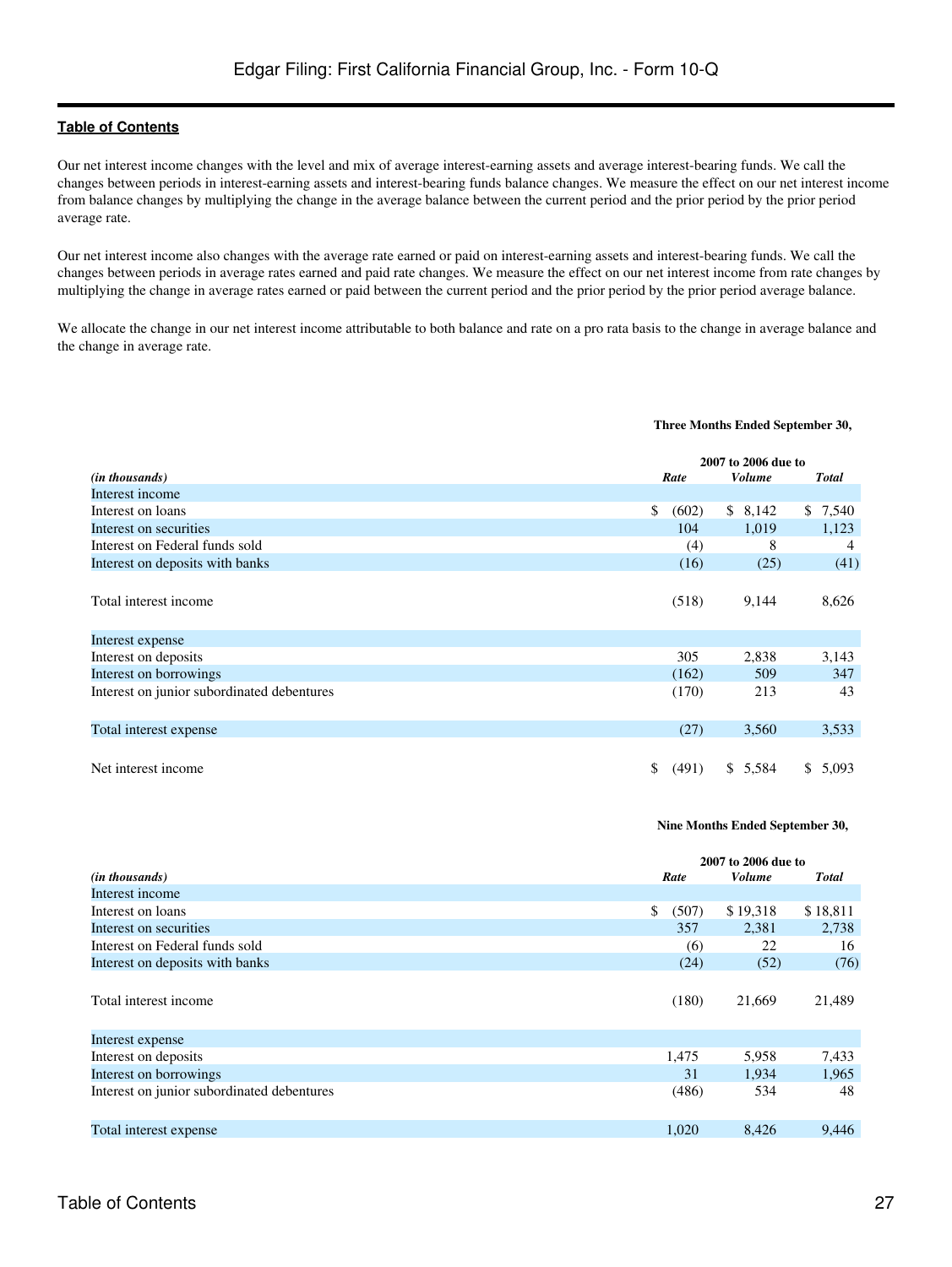Net interest income  $\frac{1}{2043}$  \$12,043 \$12,043

We have historically experienced positive asset quality measures low levels of delinquencies, low levels of nonaccrual loans, and low levels of net loan charge-offs for an extended period of time. In view of this, and our continued critical evaluation of other relevant data, we did not increase the allowance for loan losses through a provision charged to operations in the first, second or third quarters of 2007. For the first, second and third quarters of 2006, our provision for loan losses were \$32,000, \$40,000 and \$72,000, respectively.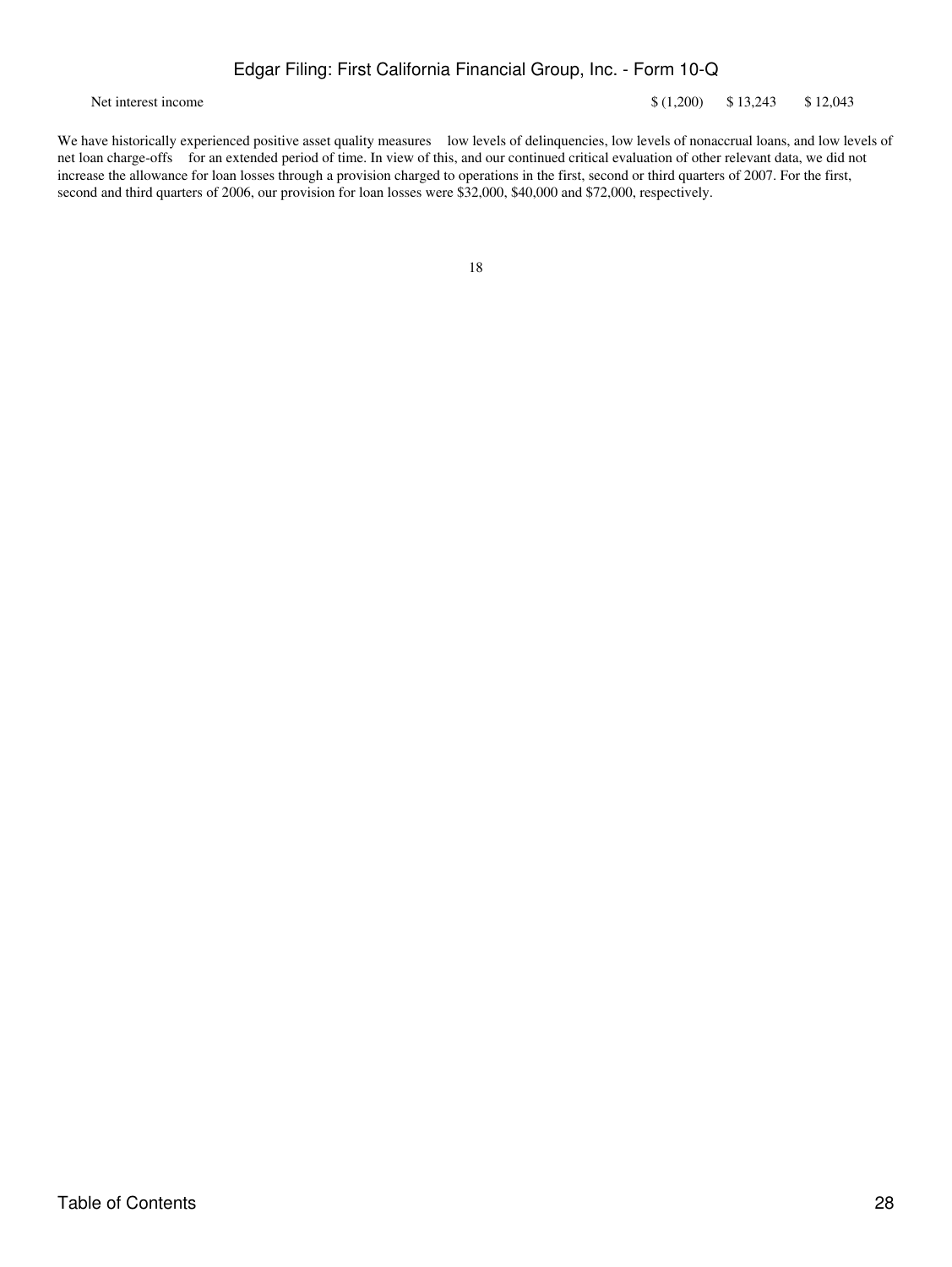Our service charges, fees and other income for the third quarter of 2007 increased 209% to \$858,000 from \$278,000 for the same quarter of 2006 as a result of the merger.

We recognize trading gains and losses on our non-hedging interest rate swaps and floors in noninterest income. For the first nine months of 2006, we had trading losses of \$267,000 from an interest rate swap associated with our fixed rate junior subordinated debentures. We terminated that interest rate swap in the third quarter of 2006.

Our merger with FCB introduced a new source of revenue from the origination and sale of commercial and multi-family property mortgages. In the third quarter of 2007, our Commercial Mortgage Division sold \$19.6 million of mortgages for a gain of \$496,000. In addition, our Division brokered loans for commissions of \$44,000. At the end of the 2007 third quarter, commercial and multi-family loans held for sale were \$3.6 million. We had no loans held for sale at the end of the year ago quarter. For the nine months ended September 30, 2007, our Commercial Mortgage Division sold \$65.8 million of mortgages for a gain of \$1,473,000. In addition, our Division brokered loans for commissions of \$140,000.

Our noninterest expense for the three months ended September 30, 2007 was \$8.6 million compared with \$3.5 million for the same period last year. Our noninterest expense for the nine months ended September 30, 2007 was \$28.8 million compared with \$11.1 million for the same period last year. The increase primarily reflects integration-related expenses and the loss on the early termination of debt and other operating expenses due to the merger.

We launched an integration program shortly after the merger which combined our three banks under a single brand First California Bank. We recognized integration program pre-tax charges of \$0.5 million and \$5.4 million for the three months and nine months ended September 30, 2007, respectively. These charges primarily include \$2.3 million severance for the former chief executive officer, chief financial officer, and chief credit officer of National Mercantile and \$1.8 million to exit National Mercantile technology. The charge incurred in the third quarter of 2007 related to the severance of the former chief credit officer. During this integration, the three banks combined under a single charter which freed two national bank charters. On June 18, 2007, we sold these national bank charters and selected assets to United Central Bank and The Independent Bankers Bank, both of Texas. The sale generated a pre-tax gain of approximately \$2.4 million in the second quarter of 2007. We installed the existing First California Bank technology in all Mercantile National Bank and South Bay Bank offices and incurred selective staff reductions. We believe the integration program created operating efficiencies and eliminated redundancies.

In January 2007, we elected to redeem all of the \$15.5 million outstanding 10.25% fixed rate junior subordinated debentures due July 25, 2031. The debentures were redeemable at a price of 107.6875% of the principal amount outstanding plus accrued interest. As a result, we incurred a pre-tax charge of \$1.6 million in the first quarter of 2007.

To redeem the July 2031 debentures, we issued \$16.5 million 6.80% fixed/floating rate junior subordinated debentures due March 15, 2037. For the first five years, the interest rate is fixed. Thereafter, the interest rate resets quarterly to the 3-month LIBOR rate plus 1.60%. These debentures are redeemable at par, in whole or in part, any time on or after March 15, 2012. We expect to save approximately \$500,000 per year in pre-tax interest expense from the early redemption of the former and the issuance of the new debentures.

Our efficiency ratio was 63% for the third quarter of 2007 compared with 52% for the same quarter in prior year. For the nine months ended September 30, 2007 and 2006, the efficiency ratio was 63% and 60%, respectively. The efficiency ratio is the percentage relationship of noninterest expense, excluding amortization of intangibles, to the sum of net interest income and noninterest income. The 2007 year-to-date efficiency ratio of 63% reflects the impact of our integration/conversion and debt prepayment expenses.

#### **Financial position September 30, 2007 compared with December 31, 2006**

#### *Lending and credit risk*

We provide a variety of loan and credit-related products and services to meet the needs of borrowers primarily located in the California counties of Los Angeles, Orange and Ventura. Business loans, represented by commercial real estate loans, commercial loans and construction loans comprise the largest portion of our loan portfolio. Consumer or personal loans, represented by home mortgage, home equity and installment loans, comprise a smaller portion of our loan portfolio.

Credit risk is the risk to earnings or capital arising from an obligor s failure to meet the terms of any contract with us or otherwise to perform as agreed. Credit risk is found in all activities in which success depends on counterparty, issuer, or borrower performance. Credit risk is present any time funds are extended, committed, invested, or otherwise exposed through actual or implied contractual agreements, whether reflected on or off the balance sheet.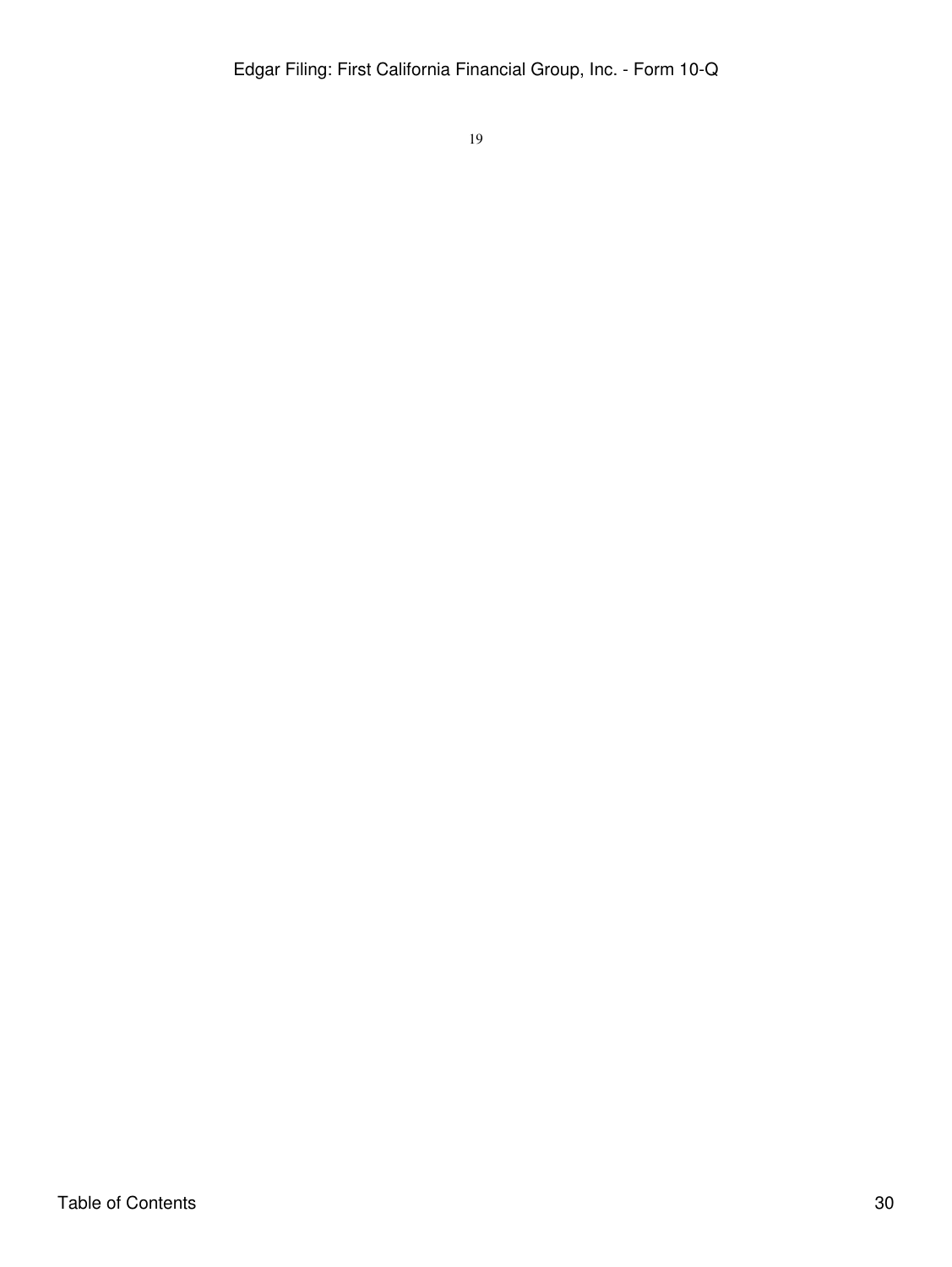All categories of loans present credit risk. Major risk factors applicable to all loan categories include changes in international, national and local economic conditions such as interest rates, inflation, unemployment levels, consumer and business confidence and the supply and demand for goods and services.

Commercial real estate loans rely upon the cash flow originating from the underlying real property. Commercial real estate is a cyclical industry that is affected not only by general economic conditions but also by local supply and demand. In the office sector, the demand for office space is highly dependent on employment levels. In the retail sector, the demand for retail space and the levels of retail rents are affected by consumer spending and confidence. The industrial sector has exposure to the level of exports, defense spending and inventory levels. Vacancy rates, location and other factors affect the amount of rental income for commercial property. Tenants may relocate, fail to honor their lease or go out of business. In the multifamily residential sector, the demand for apartments is heavily influenced by the affordability of ownership housing, employment conditions and the vacancy of existing inventory. Population growth or decline and changing demographics, such as increases in the level of immigrants or retirees, are also factors influencing the multifamily residential sector.

Construction loans provide developers or owners with funds to build or improve properties that will ultimately be sold or leased. Construction loans are generally considered to involve a higher degree of risk than other loan categories because they rely upon the developer s or owner s ability to complete the project within specified cost and time limits. Cost overruns can cause the project cost to exceed the project sales price or exceed the amount of the committed permanent funding. Construction projects also can be delayed for a number of reasons such as poor weather, material or labor shortages, labor difficulties, or substandard work that must be redone to pass inspection.

Commercial loans rely upon the cash flow originating from the underlying business activity of the enterprise. The manufacture, distribution or sale of goods or sale of services are not only affected by general economic conditions but also by the ability of the enterprises management to adjust to local supply and demand conditions, maintain good labor, vendor and customer relationships, as well as market, price and sell their goods or services for a profit. Customer demand for goods and services of the enterprise may change because of competition or obsolescence.

Home mortgages and home equity loans and lines of credit are secured by first or second trust deeds on a borrower s real estate property, typically their principal residence. These loans are dependant on a person s ability to regularly pay the principal and interest due on the loan and, secondarily, on the value of real estate property that serves as collateral for the loan. Home mortgages are generally considered to involve a lower degree of risk than other loan categories because of the relationship of the loan amount to the value of the residential real estate and a persons reluctance to forego their principal place of residence. Home real estate values however are not only affected by general economic conditions but also on local supply and demand. Installment loans and credit card lines are also dependent on a person s ability to regularly pay principal and interest on a loan; however, these loans generally are not secured by collateral or, if they are secured, the collateral value can rapidly decline as is the case for automobiles. A person s ability to service debt is highly dependent upon their continued employment or financial stability. Job loss, divorce, illness and bankruptcy are just a few of the risks that may affect a persons ability to service their debt.

Since the risks in each category of loan changes based on a number of factors, it is not possible to state whether a particular type of lending carries with it a greater or lesser degree of risk at any specific time in the economic cycle. In a stabilized economic environment, it is generally considered that home mortgage loans have the least risk, followed by home equity loans, multifamily property loans, commercial property loans, commercial loans and lines and finally construction loans. However, this ordering may vary from time to time and the degree of risk from the credits with the least risk to those with the highest risk profile may expand or contract with the general economy.

We manage credit risk through Board approved policies and procedures. These policies are reviewed and approved at least annually by the Directors. Lending policies provide us with a framework for consistent loan underwriting and a basis for sound credit decisions. Lending policies specify, among other things, the parameters for the type or purpose of the loan, the required debt service coverage and the required collateral requirements. Credit limits are also established and certain loans require approval by the Directors Loan Committee. The Directors Audit Committee also engages a third party to perform a credit review of the loan portfolio to ensure compliance with policies and assist in the evaluation of the credit risk inherent in the loan portfolio.

#### *Loans*

Loans, excluding loans held for sale, increased 107% to \$756.3 million at September 30, 2007 from \$365.7 million at December 31, 2006. The loan growth was primarily the result of our merger and to a lesser extent the growth from our business lending activity.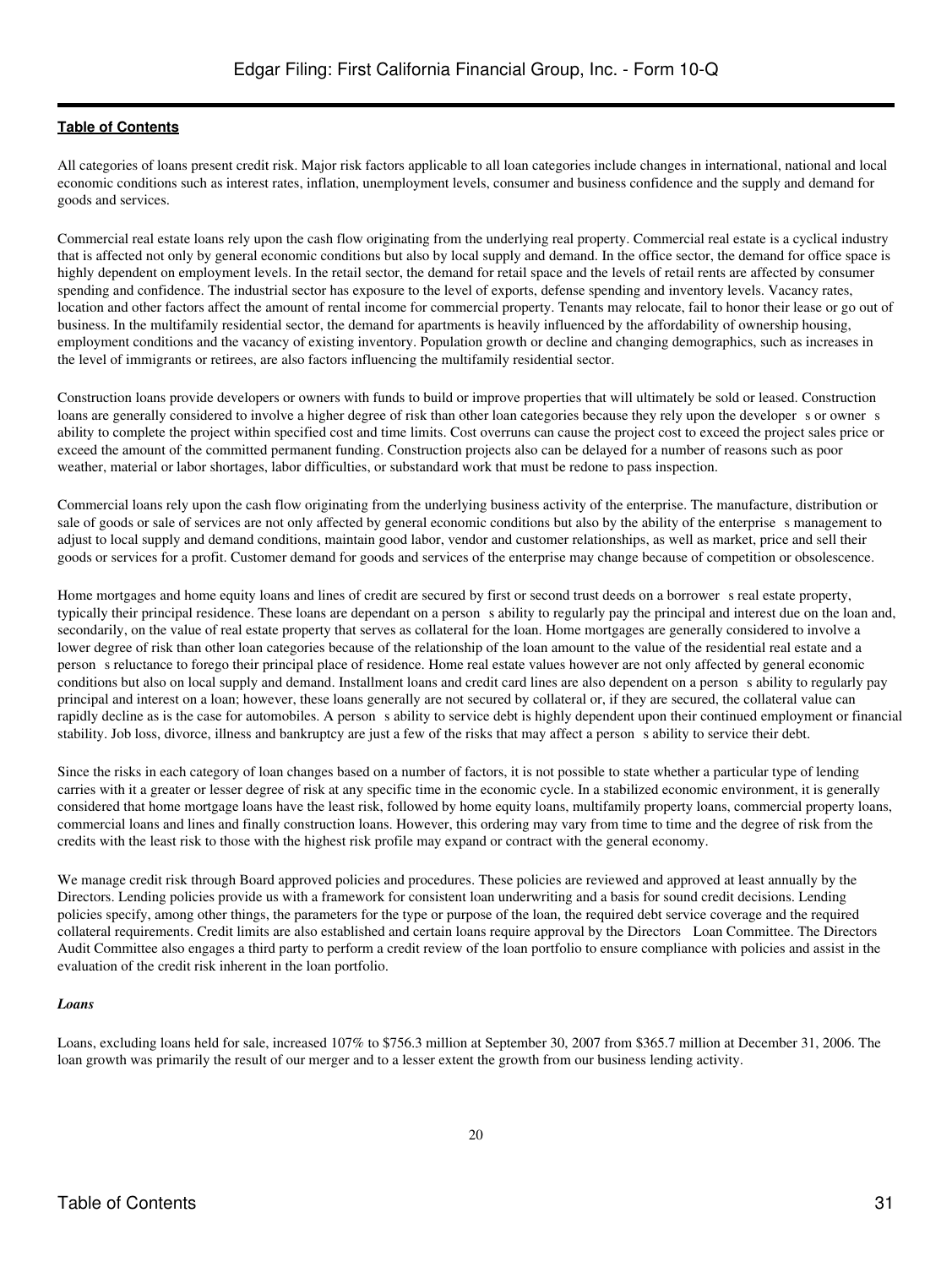|                                       |    | At September 30, | At December 31, |  |  |
|---------------------------------------|----|------------------|-----------------|--|--|
| ( <i>in thousands</i> )               |    | 2007             | 2006            |  |  |
| Commercial mortgage                   | \$ | 295,194          | \$<br>140,636   |  |  |
| Construction and land development     |    | 170,033          | 83,188          |  |  |
| Commercial loans and lines of credit  |    | 170,743          | 105,862         |  |  |
| Multifamily mortgage                  |    | 36,591           | 17,602          |  |  |
| Home mortgage                         |    | 43,394           | 8,790           |  |  |
| Home equity loans and lines of credit |    | 24,972           |                 |  |  |
| Installment & credit card             |    | 15,337           | 9,640           |  |  |
|                                       |    |                  |                 |  |  |
| Total loans                           |    | 756,264          | 365,718         |  |  |
| Allowance for loan losses             |    | (8,085)          | (4,740)         |  |  |
|                                       |    |                  |                 |  |  |
| Loans, net                            | \$ | 748,179          | \$<br>360,978   |  |  |
|                                       |    |                  |                 |  |  |
| Loans held for sale                   | \$ | 3,567            | \$              |  |  |

The loan categories above are derived from bank regulatory reporting standards for loans secured by real estate; however, a portion of the commercial mortgage loans above are loans that we consider to be a commercial loan for which we have taken real estate collateral as additional support or from an abundance of caution. In these instances, we are not looking to the real property as its primary source of repayment, but rather as a secondary or tertiary source of repayment.

Commercial mortgage loans, the largest segment of our portfolio, were 39% of total loans at September 30, 2007 compared with 38% at December 31, 2006. At September 30, 2007 we had approximately 351 commercial mortgage loans with an average balance of \$951,800. Commercial mortgage loans are collateralized by many different commercial property types. Our top three categories have been office, industrial, and retail. Owner-occupied commercial mortgage properties represent 18% of our commercial mortgages at September 30, 2007. In addition, most of our commercial property lending is in Los Angeles, Orange and Ventura Counties. The following is a table of our commercial mortgage lending by county.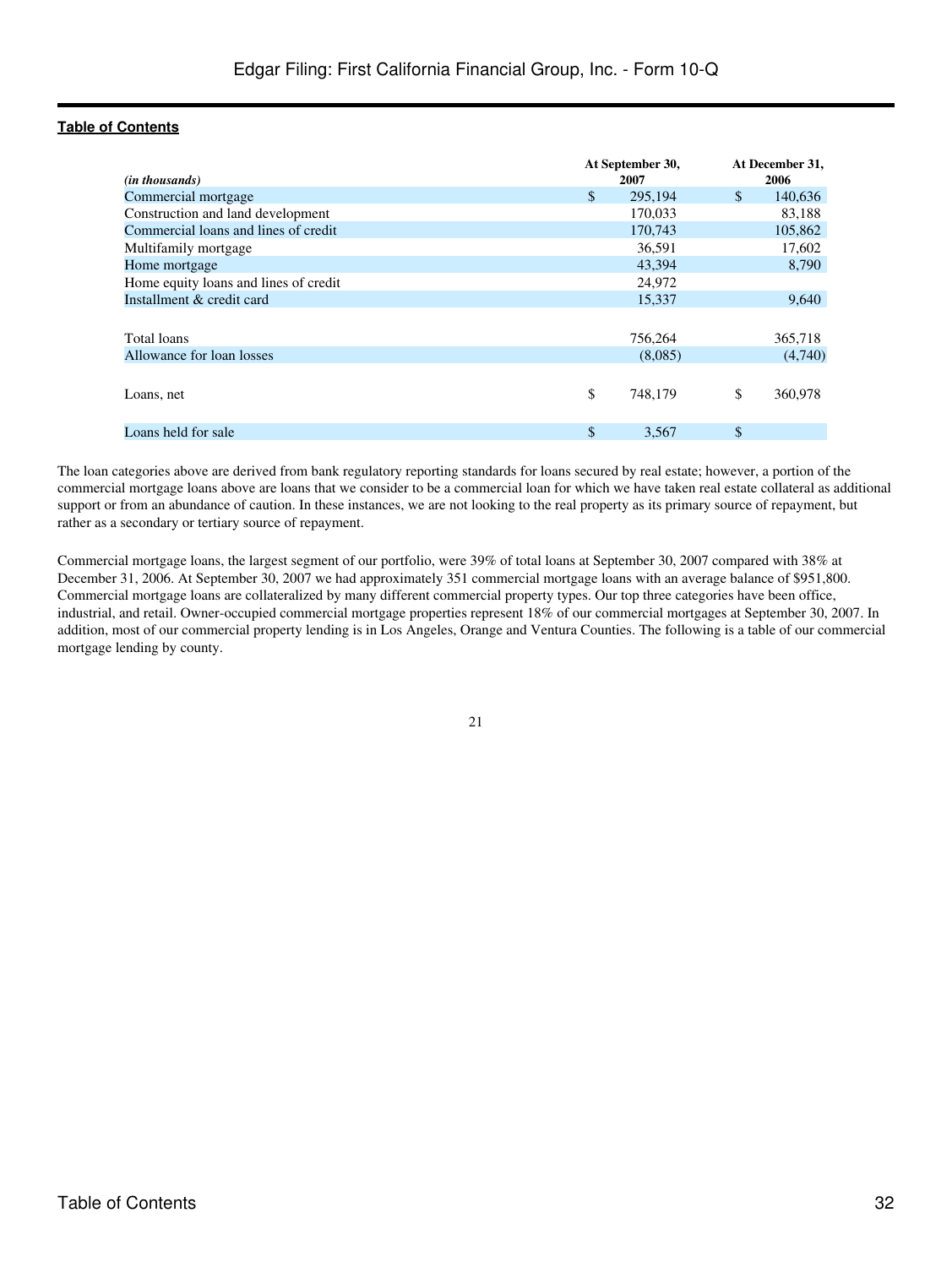| <b>Region/county</b>                                           | At September 30, |
|----------------------------------------------------------------|------------------|
| (in thousands)                                                 | 2007             |
| <b>Southern California</b>                                     |                  |
| Los Angeles                                                    | \$<br>156,020    |
| Orange                                                         | 23,857           |
| Ventura                                                        | 90,160           |
| Imperial                                                       | 498              |
| Riverside                                                      | 8,210            |
| San Bernardino                                                 | 6,605            |
| Santa Barbara                                                  | 241              |
| San Diego                                                      | 4,365            |
| <b>Total Southern California</b><br><b>Northern California</b> | 289,956          |
| Contra Costa                                                   | 1,270            |
| Fresno                                                         | 1,381            |
| Kern                                                           | 1,215            |
| Kings                                                          | 518              |
| Madera                                                         | 565              |
| Solano                                                         | 289              |
| Total Northern California                                      | 5,238            |
| Total                                                          | \$<br>295,194    |

Commercial mortgage loans are underwritten with a maximum loan-to-value of 70% and a minimum debt service coverage ratio of 1.25. These criteria may become more conservative depending on the type of property. We focus on cash flow; consequently, regardless the value of the collateral, the commercial real estate project must provide sufficient cash flow, or alternatively the principals must supplement the project with other cash flow, to service the debt. We generally require the principals to guarantee the loan. We also stress-test commercial mortgage loans to determine the potential effect changes in interest rates, vacancy rates, and lease or rent rates would have on the cash flow of the project. Additionally, at least on an annual basis, we require updates on the cash flow of the project and, where practicable, we visit the properties.

Construction loans were 22% of total loans at September 30, 2007 compared with 23% at December 31, 2006. At September 30, 2007 we had approximately 75 projects with an average commitment of \$3,098,000. Construction loans represent single-family, multifamily and commercial building projects as well as land development loans. At September 30, 2007, 33% of these loans represent 1 to 4 family residential construction projects, 33% were other residential construction projects and 34% were commercial construction or land development projects. Construction loans are typically short term, with maturities ranging from 12 to 18 months. For commercial projects, we have a maximum loan-to-value requirement of 70% of the Federal Institutions Reform Recovery and Enforcement Act (FIRREA) conforming appraised value. For residential projects, the maximum loan-to-value ranges from 80% on loans under \$500,000 to 70% on loans of \$1,000,000 or more. We require the borrower to provide in cash at least 20% of the cost of the project. At the borrower s expense, we use a third party vendor for funds control, lien releases and inspections. In addition, we regularly monitor the marketplace and the economy for evidence of deterioration in real estate values. Below is a table of our residential construction loans by county.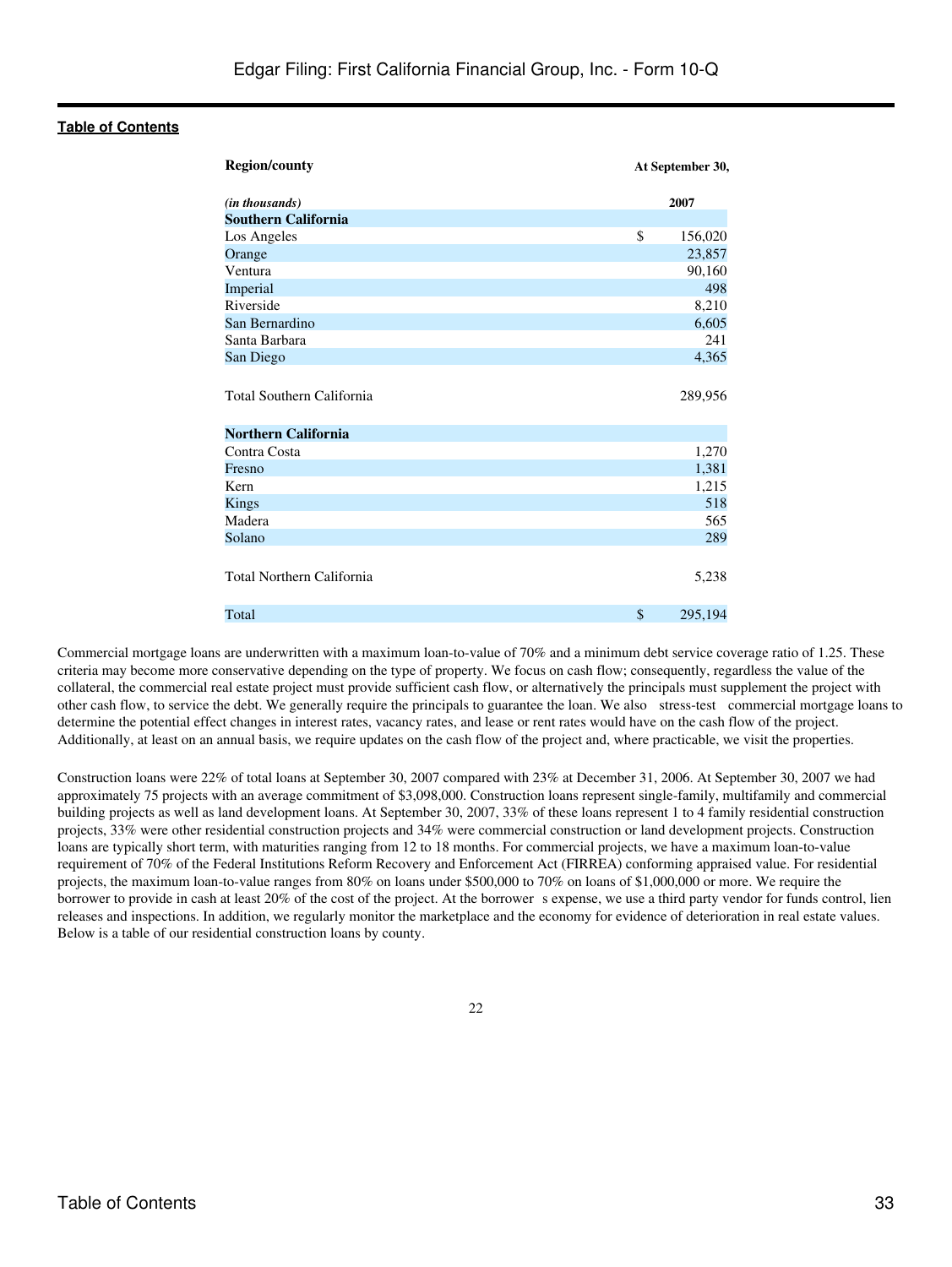| County         | At September 30, 2007   |                    |  |
|----------------|-------------------------|--------------------|--|
| (in thousands) | <b>Commitment</b>       | <b>Outstanding</b> |  |
| Los Angeles    | 99,565<br><sup>\$</sup> | 69,494<br>\$       |  |
| Orange         | 6,310                   | 3,827              |  |
| Ventura        | 12,204                  | 11,740             |  |
| Monterey       | 4,600                   | 3,715              |  |
| Riverside      | 3,626                   | 3,298              |  |
| Santa Barbara  | 21,470                  | 18,654             |  |
| Total          | \$147,775               | 110.728            |  |

We are mindful of the recent developments in our marketplace and have supplemented our regular monitoring practices by updating project appraisals, re-evaluating estimated project marketing time and re-evaluating the sufficiency of the original loan commitment to absorb interest charges (i.e., interest reserves). We are also re-evaluating the project sponsor, where applicable, to successfully complete other projects funded by other institutions. In circumstances where the interest reserve was not sufficient the project sponsor has made payments to us from their general resources or the project sponsor placed with us the proceeds from a portion of the project sale. In addition, where supported by a current appraisal, loan-to-value requirements, and the ability of the project sponsor, we increased the project commitment. At September 30, 2007 we had one non-accrual land development loan for \$5.7 million. While we believe that our monitoring practices are adequate we cannot assure you that there will not be further delinquencies, lengthened project marketing time or declines in real estate values.

Commercial loans were 23% of total loans at September 30, 2007, down from 29% at December 31, 2006. At September 30, 2007, we had approximately 695 commercial loans and lines with an average commitment of \$490,900. Commercial loans are made for the purpose of providing working capital, equipment purchases and business expansion. Commercial loans may be unsecured or secured by assets such as equipment, inventory, accounts receivables, and real property. Personal guarantees of the business owner may also be present. Additionally, these loans may also have partial guarantees from the U.S. Small Business Administration (SBA) or other federal or state agencies. The commercial loan portfolio is made up of broadly diversified business sectors with the largest sectors in real estate/construction, finance and insurance, healthcare, manufacturing and professional services.

Commercial loans are underwritten with maturities not to exceed seven years and we generally require the loan to be fully amortized within the term of the loan. Traditional working capital lines are underwritten for a 12 month period and have a 30-day out-of-debt requirement. Accounts receivable and inventory financing revolving lines of credit have an annual maturity date, a maximum advance rate, and an annual field audit for lines of \$200,000 or more. Field audits are performed by third-party vendors. The maximum advance rate for accounts receivable is 75% and the maximum advance rate for eligible inventory is 25%.

Multifamily residential mortgage loans were 5% of total loans at September 30, 2007 compared with 5% at December 31, 2006. At September 30, 2007 we had approximately 66 multifamily mortgage loans with an average balance of \$703,600. Multifamily mortgage loans are collateralized by apartments mostly located in our tri-county market area. Multifamily mortgage loans are underwritten in a fashion similar to commercial mortgage loans described above. Below is a table of our multifamily mortgage loans by county.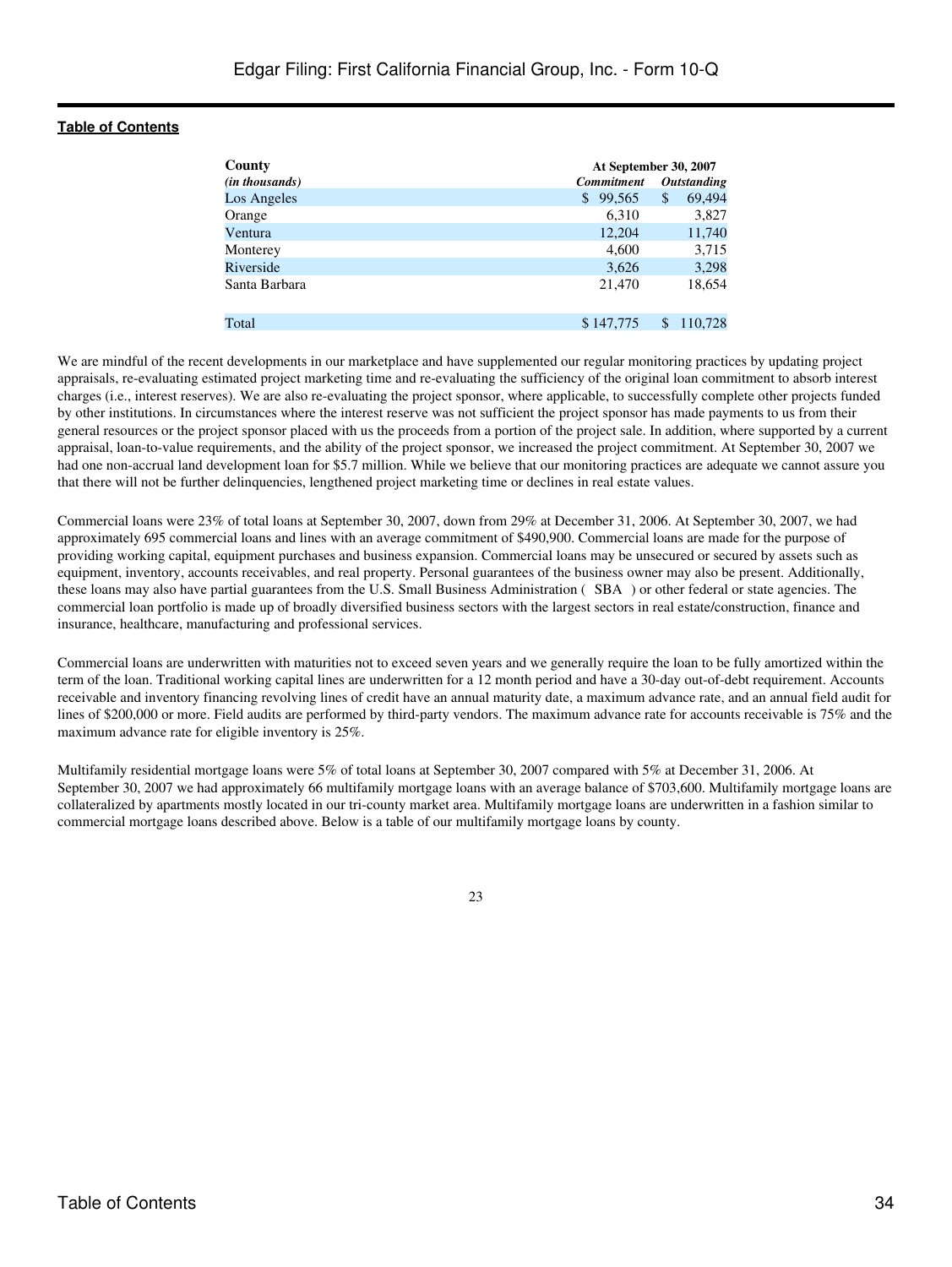| <b>Region/county</b>       | At September 30, |
|----------------------------|------------------|
| (in thousands)             | 2007             |
| <b>Southern California</b> |                  |
| Los Angeles                | \$<br>12,925     |
| Orange                     | 12,114           |
| Ventura                    | 3,300            |
| Imperial                   |                  |
| Riverside                  | 889              |
| San Bernardino             | 3,146            |
| San Diego                  |                  |
| Santa Barbara              | 1,186            |
| Total                      | 33,560           |
| <b>Northern California</b> |                  |
| Calaveras                  | 1,410            |
| Fresno                     | 530              |
| Mendocino                  | 402              |
| Merced                     | 689              |
| Total                      | 3,031            |
| Total multifamily mortgage | \$<br>36,591     |

#### *Allowance for loan losses*

We maintain an allowance for loan losses to provide for inherent losses in the loan portfolio. Additions to the allowance are established through a provision charged to expense. All loans which are judged to be uncollectible are charged against the allowance while any recoveries are credited to the allowance. It is our policy to charge off any known losses at the time of determination. Any unsecured loan more than 90 days delinquent in payment of principal or interest and not in the process of collection is charged off in total. Secured loans are evaluated on a case by case basis to determine the ultimate loss potential to us subsequent to the liquidation of collateral. In those cases where we are inadequately protected, a charge off will be made to reduce the loan balance to a level equal to the liquidation value of the collateral.

Our loan policy provides procedures designed to evaluate and assess the risk factors associated with our loan portfolio, to enable us to assess such risk factors prior to granting new loans and to evaluate the sufficiency of the allowance for loan losses. We conduct an assessment of the allowance on a monthly basis and undertake a more critical evaluation quarterly. At the time of the monthly review, the Board of Directors will examine and formally approve the adequacy of the allowance. The quarterly evaluation includes an assessment of the following factors: any external loan review and any regulatory examination, estimated probable loss exposure on each pool of loans, concentrations of credit, value of collateral, the level of delinquency and non-accruals, trends in the portfolio volume, effects of any changes in the lending policies and procedures, changes in lending personnel, present economic conditions at the local, state and national level, the amount of undisbursed off-balance sheet commitments, and a migration analysis of historical losses and recoveries for the prior eight quarters.

Our evaluation of the adequacy of the allowance for loan losses includes a review of individual loans to identify specific probable losses and also assigns estimated loss factors to specific groups or types of loans to calculate possible losses. These are referred to as quantitative considerations. Our evaluation also considers subjective factors such as changes in local and regional economic and business conditions, financial improvement or deterioration in business sectors and industries, changes in lending practices, changes in personnel, changes in the volume and level of past due and nonaccrual loans and concentrations of credit. These are referred to as qualitative considerations.

We have historically experienced positive asset quality measures low levels of delinquencies, low levels of nonaccrued loans and low levels of net charge-offs for an extended period of time. As a result, there was no provision for loan losses in the nine months ended September 30, 2007.

The ratio of the allowance for loan losses to loans was 1.07% at September 30, 2007 compared with 1.30% at December 31, 2006. While we believe that our allowance for loan losses was adequate at September 30, 2007 and December 31, 2006, the determination of the allowance is a highly judgmental process and we cannot assure you that we will not further increase or decrease the allowance or that bank regulators will not require us to increase or decrease the allowance in the future.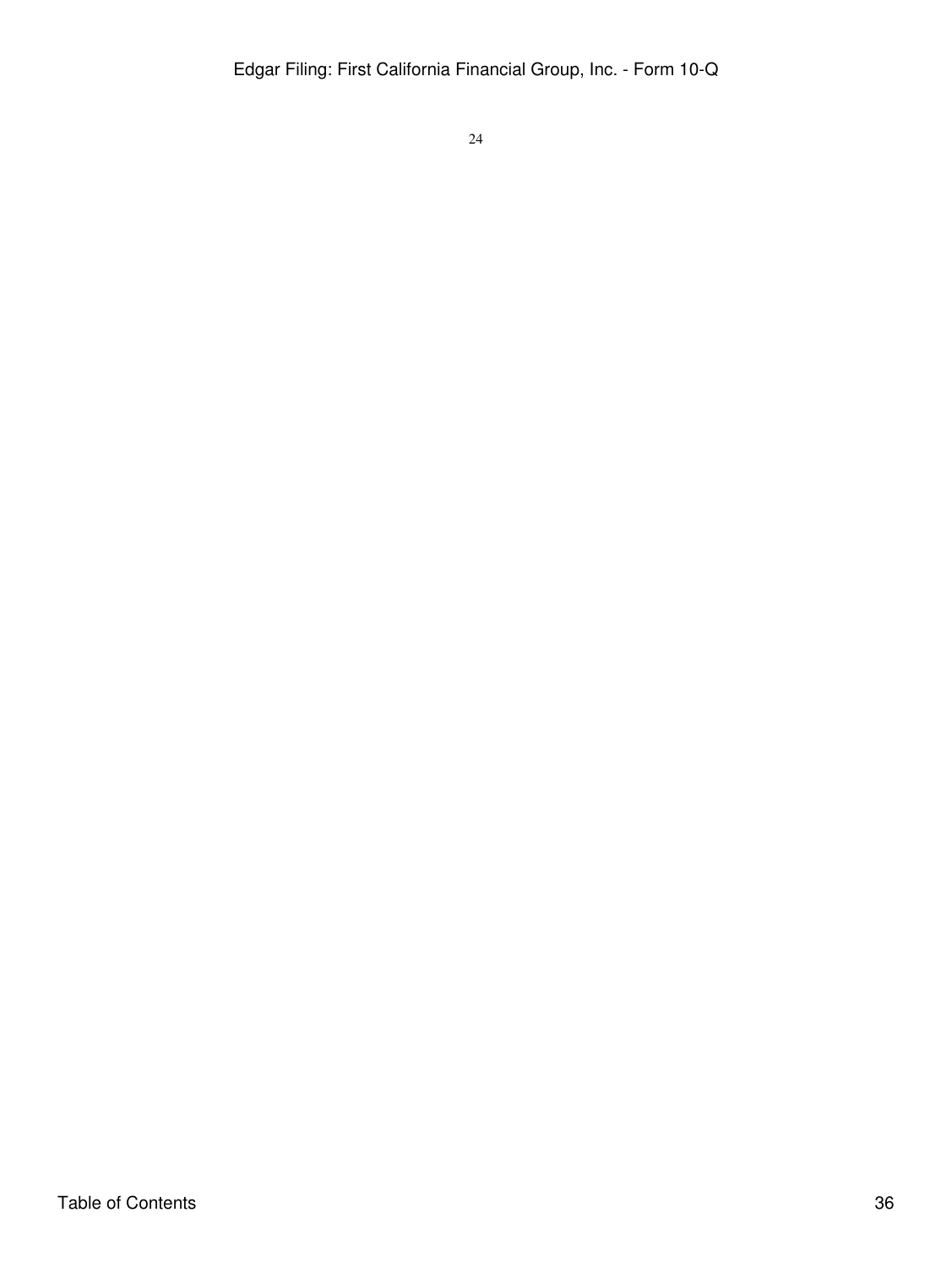The following table presents the allowance for loan losses:

|                                               |                 | <b>Three Months Ended</b> |                 | <b>Nine Months Ended</b> |
|-----------------------------------------------|-----------------|---------------------------|-----------------|--------------------------|
|                                               | September 30,   |                           | September 30,   |                          |
| ( <i>in thousands</i> )<br>Beginning balance  | 2007<br>\$8,296 | 2006<br>\$4,648           | 2007<br>\$4,740 | 2006<br>\$4,468          |
| Provision for loan losses                     |                 | 72                        |                 | 144                      |
| Addition from the merger                      |                 |                           | 3,531           |                          |
| Loans charged-off                             | (283)           | (21)                      | (289)           | (22)                     |
| Transfers to undisbursed commitment allowance |                 | (38)                      | 18              | 71                       |
| Recoveries on loans charged-off               | 72              |                           | 85              |                          |
| <b>Ending balance</b>                         | \$8,085         | \$4,661                   | \$8,085         | \$4,661                  |
|                                               |                 |                           |                 |                          |
| Allowance to loans                            | $1.07\%$        | $1.30\%$                  | $1.07\%$        | $1.30\%$                 |

The allowance for losses on undisbursed commitments was \$399,000 at September 30, 2007 compared with \$521,000 at December 31, 2006. There have been no charges to the allowance since year end 2006. The allowance for losses on undisbursed commitments is included among other liabilities on the balance sheet.

The following table presents the allocation of the allowance to each loan category and the percentage relationship of loans in each category to total loans:

|                                       | <b>September 30, 2007</b><br><b>Percent of Loans in</b> |                          |         | <b>December 31, 2006</b><br><b>Percent of Loans in</b> |
|---------------------------------------|---------------------------------------------------------|--------------------------|---------|--------------------------------------------------------|
|                                       |                                                         | <b>Category to Total</b> |         | <b>Category to Total</b>                               |
| ( <i>in thousands</i> )               | Amount                                                  | Loans                    | Amount  | Loans                                                  |
| Commercial mortgage                   | \$2,637                                                 | $39\%$                   | \$1,545 | 38%                                                    |
| Multifamily mortgage                  | 245                                                     | 5%                       | 265     | 5%                                                     |
| Commercial loans and lines of credit  | 2,028                                                   | 23%                      | 1,384   | 29%                                                    |
| Construction and land development     | 2,544                                                   | 22%                      | 1,252   | 23%                                                    |
| Home equity loans and lines of credit | 58                                                      | $3\%$                    | 162     |                                                        |
| Home mortgage                         | 443                                                     | 6%                       | 132     | $2\%$                                                  |
| Installment & credit card             | 130                                                     | $2\%$                    |         | 3%                                                     |
| Total loan allowance                  | \$8,085                                                 | $100\%$                  | \$4,740 | 100%                                                   |

The allocation presented above should not be interpreted as an indication that charges to the allowance will be incurred in these amounts or proportions. The amounts attributed to each loan category are based on the analysis described above.

The following table presents our nonperforming loans and assets. The increase in nonaccrual loans since year-end represents a matured real estate secured loan. We anticipate full repayment of this loan with interest and do not anticipate a loss.

Nonperforming loans and assets were as follows: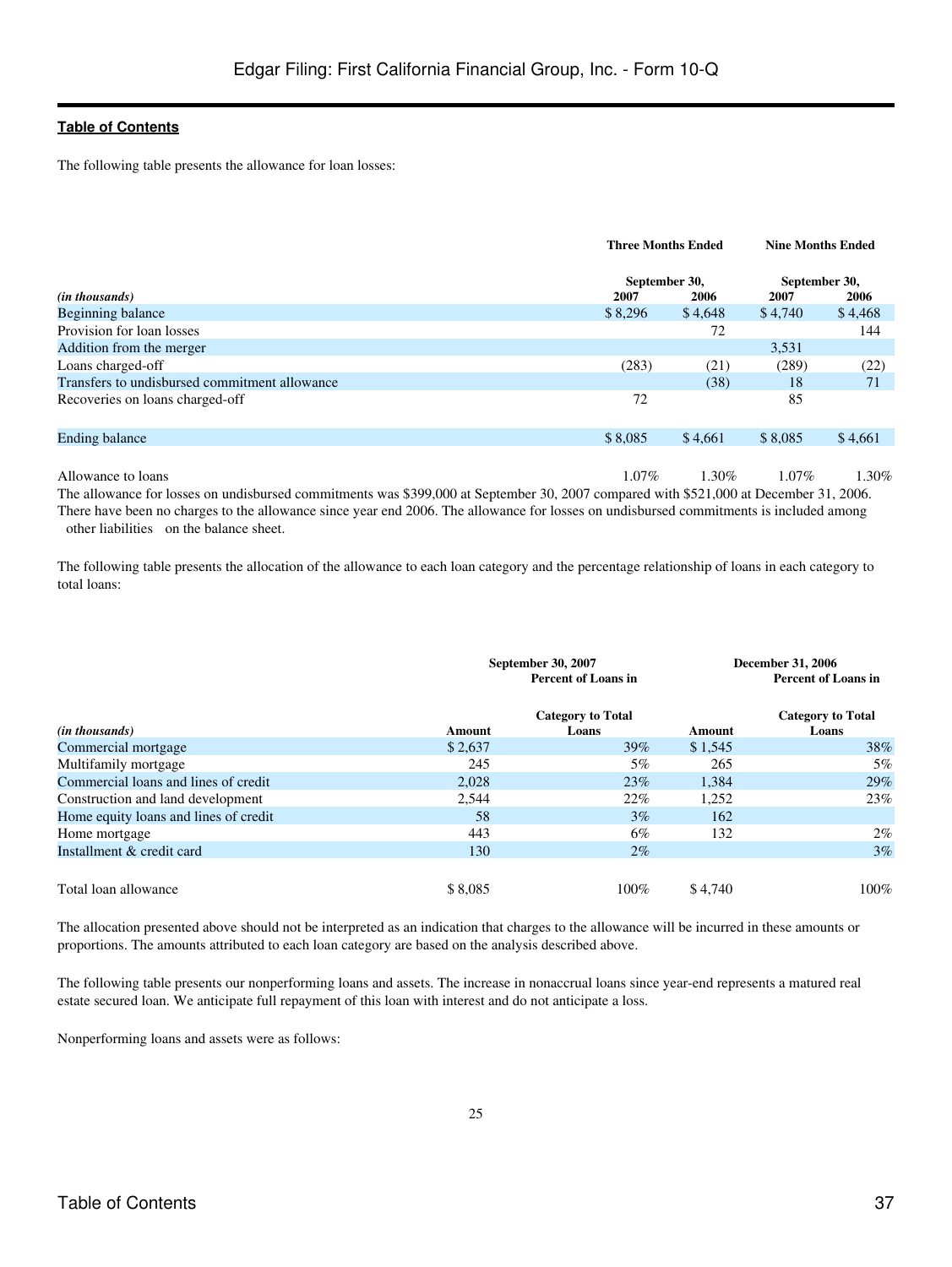| ( <i>in thousands</i> )                 |   | At September 30,<br>2007 | At December 31,<br>2006 |
|-----------------------------------------|---|--------------------------|-------------------------|
| Accruing loans past due 90 days or more | J | 890                      |                         |
| Nonaccrual loans                        |   | 5.720                    |                         |
| Foreclosed assets                       |   | 244                      | 303                     |
| Investing, funding and liquidity risk   |   |                          |                         |

# Liquidity risk is the risk to earnings or capital arising from the inability to meet obligations when they come due without incurring unacceptable losses. Liquidity risk includes the inability to manage unplanned decreases or changes in funding sources as well as the failure to recognize or

address changes in market conditions that affect the ability to liquidate assets quickly and with minimal loss in value.

We manage bank liquidity risk through Board approved policies and procedures. These policies are reviewed and approved at least annually by the Directors. Liquidity risk policies provide us with a framework for consistent evaluation of risk and establish risk tolerance parameters. Management s Asset and Liability Committee meets regularly to evaluate liquidity risk, review and establish deposit interest rates, review loan and deposit in-flows and out-flows and reports quarterly to the Directors Balance Sheet Management Committee on compliance with policies. The Directors Audit Committee also engages a third party to perform a review of management s asset and liability practices to ensure compliance with policies.

We enjoy a large base of core deposits (representing checking, savings and certificates of deposits under \$100,000). At September 30, 2007, core deposits totaled \$652.1 million. At December 31, 2006 core deposits totaled \$300.5 million. Core deposits represent a significant low-cost source of funds that support our lending activities and represent a key part of our funding strategy. We seek and stress the importance of both loan and deposit relationships with customers in our business plans.

Alternative funding sources include certificates of deposits of \$100,000 or more, brokered deposits, federal funds purchased from other institutions, and borrowings. Total alternative funds used at September 30, 2007 and December 31, 2006 were \$263.0 million and \$135.4 million, respectively. Brokered deposits totaled \$40.0 million at September 30, 2007 and \$50.0 million at December 31, 2006. State of California certificates of deposit were \$75.0 million at September 30, 2007. There were no State of California certificates of deposit at year end.

In addition, we have lines of credit with other financial institutions providing for federal funds facilities up to a maximum of \$14.0 million. The lines of credit support short-term liquidity needs and cannot be used for more than 30 consecutive days. These lines are unsecured, have no formal maturity date and can be revoked at any time by the granting institutions. There were no borrowings under these lines of credit at September 30, 2007 or December 31, 2006.

The primary sources of liquidity for the Company, on a stand-alone basis, include the dividends from our bank subsidiary and, historically, our ability to issue trust preferred securities and secure outside borrowings. The ability of the Company to obtain funds for its cash requirements, including payments on the junior subordinated debentures underlying our outstanding trust preferred securities, is largely dependent upon our bank s earnings. First California Bank is subject to restrictions under certain federal and state laws and regulations which limit its ability to transfer funds to the Company through intercompany loans, advances or cash dividends. Dividends paid by state banks, such as First California Bank, are regulated by the California Department of Finance Institutions, or DFI, under its general supervisory authority as it relates to a bank s capital requirements. A state bank may declare a dividend without the approval of the DFI as long as the total dividends declared in a calendar year do not exceed either the retained earnings or the total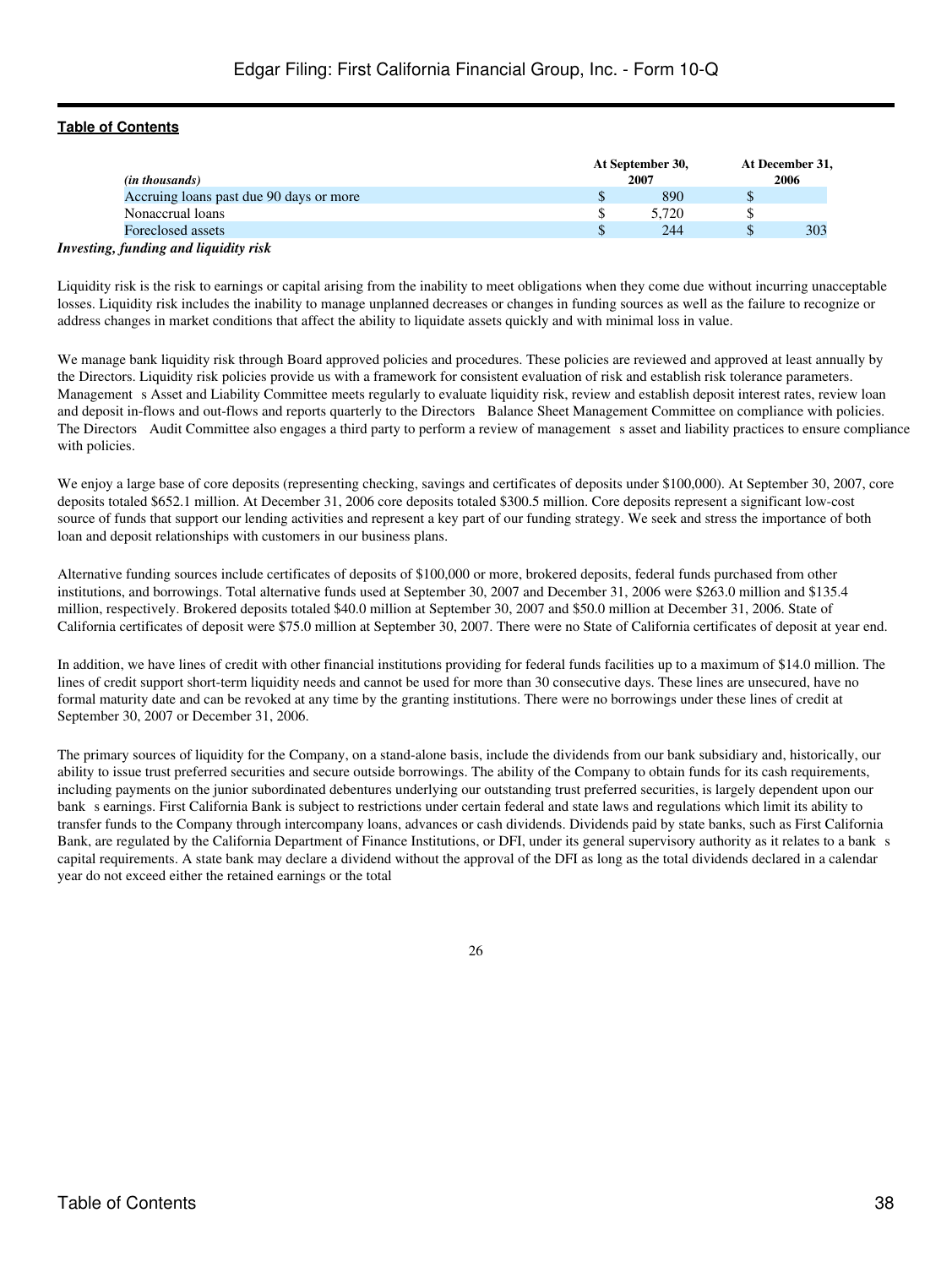of net profits for three previous fiscal years less any dividends paid during such period. During the nine months ended September 30, 2007, we received \$3.0 million in dividends from our bank subsidiaries. The amount of dividends available for payment by our remaining bank subsidiary to the holding company at September 30, 2007 was \$534,000 without prior approval from bank regulators. The Company has \$10.1 million in cash on deposit with its bank subsidiary.

Junior subordinated debentures were \$26.6 million at September 30, 2007, up from \$15.5 million at December 31, 2006. The increase principally reflects the debentures of FCB assumed in the merger.

#### *Securities*

Securities are classified as available-for-sale for accounting purposes and, as such, are recorded at their fair or market values in the balance sheet. Fair values are based on quoted market prices. Changes in the fair value of securities (that is, unrealized holding gains or losses) are reported as other comprehensive income or loss, net of tax and carried as accumulated comprehensive income or loss within shareholders equity until realized.

Available-for-sale securities, at fair value, increased to \$204.3 million, or 99.5 percent, at September 30, 2007 from \$102.4 million at December 31, 2006. The increase in securities primarily reflects the merger; however in the third quarter of 2007 we purchased approximately \$30 million of private label hybrid adjustable rate mortgage pass-through securities.

Net unrealized holding losses on available-for-sale securities at September 30, 2007 and at December 31, 2006 were \$538,000 and \$632,000, respectively. Securities are comprised largely of U.S. Government Agency obligations, mortgage-backed securities and California municipal general obligation bonds. We have evaluated the unrealized losses of these securities and determined, as of September 30, 2007, that they were temporary and were related to the fluctuation in market interest rates since purchase.

#### *Deposits*

|                                               | Nine months ended September 30, |          |                |          |
|-----------------------------------------------|---------------------------------|----------|----------------|----------|
|                                               | 2007<br>2006                    |          |                |          |
|                                               | Average                         |          | Average        |          |
| ( <i>in thousands</i> )                       | <b>Balance</b>                  | Rate     | <b>Balance</b> | Rate     |
| Noninterest bearing checking                  | \$192,608                       |          | \$114,183      |          |
| Interest checking                             | 38,533                          | $0.77\%$ | 31,964         | $0.69\%$ |
| Savings and money market accounts             | 216,207                         | $3.27\%$ | 119,802        | 2.58%    |
| Certificates of deposits less than \$100,000  | 157,302                         | 4.28%    | 23.741         | 3.26%    |
| Certificates of deposits of \$100,000 or more | 80.672                          | $4.44\%$ | 86,159         | 4.16%    |
|                                               |                                 |          |                |          |
| Total average deposits                        | \$685,322                       | 2.58%    | \$375,849      | 2.04%    |

#### *Borrowings*

Borrowings are comprised of Federal Home Loan Bank, or FHLB, advances and securities sold under agreements to repurchase. At September 30, 2007, we had \$147.8 million of borrowings outstanding, of which \$45.0 million was comprised of securities sold under agreements to repurchase and \$102.8 million of FHLB advances. For our overnight FHLB advances, the following table presents the amounts and weighted average interest rates outstanding.

| <b>Borrowings</b>                   |                          |                                      |                          |                              |
|-------------------------------------|--------------------------|--------------------------------------|--------------------------|------------------------------|
|                                     |                          | Nine Months Ended September 30, 2007 |                          | Year Ended December 31, 2006 |
|                                     | <b>Federal Home Loan</b> |                                      | <b>Federal Home Loan</b> |                              |
|                                     |                          | Weighted average                     |                          | Weighted average             |
|                                     | <b>Bank</b>              |                                      | Bank                     |                              |
| ( <i>in thousands</i> )             | <b>Advances</b>          | interest rate                        | <b>Advances</b>          | interest rate                |
| Amount outstanding at end of period | \$41,908                 | 5.09%                                | \$54,695                 | $5.03\%$                     |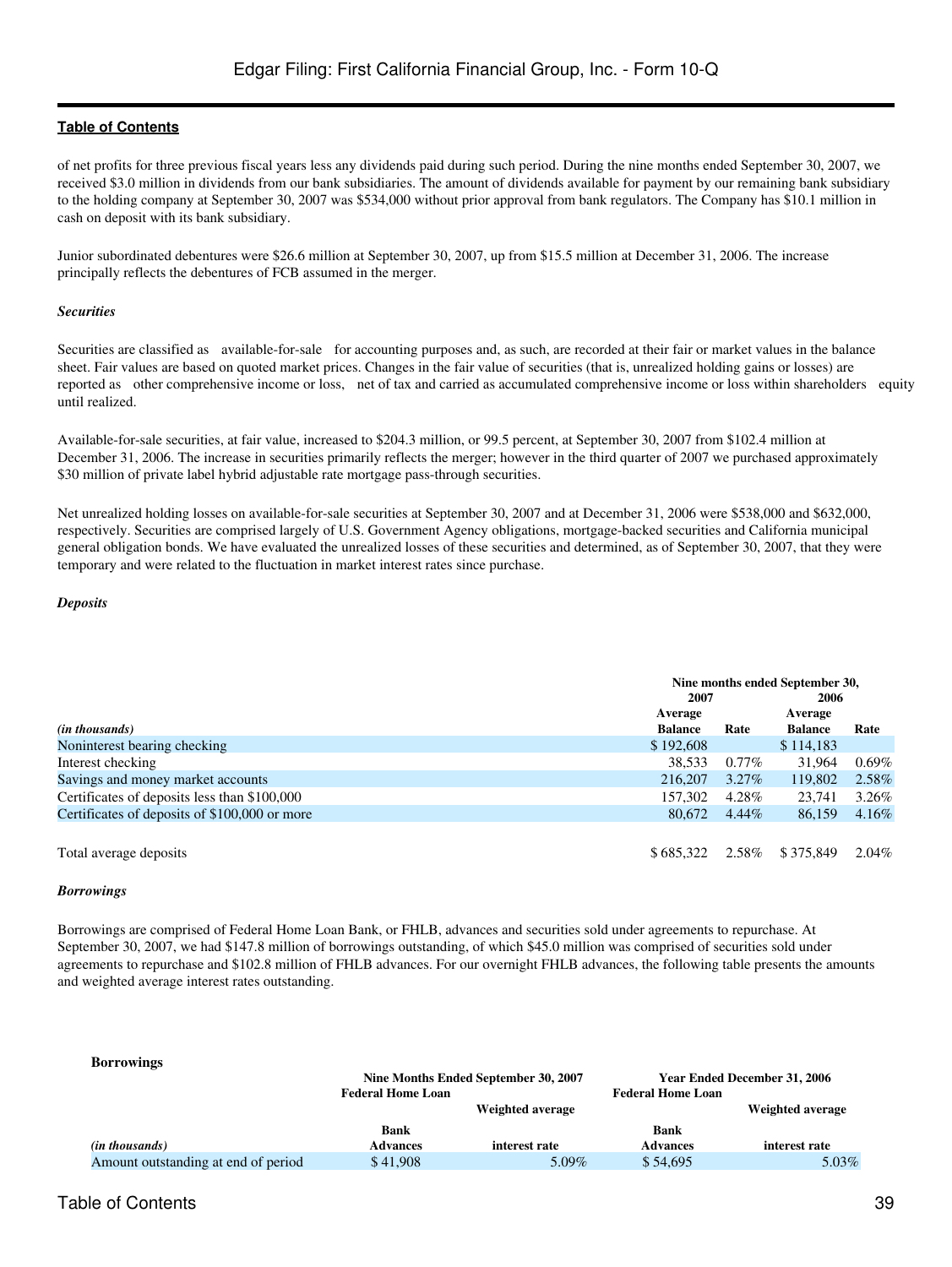# Edgar Filing: First California Financial Group, Inc. - Form 10-Q

| Maximum amount outstanding at any |          |          |          |          |
|-----------------------------------|----------|----------|----------|----------|
| month-end during the period       | \$41.908 | 5.09%    | \$57,001 | $5.08\%$ |
|                                   |          |          |          |          |
| Average amount outstanding during |          |          |          |          |
| the period                        | \$15,780 | $5.26\%$ | \$37,639 | 4.70%    |
|                                   |          |          |          |          |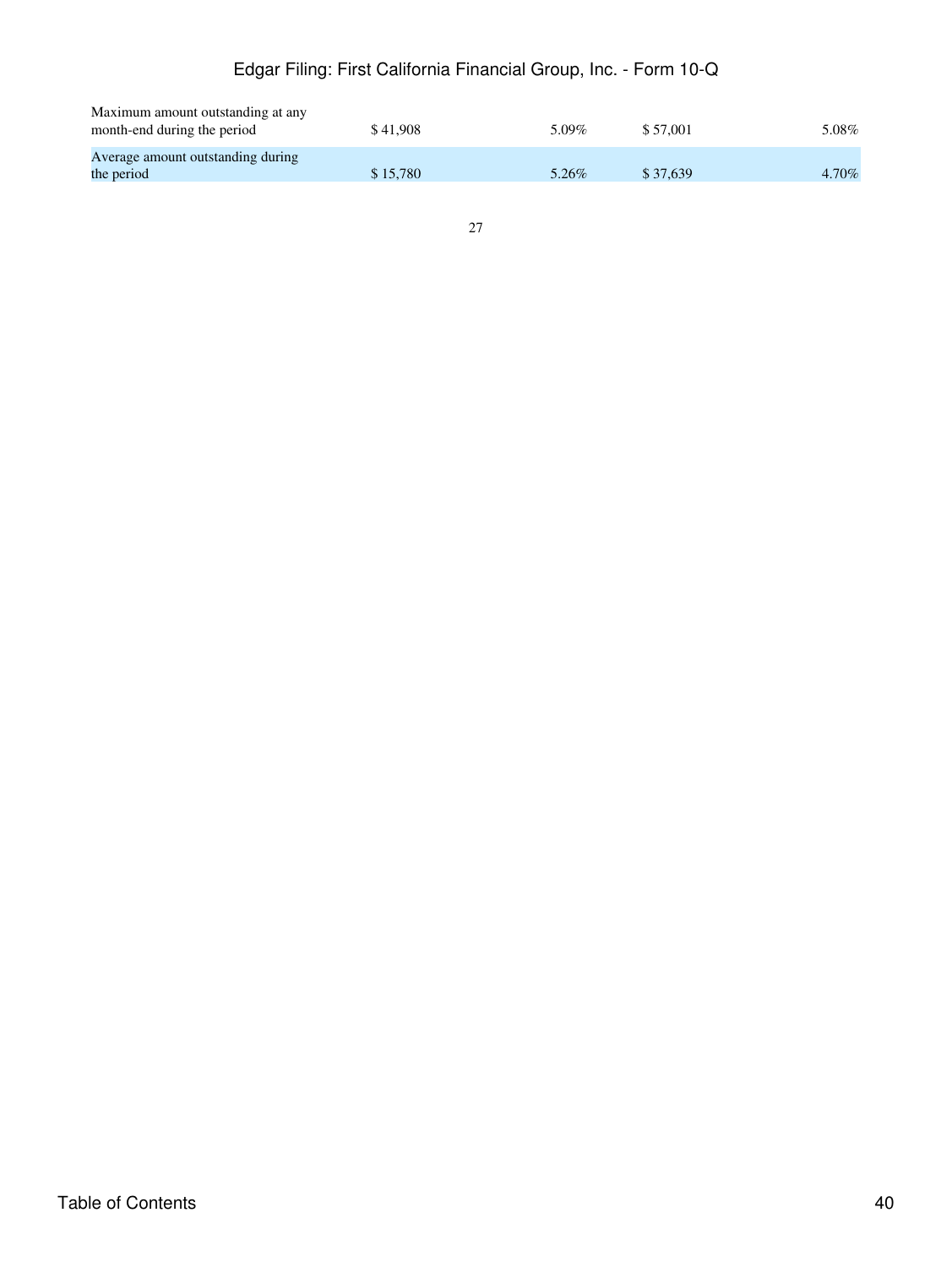The following table presents the maturities of FHLB term advances at September 30, 2007.

|                          | <b>Maturity</b> | <b>Weighted Average</b> |
|--------------------------|-----------------|-------------------------|
| Amount<br>(in thousands) | Year            | <b>Interest Rate</b>    |
| \$<br>3,900              | 2007            | $4.65\%$                |
| 14,000                   | 2008            | 5.04%                   |
| 9,500                    | 2009            | 5.06%                   |
| 13,500                   | 2010            | 4.55%                   |
| 10,000                   | 2012            | 4.37%                   |
| 10,000                   | 2014            | 4.47%                   |
|                          |                 |                         |
| \$<br>60,900             |                 |                         |

The following table presents maturities of securities sold under agreements to repurchase at September 30, 2007

|   |                                   | <b>Maturity</b> | <b>Weighted Average</b> |
|---|-----------------------------------|-----------------|-------------------------|
|   | Amount<br>( <i>in thousands</i> ) | Year            | <b>Interest Rate</b>    |
| S | 15,000                            | 2008            | 5.45%                   |
|   | 30,000                            | 2009            | 5.52%                   |
|   | 45,000                            |                 |                         |

#### *Capital resources*

The following table presents, at the date indicated, certain information regarding the regulatory capital and required minimum amounts of regulatory capital for the period.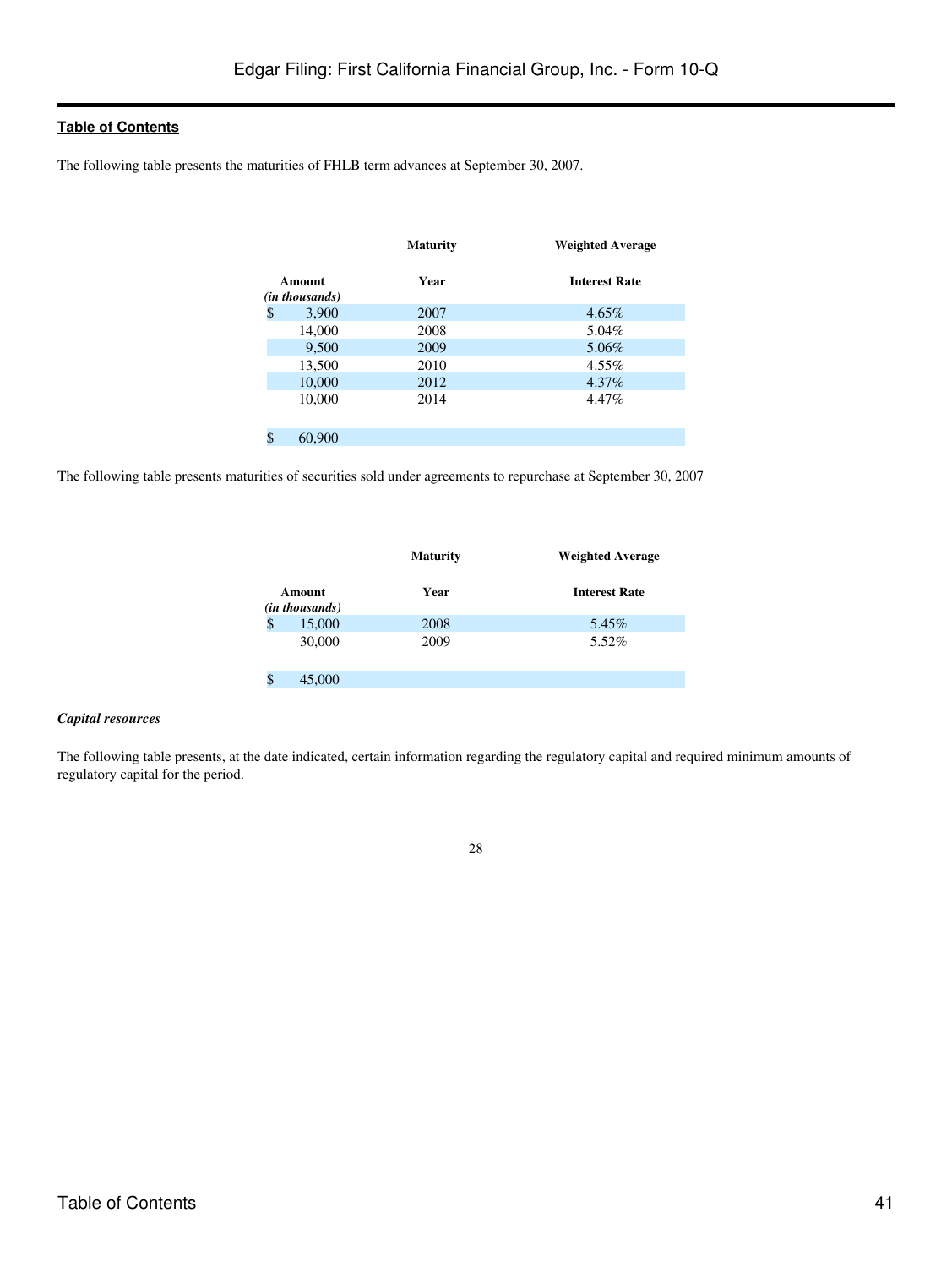|                                                                                                   |                              |                            | <b>For Capital</b>                        |                                                 | <b>Capitalized Under</b><br><b>Prompt Corrective</b> |                                        |
|---------------------------------------------------------------------------------------------------|------------------------------|----------------------------|-------------------------------------------|-------------------------------------------------|------------------------------------------------------|----------------------------------------|
| (in thousands)                                                                                    | Actual<br>Amount             | Ratio                      | <b>Adequacy Purposes</b><br><b>Amount</b> | Ratio                                           | <b>Action Provision</b><br>Amount                    | Ratio                                  |
| September 30, 2007                                                                                |                              |                            |                                           |                                                 |                                                      |                                        |
| Total capital (to risk weighted assets)                                                           |                              |                            |                                           |                                                 |                                                      |                                        |
| First California Financial Group, Inc.<br>First California Bank                                   | \$114,982<br>100,968         | 12.86%<br>11.34%           | \$71,529<br>71,252                        | $\geq 8.00\%$<br>$\geq 8.00\%$                  | 89,066                                               | $\geq 10.00\%$                         |
| Tier I capital (to risk weighted assets)                                                          |                              |                            |                                           |                                                 |                                                      |                                        |
| First California Financial Group, Inc.<br>First California Bank                                   | 106,498<br>92,484            | 11.91%<br>10.38%           | 35,765<br>35,626                          | $\geq 4.00\%$<br>$\geq 4.00\%$                  | 53,439                                               | $\geq 6.00\%$                          |
| Tier I capital (to average assets)                                                                |                              |                            |                                           |                                                 |                                                      |                                        |
| First California Financial Group, Inc.<br>First California Bank                                   | 106,498<br>92,484            | $9.29\%$<br>9.42%          | 45,845<br>39,274                          | $\geq 4.00\%$<br>$\geq 4.00\%$                  | 49,092<br>To be Well                                 | $\geq 5.00\%$                          |
|                                                                                                   |                              |                            | <b>For Capital</b>                        |                                                 | <b>Capitalized Under</b><br><b>Prompt Corrective</b> |                                        |
|                                                                                                   | Actual<br>Amount             | Ratio                      | <b>Adequacy Purposes</b><br>Amount        | Ratio                                           | <b>Action Provision</b><br>Amount                    | Ratio                                  |
| December 31, 2006                                                                                 |                              |                            |                                           |                                                 |                                                      |                                        |
| Total capital (to risk weighted assets)                                                           |                              |                            |                                           |                                                 |                                                      |                                        |
| First California Financial Group, Inc.<br>Mercantile National Bank<br>South Bay Bank, N.A.        | \$62,029<br>28,305<br>25,476 | 14.88%<br>13.34%<br>11.58% | \$ 33,336<br>16,973<br>17,594             | $\geq 8.00\%$<br>$\geq 8.00\%$<br>$\geq 8.00\%$ | 21,216                                               | $\geq 10.00\%$<br>$21,992 \ge 10.00\%$ |
| Tier I capital (to risk weighted assets)                                                          |                              |                            |                                           |                                                 |                                                      |                                        |
| First California Financial Group, Inc.<br><b>Mercantile National Bank</b><br>South Bay Bank, N.A. | 56,820<br>25,706<br>22,814   | 13.63%<br>12.12%<br>10.37% | 16,668<br>8,486<br>8,797                  | $\geq 4.00\%$<br>$\geq 4.00\%$<br>$\geq 4.00\%$ | 12,730<br>13,195                                     | $\geq 6.00\%$<br>$\geq 6.00\%$         |
| Tier I capital (to average assets)                                                                |                              |                            |                                           |                                                 |                                                      |                                        |
| First California Financial Group, Inc.<br><b>Mercantile National Bank</b><br>South Bay Bank, N.A. | 56,820<br>25,706<br>22,814   | 12.24%<br>9.34%<br>9.83%   | 18,573<br>11,014<br>9,286                 | $\geq 4.00\%$<br>$\geq 4.00\%$<br>$\geq 4.00\%$ | 13,767                                               | $\geq 5.00\%$<br>$11,608 \geq 5.00\%$  |



**To be Well**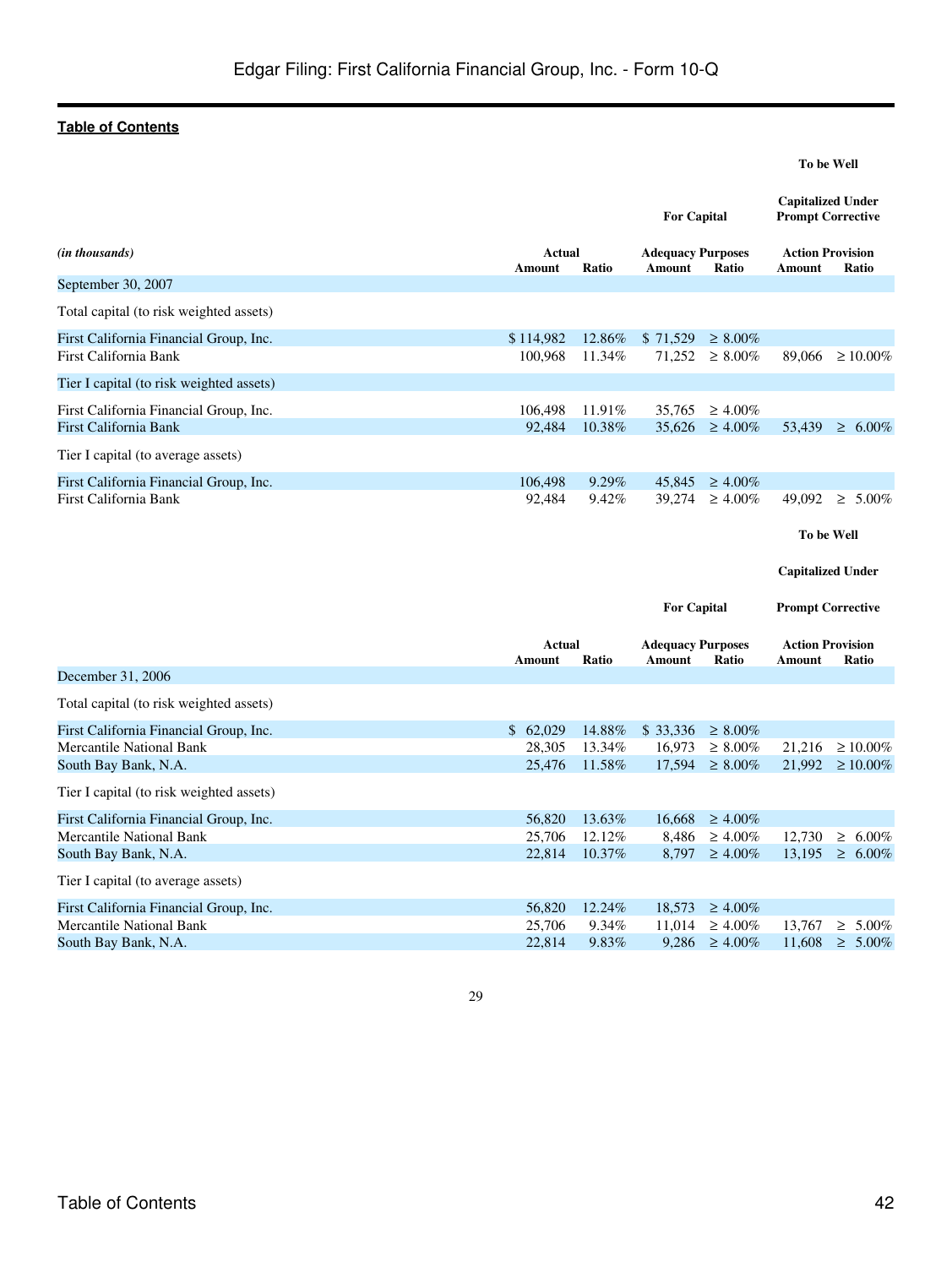We recognize that a strong capital position is vital to growth, continued profitability, and depositor and investor confidence. Our policy is to maintain sufficient capital at not less than the well-capitalized thresholds established by banking regulators.

We announced on November 7, 2007 that our board of directors authorized a repurchase of up to \$5 million of the company s common stock. The company is authorized until November, 2008 to purchase shares from time-to-time in open market or privately negotiated transactions, depending on market conditions.

#### **Commitments, contingent liabilities, contractual obligations and off-balance commitments**

In the normal course of business, we make commitments to extend credit or issue letters of credit to customers. We generally do not recognize these commitments in our balance sheet. These commitments do involve, to varying degrees, elements of credit risk; however, we use the same credit policies and procedures as we do for on-balance sheet credit facilities. Commitments to extend credit were \$259.2 million at September 30, 2007 compared with \$129.8 million at December 31, 2006. Commercial and stand-by letters of credit were \$3.4 million and \$1.2 million at September 30, 2007 and December 31, 2006, respectively.

|                                                | <b>September 30, 2007</b> |                |                      |                                             |              |
|------------------------------------------------|---------------------------|----------------|----------------------|---------------------------------------------|--------------|
|                                                | <b>Less Than</b>          | One to         | Three to             |                                             |              |
| ( <i>in thousands</i> )                        | One<br>Year               | Three<br>Years | <b>Five</b><br>Years | Greater<br><b>Than Five</b><br><b>Years</b> | <b>Total</b> |
| FHLB overnight advances                        | \$41,908                  | $\mathbb{S}$   | \$                   | $\mathbb{S}$                                | \$41,908     |
| FHLB term advances                             | 14,900                    | 26,000         | 10,000               | 10.000                                      | 60,900       |
| Securities sold under agreements to repurchase | 15,000                    | 30,000         |                      |                                             | 45,000       |
| Salary continuation benefits                   |                           |                |                      | 522                                         | 522          |
| Deferred compensation benefits                 | 550                       | 244            | 308                  |                                             | 1,102        |
| Severance benefits                             | 1,209                     | 456            | 404                  |                                             | 2,069        |
| Junior subordinated debentures                 |                           |                |                      | 26.635                                      | 26,635       |
| Operating lease obligations                    | 1,542                     | 2.649          | 1.971                | 3.096                                       | 9,258        |
| Total                                          | \$75,109                  | \$59,349       | \$12,683             | \$40,253                                    | \$187.394    |

#### <span id="page-42-0"></span>**Item 3. Quantitative and Qualitative Disclosures About Market Risk Interest rate risk**

Interest rate risk is the risk to earnings or capital arising from movements in interest rates. Interest rate risk arises from differences between the timing of rate changes and the timing of cash flows (re-pricing risk), from changing the rate relationships among different yield curves affecting bank activities (basis risk), from changing rate relationships across the spectrum of maturities (yield curve risk), and from interest-related options embedded in loans and products (options risk).

We manage interest risk through Board approved policies and procedures. These policies are reviewed and approved at least annually by the Directors. Interest rate risk policies provide management with a framework for consistent evaluation of risk and establish risk tolerance parameters. Management s Asset and Liability Committee meets regularly to evaluate interest rate risk, engages a third party to assist in the measurement and evaluation of risk and reports quarterly to the Directors Balance Sheet Management Committee on compliance with policies. The Directors Audit Committee also engages a third party to perform a review of management s asset and liability practices to ensure compliance with policies.

We use simulation modeling techniques that apply alternative interest rate scenarios to periodic forecasts of future business activity and assess the potential changes to net interest income. In our most recent simulation, we estimated that net interest income would decrease approximately 0.3% within a 12-month time horizon for an assumed 200 basis point decrease in prevailing interest rates or increase approximately 0.5% for an assumed 200 basis point increase in prevailing interest rates. These estimated changes were within the policy limits established by the Board.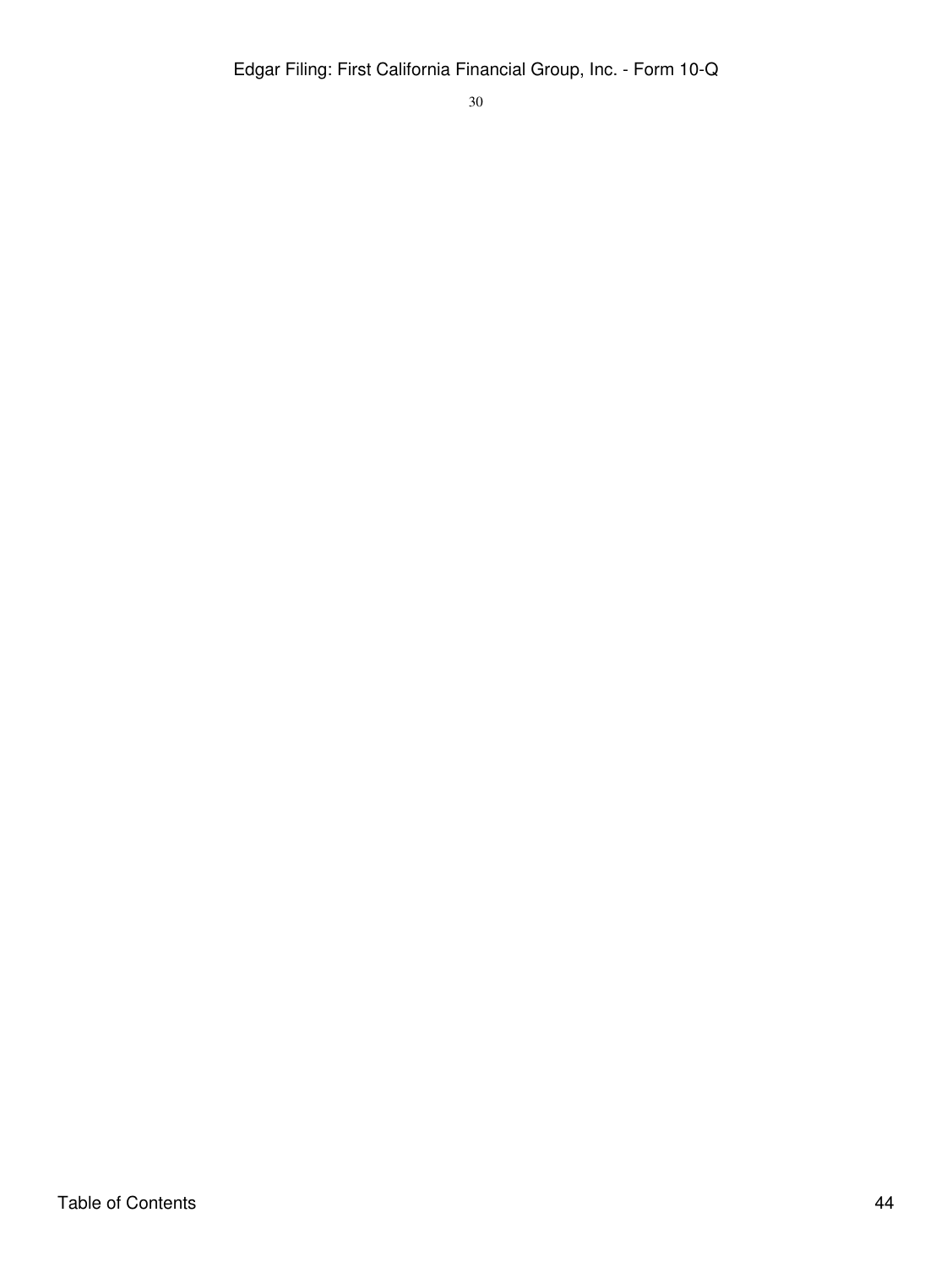Our simulation model includes assumptions about anticipated prepayments on mortgage-related instruments, the estimated cash flow on loans and deposits, and our future business activity. These assumptions are inherently uncertain and, as a result, our modeling techniques cannot precisely estimate the effect of changes in net interest income. Actual results will differ from simulated results due to the timing, magnitude and frequency of interest rate changes, cash flow and business activity.

#### <span id="page-44-0"></span>**Item 4. Controls and Procedures**

As of the end of the period covered by this report, an evaluation was carried out by First California s management, with the participation of the Chief Executive Officer and the Chief Financial Officer, of the effectiveness of First Californias disclosure controls and procedures (as defined in Rule 13a-15(e) under the Securities Exchange Act of 1934). Based upon that evaluation, the Chief Executive Officer and Chief Financial Officer concluded that these disclosure controls and procedures were effective.

<span id="page-44-1"></span>There have not been any changes in First California s internal control over financial reporting (as defined in Rule  $13a-15(f)$  under the Securities Exchange Act of 1934) during our most recent fiscal quarter ending September 30, 2007 that have materially affected, or are reasonably likely to materially affect, First California s internal control over financial reporting.

#### **PART II OTHER INFORMATION**

#### <span id="page-44-2"></span>**Item 1. Legal Proceedings**

The nature of our business causes us to be involved in routine legal proceedings from time to time. We are not aware of any pending or threatened legal proceedings expected to have a material adverse effect on our business, financial condition, results of operations or cash flow that arose during the fiscal quarter ended September 30, 2007 or any material developments in our legal proceedings previously reported in Item 3 to Part I of our Annual Report on Form 10-K for the fiscal year ended December 31, 2006.

#### <span id="page-44-3"></span>**Item 1A. Risk Factors**

There have been no material changes from risk factors as previously disclosed in the Risk Factors section of our Annual Report on Form 10-K for the period ended December 31, 2006, filed with the SEC on April 2, 2007.

<span id="page-44-4"></span>**Item 2. Unregistered Sales of Equity Securities and Use of Proceeds**

None.

<span id="page-44-5"></span>**Item 3. Defaults Upon Senior Securities** None.

<span id="page-44-6"></span>**Item 4. Submission of Matters to a Vote of Security Holders** None.

# <span id="page-44-7"></span>**Item 5. Other Information**

None.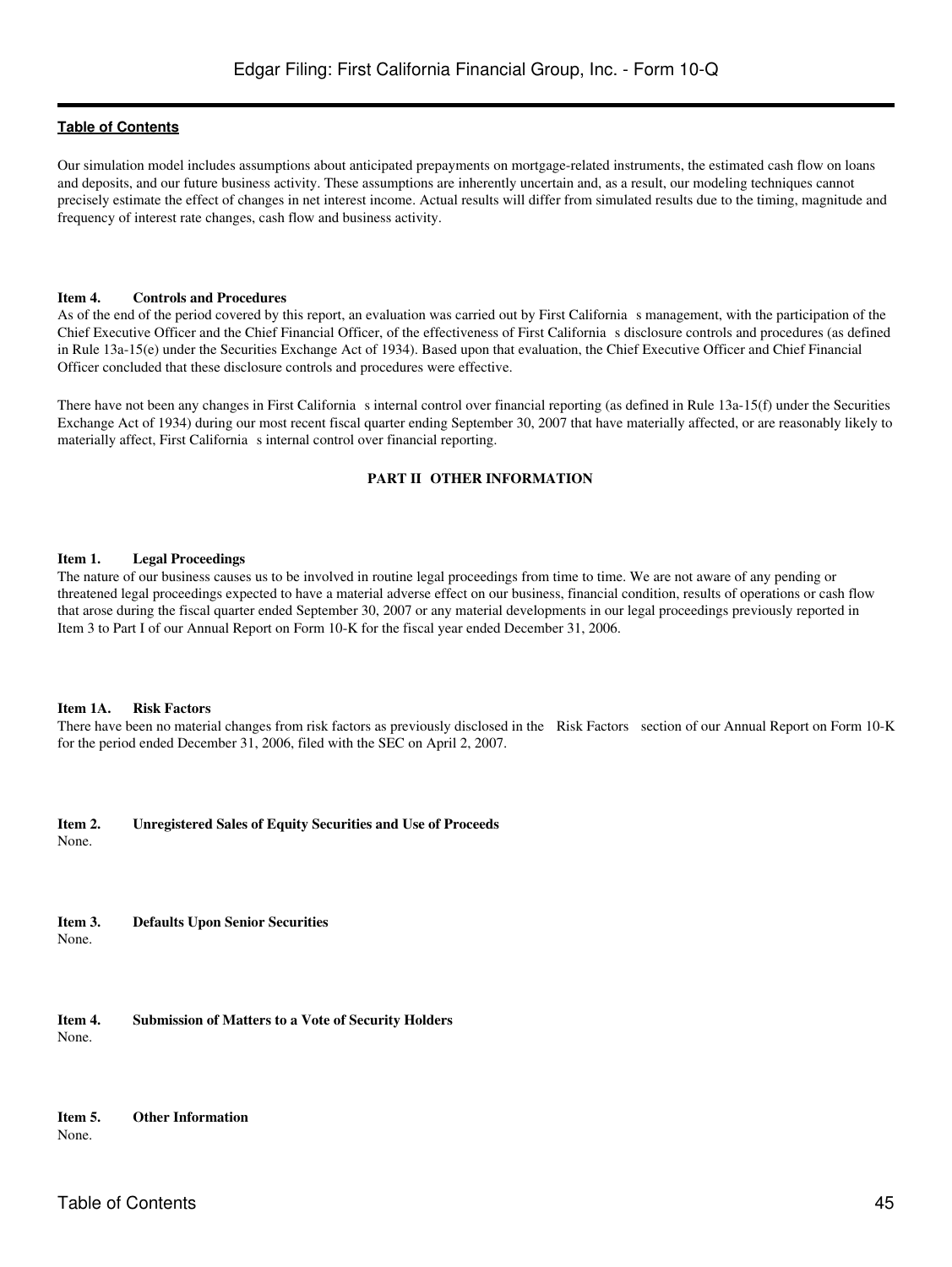<span id="page-45-0"></span>**Item 6. Exhibits** The following Exhibits are filed as a part of this report: